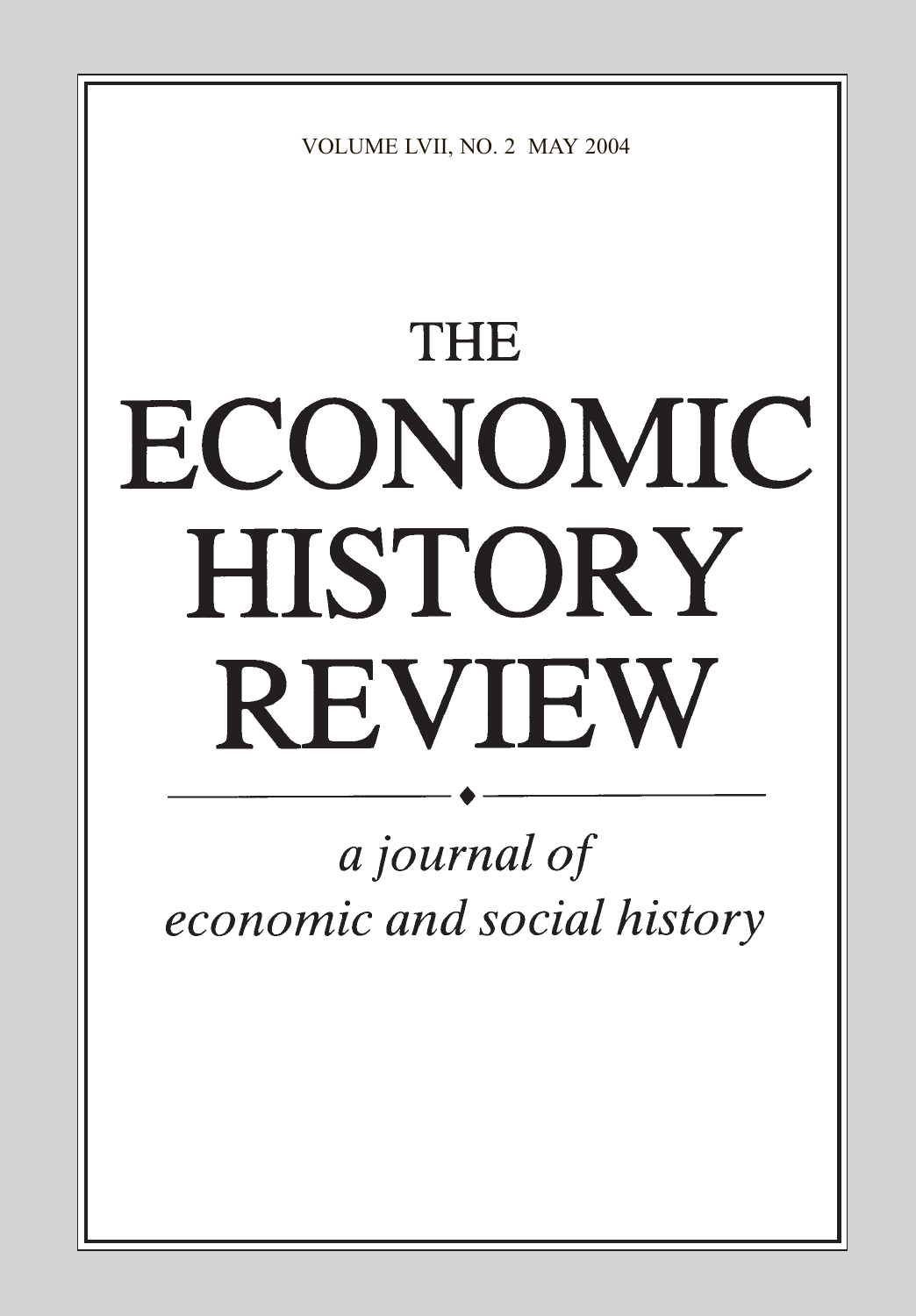Economic History Review, LVII, 2 (2004), pp. 286-333

# Guilds, efficiency, and social capital: evidence from German  $proto$ -industry<sup>1</sup>

# By SHEILAGH OGILVIE

Guilds were widespread in most European economies from the medie-<br>val period to—in some cases—the nineteenth century, and debate still rages about why they existed and about the economic impact they exerted. Traditionally, historians have been deeply divided on the question. Some argue that guilds exercised costly monopolies, others that guilds were economically powerless, and still others that guilds were positively beneficial.<sup>2</sup> More recently, economic theory has led some to claim that an institution that was so widespread and long-lived must have been an efficient solution to economic problems facing early modern industries.<sup>3</sup> At the same time, political scientists and economists have begun to adduce guilds as historical exemplars of 'social networks' generating beneficial 'social capital' for the economy as a whole. $4$  Yet much of the debate hitherto has been based on legislative or literary sources, often assembled impressionistically from the secondary literature on a wide array of different societies and periods.<sup>5</sup> Conversely, many detailed case studies of guilds still proceed without reference to theoretical models.

This article seeks to shed light on this debate by explicitly confronting alternative theoretical models of guilds with detailed empirical evidence

<sup>1</sup> I thank André Carus, Partha Dasgupta, Tracy Dennison, Jeremy Edwards, Tim Guinnane, Klas Nyberg, and three anonymous referees for stimulating comments on the arguments presented in this article. I also gratefully acknowledge the financial support of a British Academy Research Readership (2001-3). Archive locations, and the abbreviations by which these sources are referred to, are as follows. HSAS ¼ Hauptstaatsarchiv Stuttgart, Konrad-Adenauer-Straße 4, 70173 Stuttgart, Germany.

 $PAE =$  Pfarrarchiv Ebhausen and  $PAW =$  Pfarrarchiv Wildberg, microfilmed documents from parish archives held by Landeskirchliches Archiv Stuttgart, Balinger-Straße 33/1, 70567 Stuttgart, Germany. SOAD HS = Fond Rodinný Archiv Clam-Gallasů, Historická Sbírka, Státní Oblastní Archiv Litoměřice, Pobočka Děčín, Zbrojnická 14/1, 40502 Dě

<sup>2</sup> On this debate, see Bräuer, 'Entwicklungstendenzen'; Ehmer, 'Traditionelles Denken', pp. 19-35; Epstein, 'Craft guilds', pp. 685-6; Gustafsson, 'Rise', pp. 1-7, 12-13; Ogilvie, State corporatism, pp. 308-10, 339-66; Pfister, 'Craft guilds', pp. 12-14; Reith, 'Technische Innovation', pp. 21-8.

308-10, 339-66; Pfister, 'Craft guilds', pp. 12-14; Reith, 'Technische Innovation', pp. 21-8. <sup>3</sup> For representative recent examples, see Ehmer, 'Traditionelles Denken', pp. 32, 35-54, 76-7; Epstein, 'Craft guilds', pp. 685-6; Greif, et al., 'Coordination'; Gustafsson, 'Rise', pp. 1-7, 12-13; Hickson and Thompson, 'New theory', pp. 127-8; Pfister, 'Craft guilds', pp. 12-14; Reith, 'Technische Innovation', pp. 21-8; and the majority of the essays in Epstein et al., eds., *Guilds*; and Haupt, ed., *Ende*.

<sup>4</sup> Putnam, *Democracy*, pp. 163-85; Stiglitz and Ellerman, 'New bridges'; Raiser, 'Informal institutions', p. 231.<br><sup>5</sup> As vigorously criticized, e.g., by Ehmer, 'Traditionelles Denken', pp. 29, 40; Bräuer, 'Entwicklung-

stendenzen', p. 37.

C Economic History Society 2004. Published by Blackwell Publishing, 9600 Garsington Road, Oxford OX4 2DQ, UK and 350 Main Street, Malden, MA 02148, USA.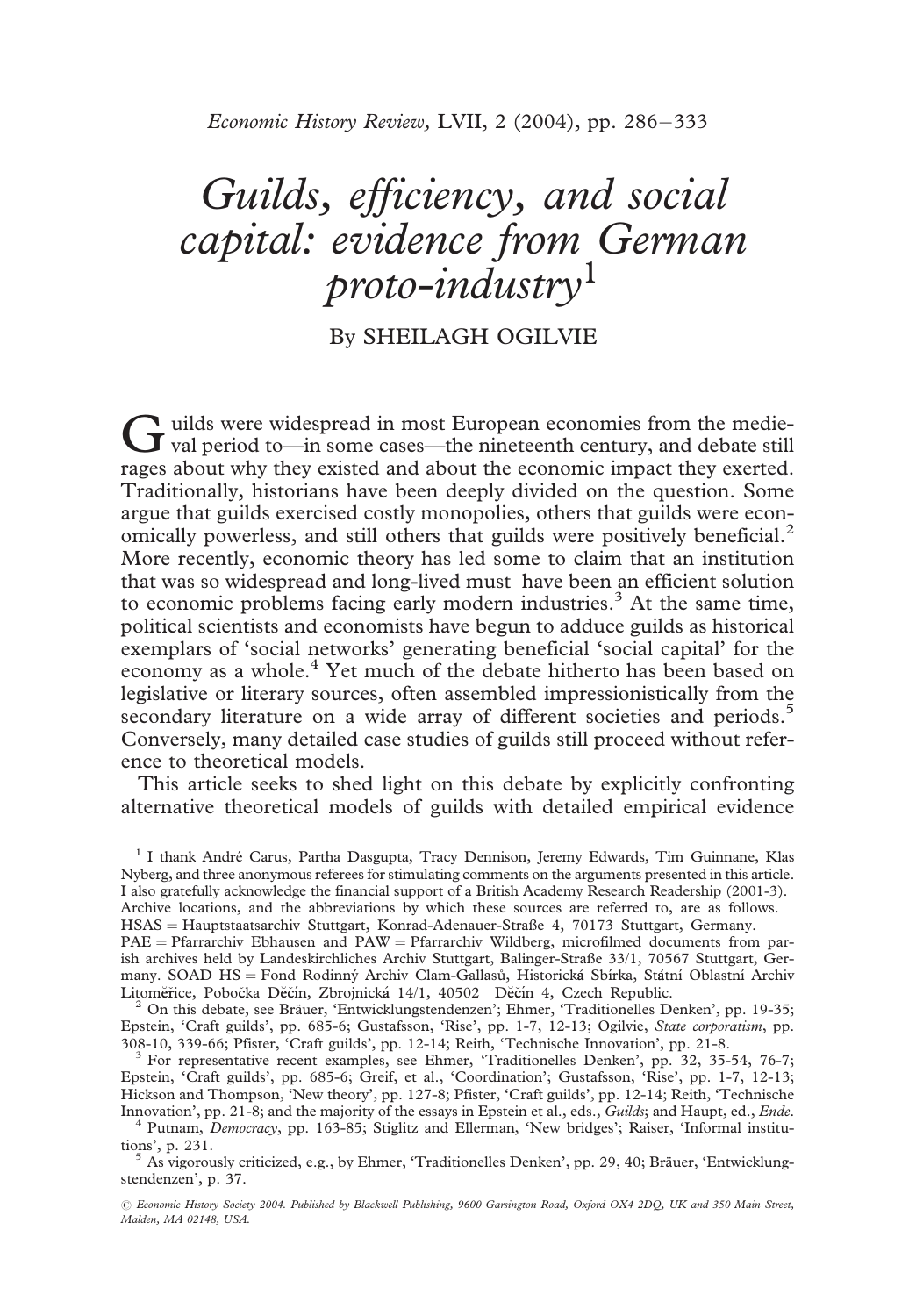on what guilds actually did in a particular economy over a period of centuries. The economy in question is the proto-industrial worsted region of Württemberg between the sixteenth and nineteenth centuries. This provides a good test case for examining guilds both because it is exceptionally well documented and because it is representative of European industrial regions where, as has recently been emphasized in the new guilds literature, strong guilds survived for a long time and often spread beyond urban crafts into rural proto-industries and commerce in the course of the seventeenth and eighteenth centuries.<sup>6</sup> This mainstream continental development pattern is more appropriate for the purpose of evaluating alternative theories about guilds than is the pattern observed in the exceptional economies of England and the Low Countries, where guilds remained limited to urban crafts, were generally weakened and circumvented even in towns from the sixteenth century onwards, and were often faced with a stark choice between metamorphosis and extinction.<sup>7</sup> In most other parts of Europe, by contrast, guilds existed not just in crafts but in export-oriented 'protoindustries' and tertiary activities such as merchant trading.<sup>8</sup> Rural or 'regional' (rural-urban) guilds were established throughout the early modern period in many central and southern European societies, including Germany, Switzerland, Austria, Bohemia, Italy, Spain, Greece, Bulgaria, and Serbia.<sup>9</sup> And in many parts of Europe, guilds survived and new ones were set up into the eighteenth or even the nineteenth century.<sup>10</sup> This pattern, whereby guilds operated in a wide range of economic sectors, expanded to the countryside, dominated important export trades, and survived to the dawn of industrialization and beyond, makes it the more important to find out what they actually did—in order both to conceptualize guilds themselves more clearly and to understand the development of different European industries and economies.

It is also timely to turn empirical attention to guilds in the light of new theoretical perspectives. The traditional literature on guilds consisted mainly of economic historians criticizing the cartelistic provisions of guild charters, and social historians celebrating guilds' contribution to the

<sup>6</sup> On the long survival and new formation of guilds during the seventeenth, eighteenth, and even nineteenth centuries, see Ehmer, 'Traditionelles Denken', pp. 36-7, 54; Ogilvie, State corporatism, pp. 419-31.<br><sup>7</sup> The development of guilds in the Low Countries bifurcated after about 1700, when the Spanish

Netherlands continued to see its guilds decline while the United Provinces experienced a guild resurgence, to which its intensifying economic sclerosis and late industrialization are widely ascribed:<br>see Mokyr, 'Industrial revolution', pp. 10-12.

 $8$  Ogilvie, 'Social institutions', pp. 30-3; eadem, State corporatism, pp. 419-31; Pfister, 'Craft guilds',

pp. 11-14. 9 See the studies surveyed in Ehmer, 'Traditionelles Denken', pp. 36-7; Ogilvie, 'Social institutions', pp. 30-3; and *eadem*, *State corporatism*, pp. 428-31.

<sup>&</sup>lt;sup>10</sup> See the evidence in Ehmer, 'Traditionelles Denken', pp. 36-7, 54; Ogilvie, State corporatism, pp. 72-9, 419-37; Pfister, 'Craft guilds', pp. 11-14; and Reininghaus, Gewerbe, pp. 61-3, 71-2, 79-80.

 $C$  Economic History Society 2004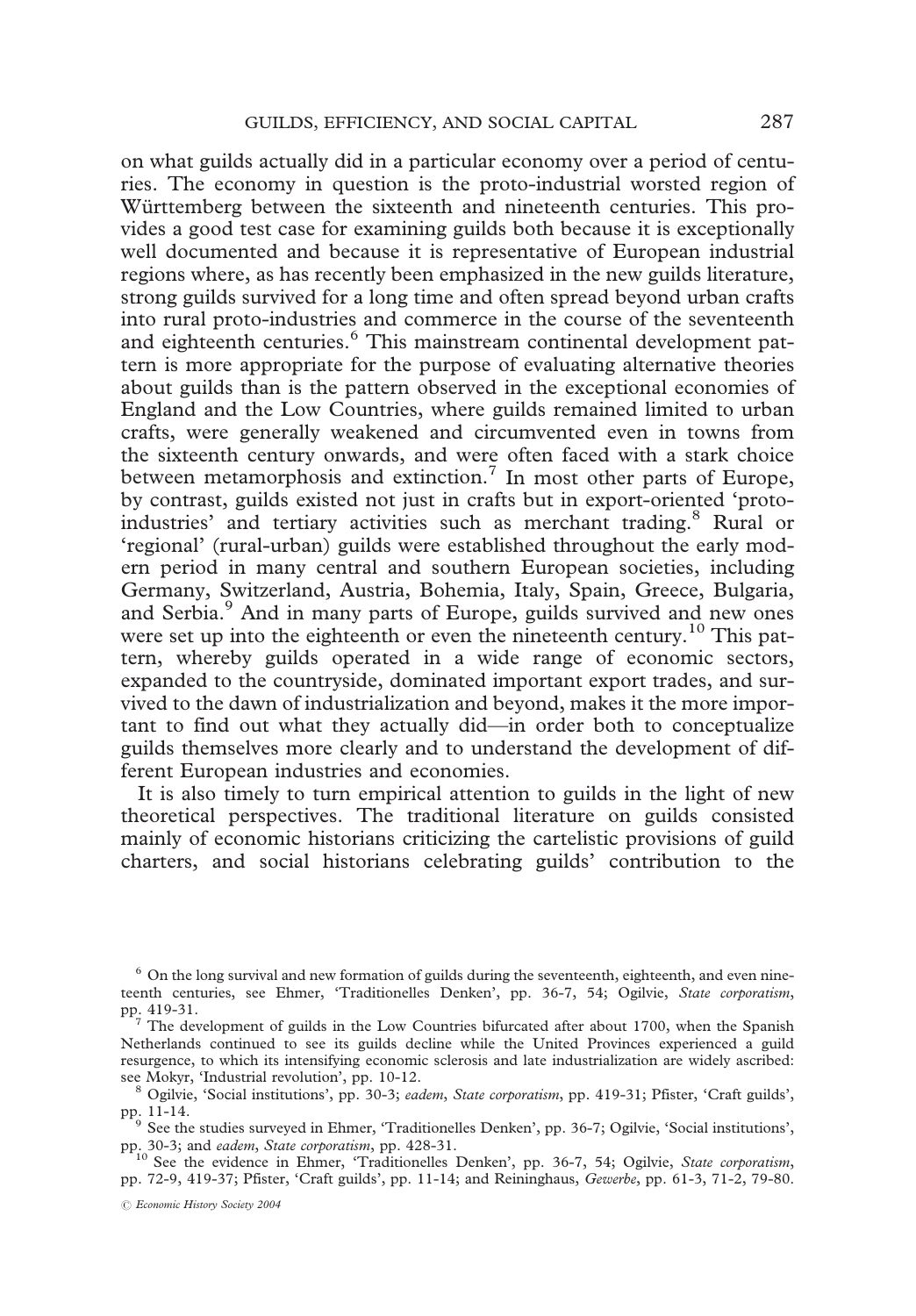solidarity of pre-modern society.<sup>11</sup> These two perspectives seldom intersected. Recently, however, a new literature has developed which seeks to rehabilitate guilds on economic rather than socio-cultural grounds. This 'rehabilitation' literature argues that guilds were widespread because they were efficient institutional arrangements that benefited the pre-industrial economy. A first strand of this literature argues that guilds existed to solve asymmetries of information between producers, merchants, and consumers concerning product quality, thereby increasing the volume of exchange and enabling industries to expand over larger spatial areas.<sup>12</sup> A second rehabilitation argument holds that guilds existed to overcome imperfections in markets for trained labour, thereby both increasing the volume of exchange and improving industrial productivity.<sup>13</sup> A third plank of the rehabilitation case is that guilds existed because they were an efficient institutional solution to imperfections in markets for technological innovations, creating incentives for innovators to invent new ideas and disseminate their innovations more widely.<sup>14</sup> A final and more general version of the rehabilitation case regards guilds as social networks that generated beneficial social capital by sustaining shared norms, punishing violators of these norms, effectively transmitting information, and successfully undertaking collective action.<sup>15</sup>

These arguments offer stimulating new perspectives on a widespread and important institution in the pre-industrial economy. But up to now they have not been tested against alternative theories about guilds as institutions through deeper empirical analyses of particular industries and economies. The lack of thorough empirical studies is a serious gap, since guilds rarely confined themselves to a single activity—restricting entry, fixing prices, controlling labour, seeking rents, maintaining quality, training labour, regulating technology, insuring members, organizing sociability, celebrating religious festivals, or undertaking collective political action. Instead, they engaged in a wide variety of interlinked economic, social, political, religious, and cultural activities. To evaluate theoretical models claiming that guilds were efficient institutions—or beneficial social networks—we must scrutinize the entire range of what they actually did in real-life situations. That is the purpose of this article.

 $11$  Space is lacking to provide a complete overview of the expanding recent literature on guilds. For surveys of the debate, see Ehmer, 'Traditionelles Denken', pp. 19-35; Ogilvie, State corporatism, pp. 308-10, 339-66; Pfister, 'Craft guilds', pp. 12-14; Gustafsson, 'Rise', pp. 1-7, 12-13; Reith, 'Tech-

<sup>&</sup>lt;sup>12</sup> Pfister, 'Craft guilds', pp. 11, 14-18; Gustafsson, 'Rise'; Reith, 'Technische Innovation', pp. 49-53.<br><sup>13</sup> Epstein, 'Craft guilds', pp. 688-93; Pfister, 'Craft guilds', pp. 14, 18.<br><sup>14</sup> Epstein, 'Craft guilds', pp.

tions', p. 231.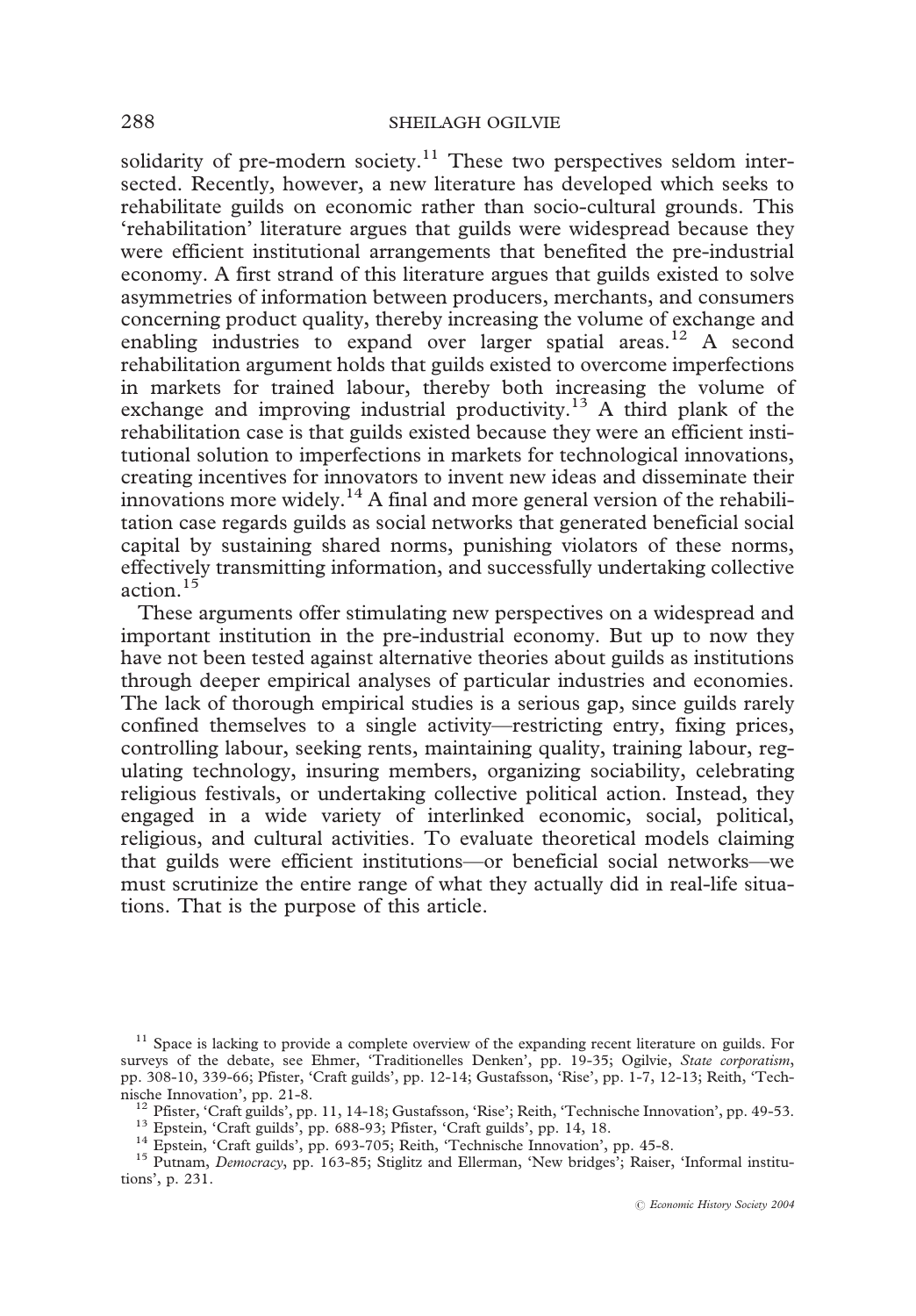To draw up a balance sheet on the effects of a particular institution that engages in a multitude of activities over a long period requires detailed empirical findings that go beyond the legislative sources and impressionistic evidence on which traditional criticisms of guilds, and efforts at their rehabilitation, have often been based. Such detail can hardly be gathered for the guilds of a continent or even a state, but it can be done for those of a particular region.<sup>16</sup> This article therefore focuses on a large German industrial region—the worsted ('New Draperies') region of Württemberg—between the late sixteenth century and the early nineteenth. This area was typical of many European proto-industrial regions: weavers in both town and countryside were organized into guilds, and proto-industrial traders were organized into a guild-like association of merchant-dyers. The outstandingly detailed quality of Württemberg local documentation in this period makes it possible to subject the activities of these guilds to detailed microeconomic analysis. The findings for this region can then be placed in the context of the institutional framework surrounding the worsted industry in other parts of early modern Europe.

In the 1560s, country people in the Black Forest region of Württemberg—as in many other regions of Europe at the same period—began to weave light worsted cloths for export markets. For 250 years, this protoindustry employed thousands of people, was the most important single livelihood in many rural communities, and became the economic mainstay of a region of 1,000 square kilometres, one-ninth of the land area of Württemberg. The only other Württemberg industry rivalling it in importance was a linen proto-industry with a similar—guilded—institutional structure.<sup>17</sup> Neither of Württemberg's two main proto-industries was economically vibrant. Instead, they were typical of many proto-industries throughout Europe: after an initial phase of rapid expansion, they grew slowly, required little skill, were technologically backward, and offered most of their practitioners a distinctly meagre living. But the Württemberg worsted industry supported 30-40 per cent of the population in the densest industrial communities for two and a half centuries, and survived in pockets well into the nineteenth century.<sup>18</sup>

Throughout most of its history, the Württemberg worsted industry was guilded. In the 1560s and 1570s, combing wool and weaving worsted wares were eagerly taken up by peasants, women, journeymen from other crafts anyone who saw the industry as a better livelihood. But soon master

 $\oslash$  Economic History Society 2004

<sup>&</sup>lt;sup>16</sup> On the methodological advantages of the micro-study in penetrating behind normative and rhetorical statements, see Ehmer, 'Traditionelles Denken', pp. 29, 40-1; Medick, Weben, pp. 13-38; and Ogil-

vie, Bitter living, pp. 6-7.<br><sup>17</sup> On the Württemberg linen proto-industry, see Medick, Weben, which evaluates the weavers' guilds sympathetically as sources of social solidarity against the merchant class.

<sup>&</sup>lt;sup>18</sup> On Württemberg's two proto-industries, see Ogilvie, State corporatism, ch. 4; Troeltsch, Zeughandlungskompagnie, chs. 1-4; Medick, Weben.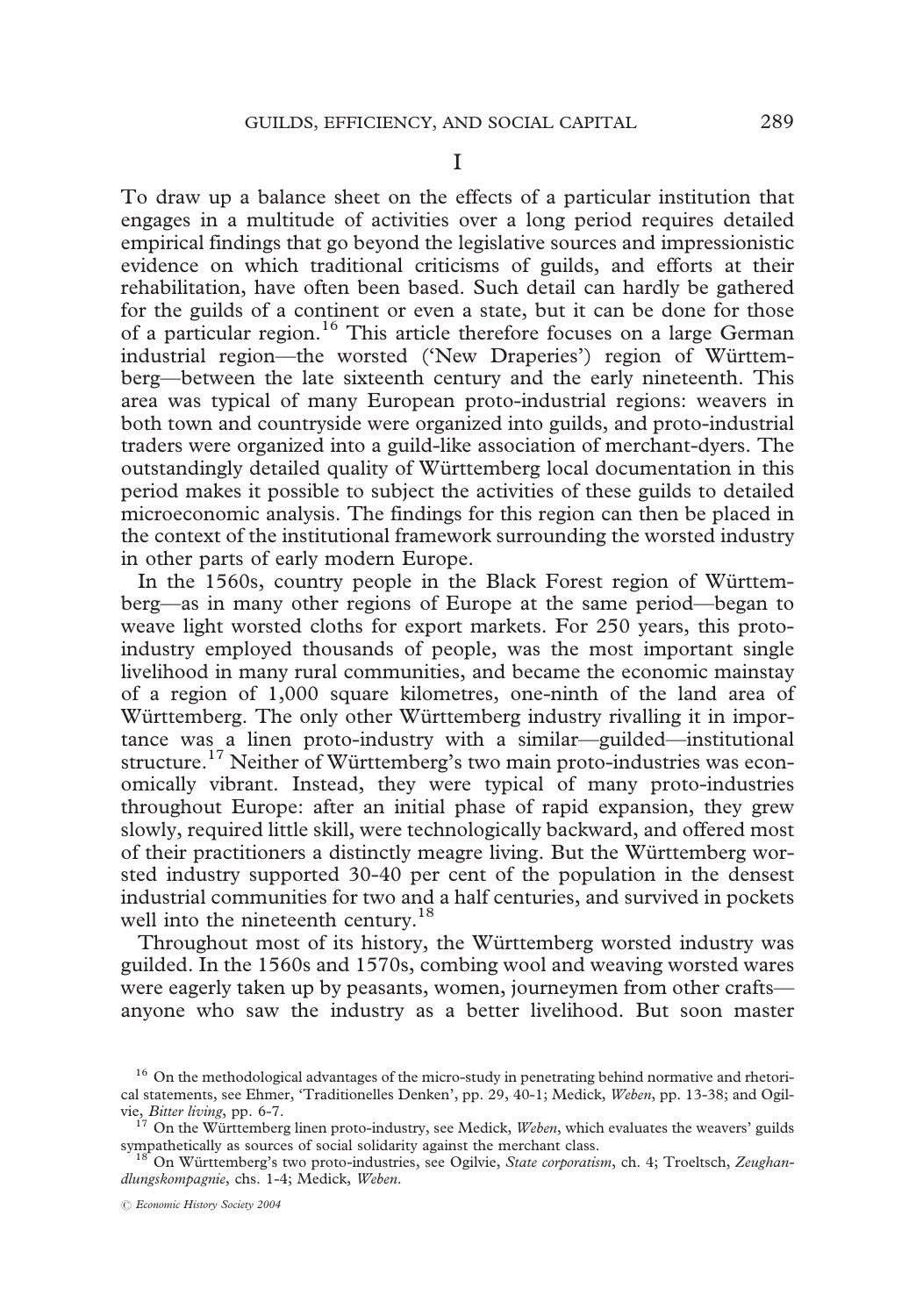weavers from the long-established woollen broadcloth trade were collecting money from house to house and organizing a grass-roots campaign to lobby the government for guild privileges that would reserve the lucrative new industry to themselves alone. In 1589, woollen weavers in the administrative district of Calw obtained a state charter for a 'regional' (rural-urban) worsted guild; weavers in the district of Wildberg followed suit in 1597. In 1611 the government issued an ordinance for worsted weavers' guilds in the six main worsted-producing districts. National guild ordinances were issued in 1654 and 1686, and auxiliary legislation expanded upon them throughout the eighteenth century. Worsted weaving remained guilded until the abolition of all Württemberg guilds in 1864.

Although making worsteds was by 1589 limited to guild masters, trading in them was until 1650 open to all comers, and included women, peasants, and foreigners—anyone with a bit of capital and time to invest in buying cloths and transporting them to nearby trade fairs.<sup>19</sup> Thus, to give just one example, in 1643 Magdalena Frohnmüller of Wildberg, who had lost her weaver husband eight years earlier, was exporting worsteds in bulk to the neighbouring territory of Baden despite the risks of military plundering; many other widows and unmarried women had for decades done the same.<sup>20</sup> But in 1650, 22 merchants and dyers in the small town of Calw (population approximately 2,000) formed a guild-like association, lobbied the princely bureaucrats, and secured a state charter legally entitling them to exclude all other dyers and exporters of worsteds, and to compel all weavers to sell exclusively to their association, at fixed prices and quotas. This guild-like merchant-dyers' association—the famous Calwer Zeughandlungskompagnie—astutely used bribes to officials, loans to princes, and systematic lobbying of state councils to expand its economic privileges and its political influence, and was dissolved (at its own desire) only when worsted exports collapsed under the impact of the French wars in the late  $1790s$ <sup>21</sup>

But how typical was Württemberg? The standard view, based on England and the Low Countries, is that proto-industry moved to the countryside precisely to escape guilds, which then collapsed. However, comparative analysis of proto-industries across early modern Europe shows clearly that the breakdown of guilds in these exceptional economies should not be projected uncritically on to other societies. Guilds and guild-like merchant associations were the rule rather than the exception in proto-industries outside England and the Low Countries.<sup>22</sup> Guilds remained almost universal

<sup>&</sup>lt;sup>19</sup> Troeltsch, *Zeughandlungskompagnie*, pp. 39-40.<br><sup>20</sup> For this example, see HSAS A573 Bü. 128, fo. 82r, 29 Aug. 1643. On women's activities in the worsted trade, see Ogilvie, *Bitter living*, pp. 239-47.

<sup>&</sup>lt;sup>21</sup> Ogilvie, *State corporatism*, esp. pp. 89-94; Troeltsch, *Zeughandlungskompagnie*, esp. pp. 49-69, 80-135.

<sup>&</sup>lt;sup>22</sup> Indeed, even within the Low Countries there was a bifurcation in guild development between the Spanish Netherlands and the United Provinces after  $c.1700$ ; see the discussion in n. 7 above, and Mokyr, 'Industrial revolution', pp. 10-12.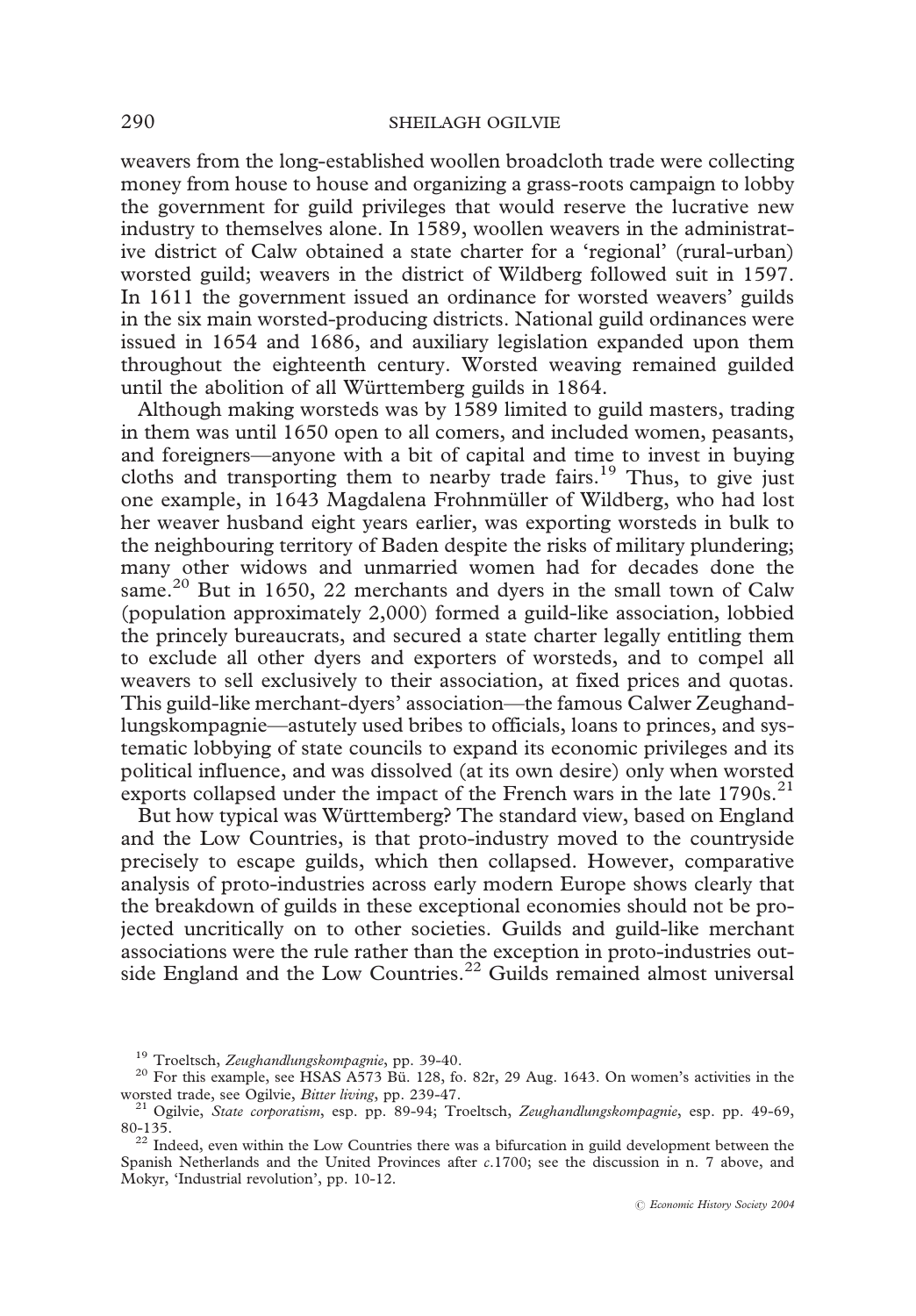in the urban finishing stages, such as dyeing.<sup>23</sup> Guild-like merchant 'associations' exercising exclusive purchasing and exporting rights were the norm among proto-industrial traders.<sup>24</sup> And in many proto-industries, particularly in central, southern, and eastern Europe, rural proto-industrial producers were also guilded—as in Württemberg.<sup>25</sup> Guilds' widespread survival in proto-industry and international merchant trading as well as in traditional crafts makes it the more important to investigate their economic impact.

It is therefore fortunate that extraordinarily detailed sources survive, documenting the activities of Württemberg's proto-industrial guilds. A unique series of annual account books survives for the weavers' guild in the most densely industrial district in the region, Wildberg, covering the worsted weavers of 10 rural communities between 1598 and  $1760.<sup>26</sup>$  The colossal business registers of the Calw merchant-dyers' association also survive for long periods between 1650 and 1797.<sup>27</sup> The Württemberg Upper Council preserved many cartons of petitions, lists, registers, and correspondence relating to the industry, the weavers' guilds, and the merchant-dyers' association.<sup>28</sup> Local courts kept detailed minutes of their own proceedings, with many references to local guild activities.<sup>29</sup> Finally, state ordinances and other administrative decrees defined the legal basis for guilds' privileges and obligations.<sup>30</sup> These outstanding documentary series make it possible to reconstruct the entire array of activities pursued by the weavers' guilds and the merchant-dyers' association on the local level over a period of centuries. What light do they shed on theories about guilds?

II

A first 'rehabilitation' theory argues that guilds existed so widely for so many centuries because they overcame asymmetries of information and problems of delegated monitoring relating to product quality. According to this argument, information asymmetries between producers and consumers were greater in pre-industrial than in modern economies. Uncertainty about quality reduced consumers' willingness to purchase, thereby diminishing gains from trade. Guilds are supposed to have corrected this, by regulating raw materials, production processes, apprenticeship, journeymanship, mastership

<sup>&</sup>lt;sup>23</sup> See the proto-industrial case studies discussed in Ogilvie, *State corporatism*, pp. 419-28; and *eadem*, 'Social institutions', pp. 30-3.

 $^{24}$  For a survey of the extensive literature on proto-industrial merchant associations, see Ogilvie, State

corporatism, pp. 419-23; eadem, 'Social institutions', pp. 30-3; Pfister, 'Craft guilds', pp. 11-14.<br><sup>25</sup> Ogilvie, *State corporatism*, pp. 72-9, 419-37; eadem, 'Social institutions', pp. 30-3; Reininghaus, Gewerbe, pp. 61

<sup>&</sup>lt;sup>26</sup> HSAS A573 Bü. 777-911.<br>
<sup>27</sup> Analysed in Troeltsch, *Zeughandlungskompagnie*, pp. 136-89.<br>
<sup>28</sup> HSAS A228, Bü. 256-304.<br>
<sup>29</sup> HSAS A573 Bü. 1-103; PAW KKP, vols. I-VIII; PAE KKP, vols. I-VIII.<br>
<sup>29</sup> HSAS A573 Bü. 1-1 Zeughandlungskompagnie, pp. 431-84.

 $C$  Economic History Society 2004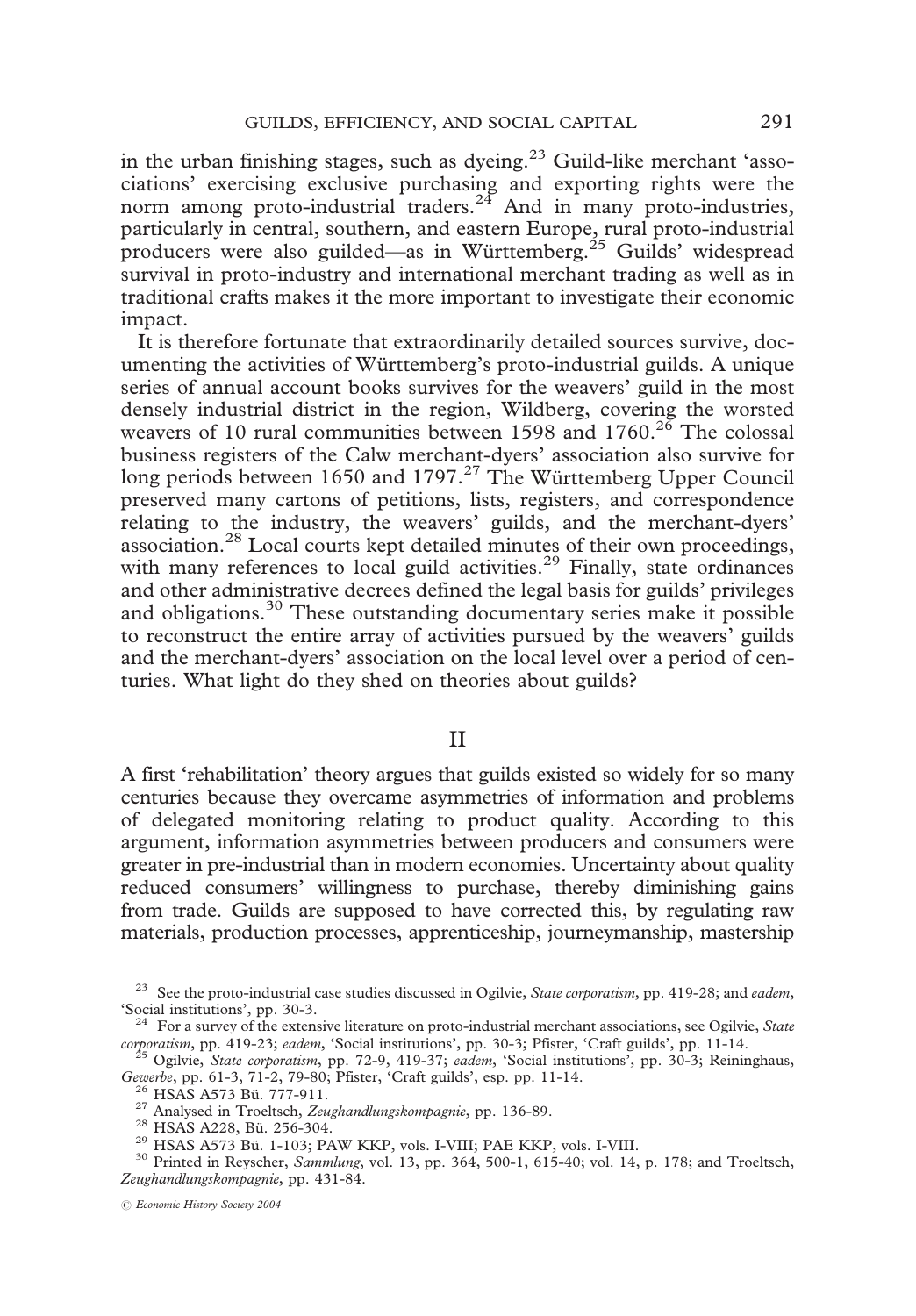#### 292 SHEILAGH OGILVIE

examinations, trademarks, and output quality, and by contracting collectively with merchants. $31$ 

The evidence adduced in support of this view is of two types. One consists of the frequent references to poor craftsmanship in contemporary plays and poems, which are supposed to show that quality was a serious problem and that guilds existed to control it.<sup>32</sup> The problem is that literature serves explicitly rhetorical and often normative ends, making it an unreliable guide to what was actually happening. Literary references to poor craftsmanship, for example, may as easily have arisen from guilds' failure to control quality as from their desire to do so.

The second type of supporting evidence consists of guild legislation. Thus, for instance, it is claimed that 'the majority of the guild statutes are concerned precisely with demands for a sufficiently high quality of product' and that guilds imposed 'exceedingly harsh sanctions for violating the quality regulations'.<sup>33</sup> But is this true? In the Württemberg worsted industry, only a minority of guild statutes were even remotely concerned with quality control. Thus in the first surviving guild charter (the Calw ordinance of 1589), only 19 per cent of articles referred to quality; in the 1611 charter for the six Black Forest districts, the figure was 35 per cent; in the national charter of  $1686$  it was only 12 per cent.<sup>34</sup> The content of such articles was minimal: they merely set standard legal dimensions for wares. Nor were sanctions 'exceedingly harsh'. The penalties named were lenient, normally fines of 15 *Kreuzer*, the lowest guild fine ever inflicted, amounting to about two days' average earnings for a weaver in normal times. Only exceptionally poor cloths were to be defaced and the maker fined by the state. Harsh sanctions such as exclusion from the guild or expulsion from the community never came into question.<sup>35</sup>

Even if a majority of guild statutes had focused on quality issues and even if they had set very severe penalties—which they did not—it is important to recognize that legislation, hitherto the mainstay of guild studies, is a deeply questionable source of evidence about what actually occurred.<sup>36</sup> Certainly, in this industry as in most others, guild ordinances justified themselves by claiming that without the guild, quality would plummet, consumers would be defrauded, and the industry would collapse. But historians must read such claims critically and consider the rhetorical aims they served. The wording of guild charters was often strongly influenced by guild masters themselves, since legislation typically came into being as a result of petitions and draft ordinances submitted by guild delegations.<sup>37</sup> Maintaining a high

<sup>&</sup>lt;sup>31</sup> Gustafsson, 'Rise', pp. 5, 13-24; Pfister, 'Craft guilds', pp. 14-16.<br><sup>32</sup> Gustafsson, 'Rise', pp. 3, 13-15, 23.<br><sup>33</sup> Gustafsson, 'Rise', pp. 9, 13 (quotations) Pfister, 'Craft guilds', pp. 16-17.<br><sup>34</sup> See the ordina

<sup>&</sup>lt;sup>35</sup> Ogilvie, *State corporatism*, pp. 345-8.  $^{36}$  On this, see, e.g., Ehmer, 'Traditionelles Denken', pp. 29, 40; Bräuer, 'Entwicklungstendenzen', p. 37.<br><sup>37</sup> Ehmer, 'Traditionelles Denken', p. 39; Ogilvie, *State corporatism*, pp. 89-95.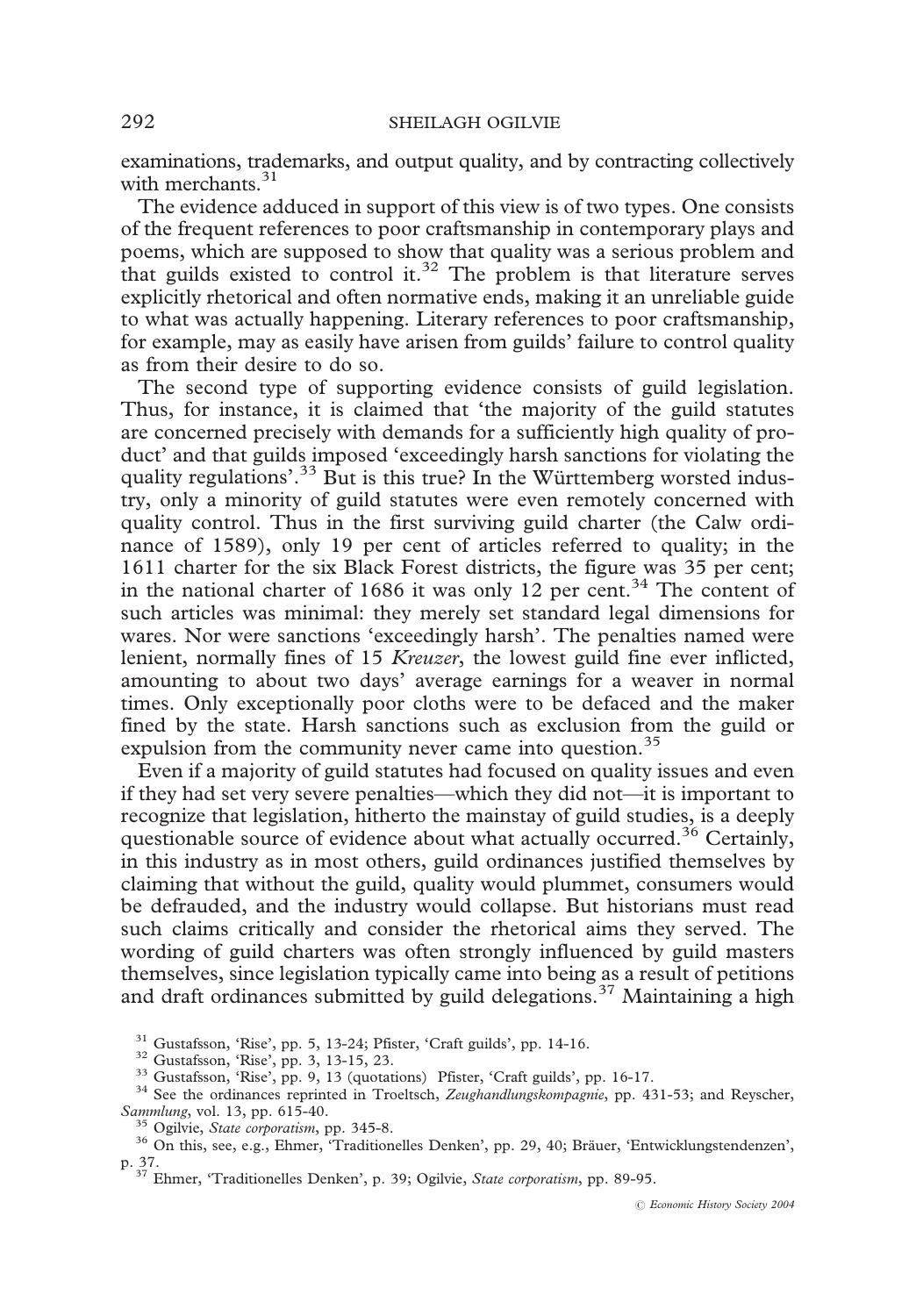quality of output was widely regarded then—as it often still is—as an unquestionable 'good' for society at large, although we will shortly examine reasons why enforcing high quality at all costs is not necessarily efficient. But because it was viewed as generally beneficial, quality control provided a nearly unarguable rhetorical basis for justifying restrictions—entry barriers, output quotas, price controls—which served more narrow group interests and would otherwise have aroused social opposition.

Furthermore, as historians of crime are well aware, legislation is one thing and enforcement quite another. Many regulations on the early modern statute book were never enforced at all. Others were enforced but evaded to a greater or lesser extent, creating 'informal sectors' which (as modern development economists have shown) have profound but unstraightforward effects on economic growth and human well-being. And, as we shall see, some regulations that were enforced did not actually appear in the legislation, but were left to the discretion of local guild officials. Outside sources of evidence are needed, therefore, to check on how guild legislation was actually implemented in practice.

Such an outside check is provided for the Württemberg worsted industry by the guild account books, merchant records, and community court minutes described earlier. Guild account books reveal that quality-related offences were quite frequent, as table 1 shows: at 357 offences in total, they

|           |          | Ouality<br>control |              | Production<br>monopoly |          | Labour<br>control |                | Ouantity<br>control |                | Sealing       |              | Honour and<br>solidarity |     | Total         |
|-----------|----------|--------------------|--------------|------------------------|----------|-------------------|----------------|---------------------|----------------|---------------|--------------|--------------------------|-----|---------------|
| Date      | no.      | $\frac{0}{0}$      | no.          | $\frac{0}{0}$          | no.      | $\frac{0}{0}$     | no.            | $\frac{0}{0}$       | no.            | $\frac{0}{0}$ | no.          | $\frac{0}{0}$            | no. | $\frac{0}{0}$ |
| 1598-1609 | $\Omega$ | 0.0                | 7            | 38.9                   | 11       | 61.1              | $\Omega$       | 0.0                 | $\Omega$       | 0.0           | $\Omega$     | 0.0                      | 18  | 100.0         |
| 1610-19   | 62       | 83.8               | 8            | 10.8                   | 3        | 4.1               | $\Omega$       | 0.0                 | 1              | 1.4           | $\Omega$     | 0.0                      | 74  | 100.0         |
| 1620-9    | 82       | 72.6               | 12           | 10.6                   | 2        | 1.8               | $\Omega$       | 0.0                 | 8              | 7.1           | 9            | 8.0                      | 113 | 100.0         |
| 1630-9    | 27       | 87.1               | 2            | 6.5                    | $\Omega$ | 0.0               | $\Omega$       | 0.0                 | 2              | 6.5           | $\mathbf{0}$ | 0.0                      | 31  | 100.0         |
| 1640-7    | 14       | 60.8               | 5            | 21.7                   | 1        | 4.3               | $\Omega$       | 0.0                 | $\mathbf{0}$   | 0.0           | 3            | 13.0                     | 23  | 100.0         |
| 1666-9    | 5        | 71.4               | $\mathbf{1}$ | 14.3                   | $\Omega$ | 0.0               | $\Omega$       | 0.0                 | $\mathbf{1}$   | 14.3          | $\Omega$     | 0.0                      | 7   | 100.0         |
| 1670-9    | 29       | 100.0              | $\Omega$     | 0.0                    | $\Omega$ | 0.0               | $\Omega$       | 0.0                 | $\Omega$       | 0.0           | $\Omega$     | 0.0                      | 29  | 100.0         |
| 1680-9    | 15       | 75.0               | $\Omega$     | 0.0                    | $\Omega$ | 0.0               | $\Omega$       | 0.0                 | $\overline{c}$ | 10.0          | 3            | 15.0                     | 20  | 100.0         |
| 1690-9    | 12       | 36.4               | 4            | 12.1                   | 3        | 9.1               | $\Omega$       | 0.0                 | 10             | 30.3          | 4            | 12.1                     | 33  | 100.0         |
| 1700-9    | 56       | 66.7               | 4            | 4.8                    | $\Omega$ | 0.0               | $\overline{7}$ | 8.3                 | 9              | 10.7          | 8            | 9.5                      | 84  | 100.0         |
| 1710-9    | 11       | 68.8               | $\Omega$     | 0.0                    | $\Omega$ | 0.0               | $\Omega$       | 0.0                 | $\Omega$       | 0.0           | 5            | 31.2                     | 16  | 100.0         |
| 1720-9    | 7        | 38.9               | 3            | 16.7                   | $\Omega$ | 0.0               | 1              | 5.6                 | 2              | 11.1          | 5            | 27.8                     | 18  | 100.0         |
| 1730-9    | 11       | 55.0               | 1            | 5.0                    | $\Omega$ | 0.0               | $\Omega$       | 0.0                 | 1              | 5.0           | 7            | 35.0                     | 20  | 100.0         |
| 1740-9    | 20       | 17.9               | 16           | 14.3                   | $\Omega$ | 0.0               | 1              | 0.9                 | 31             | 27.7          | 44           | 39.3                     | 112 | 100.0         |
| 1750-60   | 6        | 17.6               | 21           | 61.8                   | $\Omega$ | 0.0               | $\Omega$       | 0.0                 | 2              | 5.9           | 5            | 14.7                     | 34  | 100.0         |
| 1598-1647 | 185      | 71.4               | 34           | 13.1                   | 17       | 6.6               | $\Omega$       | 0.0                 | 11             | 4.2           | 12           | 4.6                      | 259 | 100.0         |
| 1666-99   | 61       | 68.5               | 5            | 5.6                    | 3        | 3.4               | $\Omega$       | 0.0                 | 13             | 14.6          | 7            | 7.9                      | 89  | 100.0         |
| 1700-60   | 111      | 39.1               | 45           | 15.8                   | $\Omega$ | 0.0               | 9              | 3.2                 | 45             | 15.8          | 74           | 26.1                     | 284 | 100.0         |
| 1598-1760 | 357      | 56.5               | 84           | 13.3                   | 20       | 3.2               | $\mathbf Q$    | 1.4                 | 69             | 10.9          | 93           | 14.7                     | 632 | 100.0         |

Table 1. Numbers of offence in each category fined by the worsted-weavers' guild, district of Wildberg, 1598-1647 and 1666-1760

Notes: There are no values for 1648-65 because of a gap in the surviving guild account-books. Offences of unknown nature are excluded (a total of 21 offences, 5 in 1680-9, 1 in 1720-9, 11 in 1730-9, and 4 in 1750-9). Source: HSAS A573 Bü. 777-911 (1598-1647, 1666-1760).

 $\oslash$  Economic History Society 2004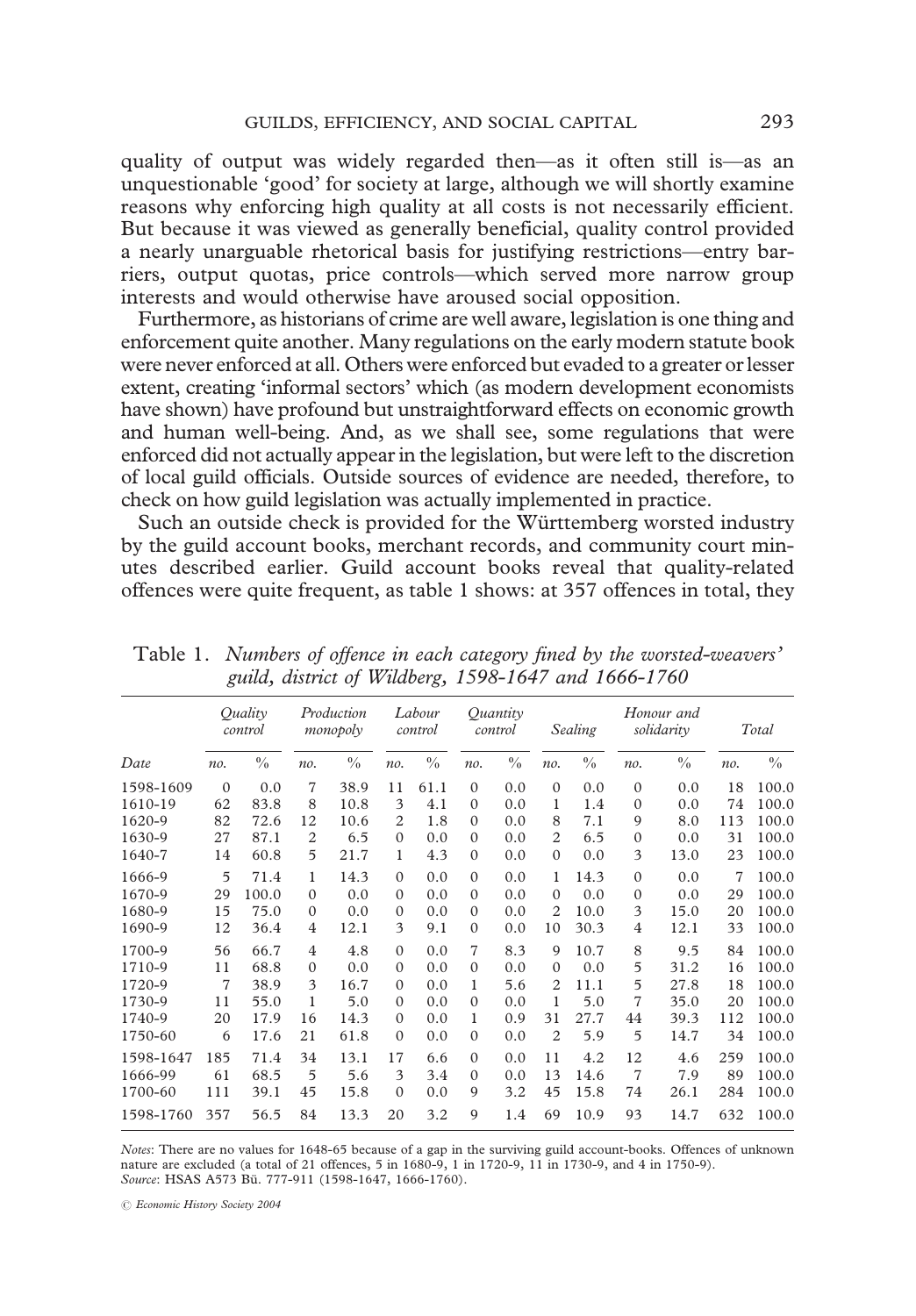| Date      | Ouality<br>control | Production<br>monopoly | Labour<br>control | Quantity<br>control | Sealing | Honour and<br>solidarity | Total |
|-----------|--------------------|------------------------|-------------------|---------------------|---------|--------------------------|-------|
| 1598-1609 |                    | 1.69                   | 1.00              |                     |         |                          | 1.27  |
| 1610-19   | 0.31               | 0.73                   | 1.16              |                     | 1.96    |                          | 0.41  |
| 1620-9    | 0.33               | 0.87                   | 1.00              |                     | 0.48    | 0.35                     | 0.41  |
| 1630-9    | 0.36               | 1.00                   |                   |                     | 0.57    |                          | 0.42  |
| 1640-7    | 0.36               | 1.31                   | 0.50              |                     |         | 0.30                     | 0.57  |
| 1666-9    | 0.30               | 1.00                   |                   |                     | 1.00    |                          | 0.50  |
| 1670-9    | 0.31               |                        |                   |                     |         |                          | 0.31  |
| 1680-9    | 0.30               |                        |                   |                     | 0.50    | 0.61                     | 0.34  |
| 1690-9    | 0.38               | 1.00                   | 0.75              |                     | 0.82    | 0.14                     | 0.60  |
| 1700-9    | 0.46               | 0.49                   |                   | 1.00                | 1.11    | 0.17                     | 0.55  |
| 1710-19   | 0.41               |                        |                   |                     |         | 0.60                     | 0.47  |
| 1720-9    | 0.48               | 0.25                   |                   | 1.00                | 0.75    | 0.60                     | 0.53  |
| 1730-9    | 0.32               | 1.00                   |                   |                     | 1.00    | 0.40                     | 0.40  |
| 1740-9    | 0.38               | 0.34                   |                   | 0.50                | 0.25    | 0.27                     | 0.30  |
| 1750-60   | 0.46               | 0.57                   |                   |                     | 0.50    | 0.42                     | 0.55  |
| 1598-1647 | 0.33               | 1.08                   | 1.00              |                     | 0.63    | 0.34                     | 0.49  |
| 1666-99   | 0.32               | 1.00                   | 0.73              |                     | 0.78    | 0.34                     | 0.44  |
| 1700-60   | 0.43               | 0.47                   |                   | 0.94                | 0.47    | 0.33                     | 0.43  |
| 1598-1760 | 0.36               | 0.75                   | 0.96              | 0.94                | 0.56    | 0.33                     | 0.46  |

Table 2. Mean value of fines exacted for each category of offence by the worsted-weavers' guild, district of Wildberg, 1598-1647 and 1666-1760

Notes: All amounts are in *Gulden*. There are no values for 1648-65 because of a gap in the surviving guild accountbooks. Offences of unknown nature  $(n = 21)$  are excluded.

Source: HSAS A573 Bü 777-911 (1598-1647, 1666-1760).

made up over half of all offences fined in the surviving account books of the Wildberg guild. However, enforcement of quality regulations declined significantly as a proportion of the guild's overall regulatory activity between the late sixteenth century and the late eighteenth: before 1700 quality offences made up about 70 per cent of total offences, after 1700 only  $40$  per cent.<sup>38</sup>

It is not surprising that quality offences were numerous since, as merchants complained at the time, guilds punished them very mildly.<sup>39</sup> Analysis of guild account books confirms this. As table 2 shows, quality offences were penalized with the lowest average fine, 0.36 Gulden. This was significantly lower than the 0.59 Gulden imposed for non-quality-related offences, and indeed lower than for any other category except offences against guild honour and solidarity. This casts doubt on the deterrent effect of guild quality controls.

Modern historians have accepted at face value guild claims that their trademarks and cloth seals functioned as effective quality guarantees.<sup>40</sup> But contemporaries were far more sceptical, and there is widespread evidence that, in this as in most other early modern textile industries, guild quality

<sup>&</sup>lt;sup>38</sup> For a more detailed analysis, see Ogilvie, *State corporatism*, pp. 329-33, 345-52.<br><sup>39</sup> Troeltsch, *Zeughandlungskompagnie*, p. 120, n. 1.

<sup>40</sup> Gustaffson, 'Rise', p. 22.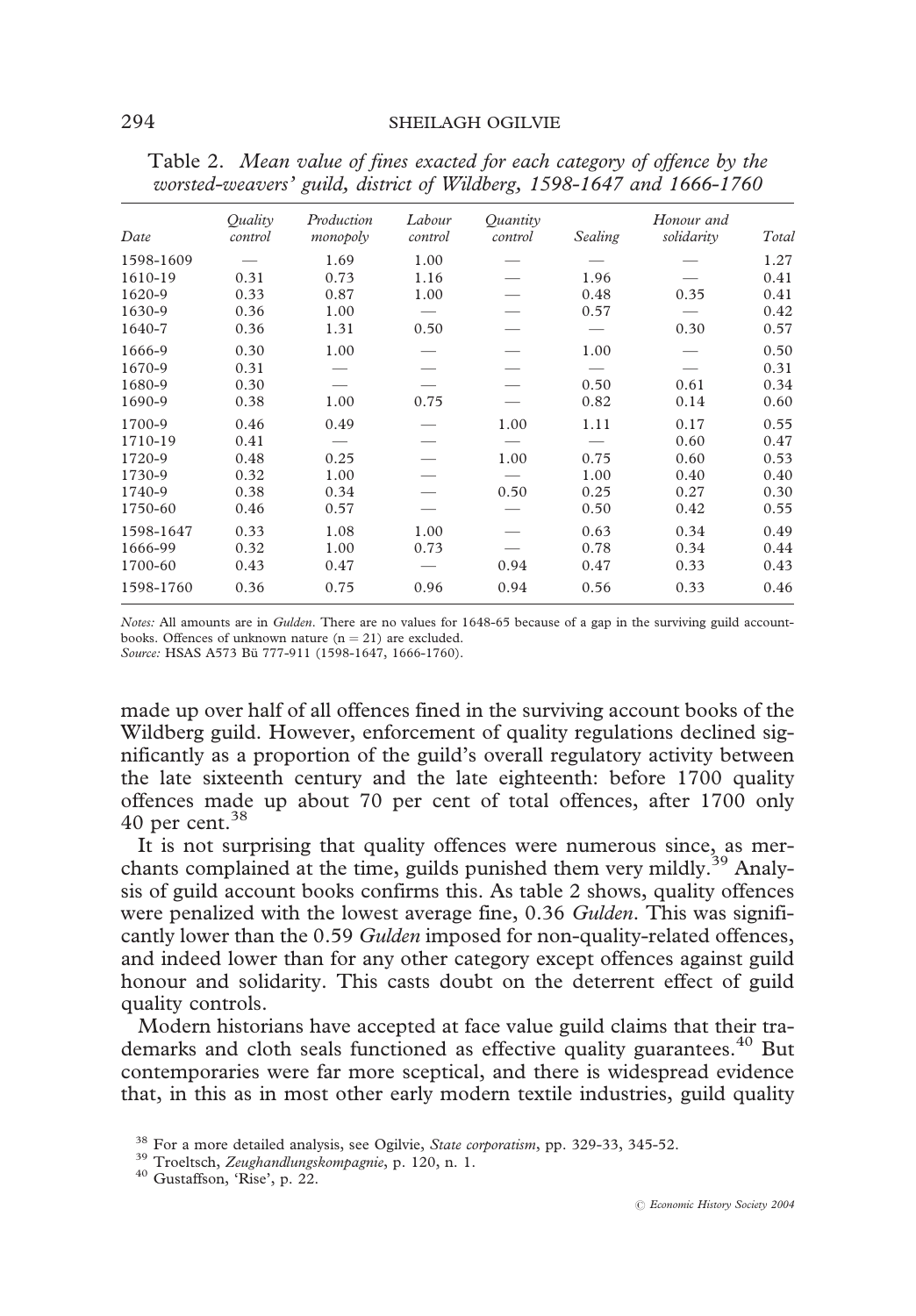inspections were widely viewed as inadequate. Local merchants and Stuttgart officials repeatedly exhorted worsted weavers to work more carefully and guild inspectors to apply higher standards. As early as 1642, worsted merchants in the Black Forest region were seeking to establish their own independent inspection arrangements precisely because they perceived guild inspections as unreliable.<sup>41</sup> In 1686, a merchant travelled up to Wildberg from Calw 'to measure the guild sealing counter which was supposed to be too short', <sup>42</sup> an exercise which was repeated subsequently by other merchants,43 and was ultimately institutionalized into a periodic merchant inspection of the guild seal and all weavers' workshops.<sup>44</sup> In 1777, worsted merchants went so far as to complain in the Wildberg community court about the 'improper way in which the guild sealing counter is attended to'. <sup>45</sup> This was common in European worsted industries: as we shall see in detail shortly, precisely because guilds could not (or would not) themselves control quality, independent inspections by merchants (and in some cases also by town officials or state inspectors) were necessary to enhance them, and in the most dynamic worsted industries swiftly came to replace them.

Why were guild quality standards so inadequate? Evidence from the Württemberg worsted industry reveals one major reason: self-regulating professional associations suffer from disincentives to offend or penalize their members. As seventeenth- and eighteenth-century merchant correspondence frequently remarked, guild inspections were 'subject to personal influences' <sup>46</sup> and 'suffered from the fact that they lay in the hands of people who could not extricate themselves from the influence of friends and neighbours'. <sup>47</sup> Community court minutes bear this out, as in 1660 when the Wildberg communal assembly recorded the petition of one guild sealer to be released from his office, 'on the grounds that the sealing takes place very badly, and when one says anything about it one incurs great enmity'.<sup>48</sup> This was a widespread problem with guild inspections throughout Europe. Thus, for instance, the guild sealing counter in the Thuringian worsted centre of Gera made elaborate provisions to conceal the identity of the maker of a cloth from the inspectors, precisely because it was recognized that sealers would otherwise be disinclined to refuse to seal the cloth of a relative, friend, neighbour, or patron; notwithstanding these provisions, by the later seventeenth century the guild seal was being widely ignored by Gera worsted exporters.<sup>49</sup>

<sup>&</sup>lt;sup>41</sup> Troeltsch, *Zeughandlungskompagnie*, pp. 12, 90, 119-20.<br>
<sup>42</sup> HSAS A573 Bü. 839 (1685-6), fo. 66.<br>
<sup>43</sup> HSAS A573 Bü. 847 (1693-4), fo. 102v; HSAS A573 Bü. 848 (1694-5), fo. 16r.<br>
<sup>44</sup> Ogilvie, *State corporatism*,

 $C$  Economic History Society 2004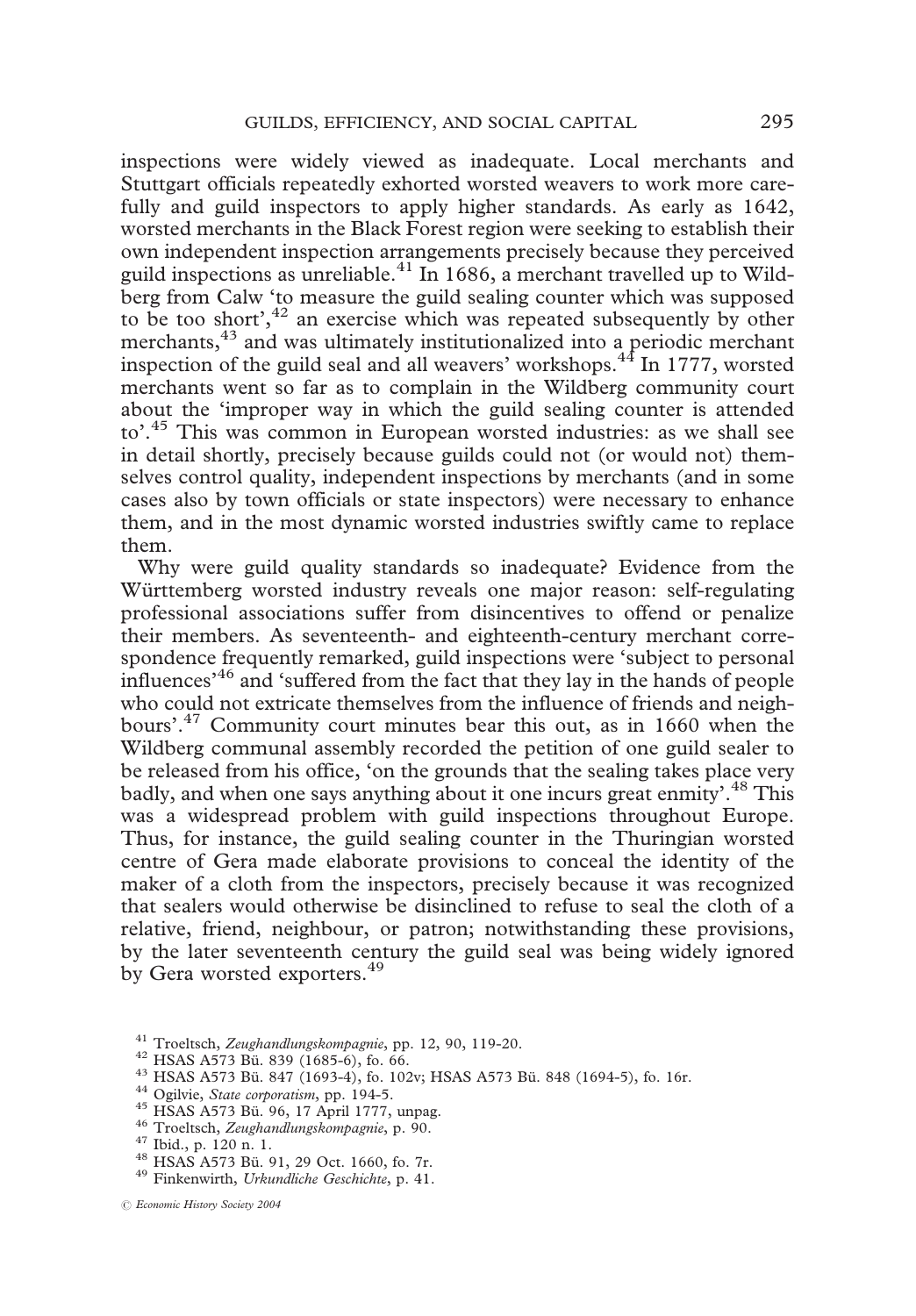#### 296 SHEILAGH OGILVIE

A second structural reason that guild quality standards tended to be inadequate—here, as in many other industries—was that guild inspectors lacked the incentive to develop the skills and deploy the effort necessary to detect low-quality work beyond superficial features (such as size) which, as contemporaries pointed out, were readily apparent to potential customers anyway.<sup>50</sup> Calw merchant documents indicate that as early as  $1642$ , the local guild inspectors were regarded by merchants as having 'hardly any notion of the requirements of the wider market'.<sup>51</sup> This was still true in 1777, as shown by communal assembly minutes in which the 'improper conduct of the sealing counter' was ascribed to 'the method of electing guild sealers hitherto', which involved rotating the position as a sinecure among masters every two years according to seniority so that every guild member would get a chance to enjoy the sealing fees.<sup>52</sup> The same was true of guild quality inspections in other European worsted industries. Thus, for instance, the York coverlet makers' guild was unique in the West Riding worsted industry in maintaining a guild monopoly throughout much of the early modern period; but its guild searchers were found selling coverlets unsealed and its guild wardens were detected adulterating their wool with hair.<sup>53</sup> In the worsted industry of seventeenth-century Valenciennes, likewise, 'merchants complained bitterly about shoddily made, undersized fabrics passed by inspectors who had become careless once they had bought their offices'.<sup>54</sup>

Even when guild sealers did enforce the regulations, it is not clear that the motive—or the effect—was to benefit consumers. In 1661, for example, the Wildberg weaver Jacob Zeyher complained that the guild sealers were preventing him from selling his cloths: 'he cannot get along with the guild sealers... he has to make the cloth 2 ells wide, he sells such cloth in Offenburg, the people want it like that from him, and otherwise he can't sell it, but the sealers will not seal it for him'. The guild sealers claimed that 'Old Jacob Zeyher makes absolutely terrible cloths, which are not worth sealing, but sells his cloths very cheap, and thereby causes the craft great injury'. <sup>55</sup> It is possible, of course, that Zeyher was cheating his customers, and that the guild sealers were indeed protecting these consumers and the reputation of local cloths. But it is also conceivable that Zeyher was speaking the truth when he said that 'the people want it like that from him': he had certainly been selling these cloths to Offenburg for several years, and even the guild sealers admitted that they were 'very cheap'. That is, cloths that were low-quality but cheap may have been what customers wanted. In this case, the guild seal was being used not so much to protect consumers

<sup>&</sup>lt;sup>50</sup> Troeltsch, *Zeughandlungskompagnie*, p. 120.<br><sup>51</sup> Ibid., p. 90.<br><sup>52</sup> HSAS A573 Bü. 96, 17 April 1777: 'unrichtiger versehung des Sigel Stoks'; 'der bißherige Wahl<br>Modus'.

<sup>&</sup>lt;sup>53</sup> Heaton, *Yorkshire industries*, p. 58.<br><sup>54</sup> DuPlessis, 'One theory', p. 159.<br><sup>55</sup> HSAS A573 Bü. 91, 28 Oct. 1661, fos. 6r, 9r.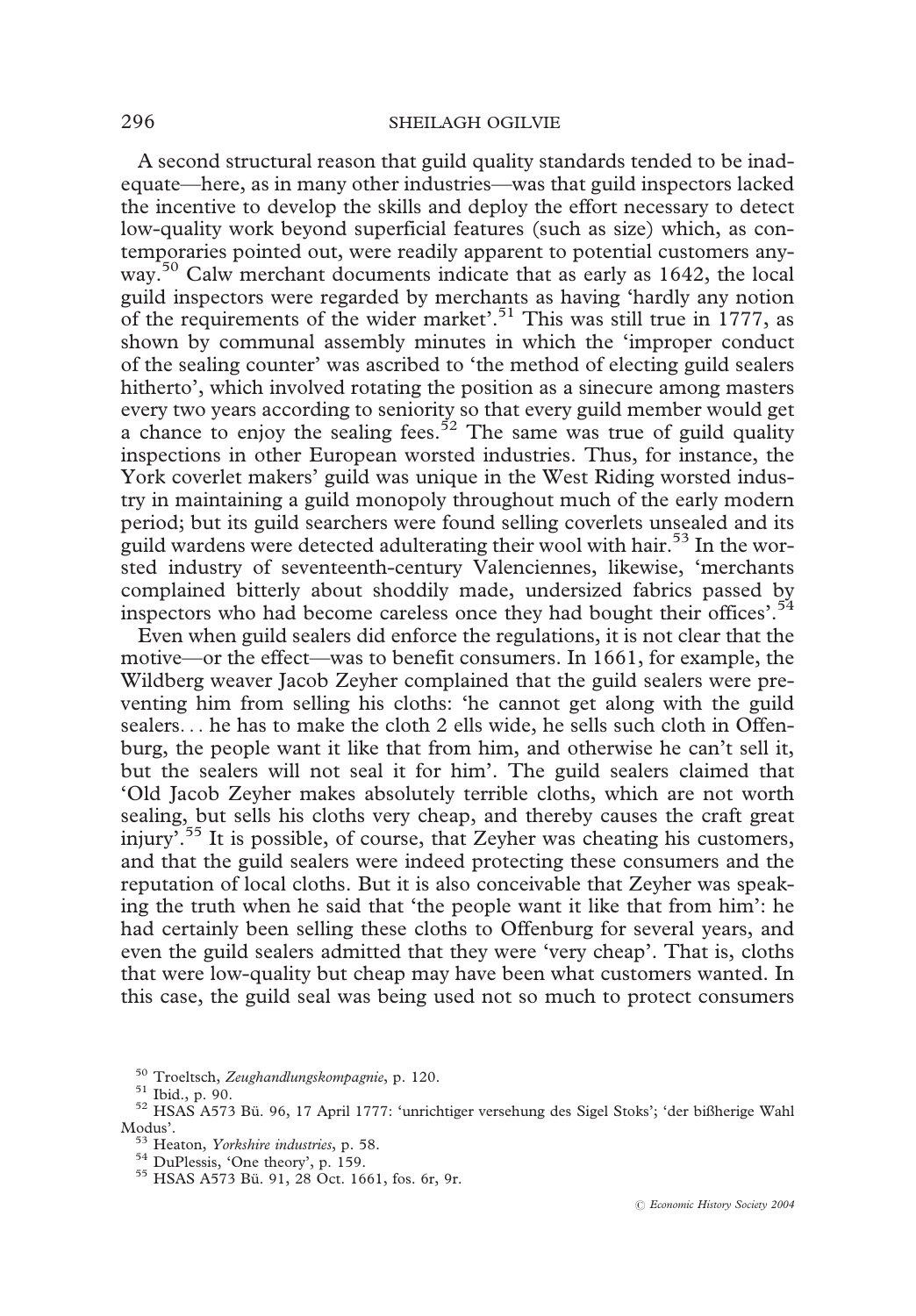against poor products as to protect high-cost producers against cheaper competitors with loyal customers outside the region.

The guilds of the Württemberg worsted proto-industry did not succeed in implementing their own quality controls very effectively, and seem not even to have tried to do so. However, the guild structure of the industry did have effects on quality which were unintended and, unfortunately, negative. The interlocking guilds of weavers and merchant-dyers inadvertently affected the quality of Württemberg worsted wares in three ways.

First, the weavers' guilds imposed price ceilings on raw wool. In 1650 they secured legislation permitting wool suppliers a maximum profit (after subtracting expenses) of 1 Kreutzer per pound of wool; when this proved unsustainable, new legislation of 1665 permitted it to rise to 2 Kreutzer per pound, and allowed 'expenses' to include not just transport costs but also the costs of sorting and capital. Nevertheless, by the eighteenth century the permitted profits on the trade in worsted wool were so low that the merchant-dyers' association often simply refused to supply wool to the weavers; its own business books show that on the wool it did supply (mainly to induce weavers to make specialist fabrics) it made a loss. Wool traders could therefore stay in business only by supplying low-quality wool and sorting it carelessly, since they were forbidden to charge more for higher quality. Poor wool was universally recognized as a major cause of the low quality of Württemberg worsteds.<sup>56</sup>

Second, the weavers' guilds and the merchant-dyers' association imposed piece-rate ceilings on spinners. The very first worsted weavers' guild ordinance for the district of Calw in 1589 set maximum rates for spinners, as did the 1611 guild ordinance for the six districts of the Black Forest region. The national ordinance of 1654 provided that 'spinning a pound [of yarn] shall be paid at as high a wage as the [weavers'] craft agrees among its members, and the dyers as well as the worsted weavers shall support this in all ways, and each master shall then unfailingly stick to the agreed wage'.<sup>57</sup> The 1686 ordinance again set maximum spinning rates, while leaving future changes to the discretion of the weavers' guilds and the merchant association. Eighteenth-century legislation increased the penalties for paying spinners above the agreed ceiling. Local records confirm that weavers who paid (or spinners who charged) above the rate ceiling were indeed punished by guilds and community courts.<sup>58</sup> These rate ceilings harmed some of the poorest members of Württemberg rural society, particularly women: according to a livelihood listing of 1736, 86 per cent of independent

C Economic History Society 2004

<sup>&</sup>lt;sup>56</sup> For detailed discussion of this regulation of the wool trade, see Troeltsch, Zeughandlungskompagnie, pp. 97-101, 154-6, 165, 199; and Ogilvie, *State corporatism*, pp. 352-3.<br><sup>57</sup> Emendations dated 1654 to 'Engelsattweberordnung', here article 21 (p. 446, n. 2): 'solle vom

Pfundt ... Zuespinnen, so vihl alss sich ein handwerckh mit einander vergleichen würdt zuelohn geraicht werden, vnd die Färber sowohl allss die Knappen hierzue alle guete befürderung erweisen, bey welchem<br>vereinbarten Lohn alssdann Ein Jeder Maister ... würdt ohnfehlbar verpleiben solle'.

 $58$  For a discussion of the rate ceilings and other restrictions imposed on the unorganized spinners by the weavers' guilds and the merchant company, see Ogilvie, 'Women and proto-industrialisation', pp. 86-8; eadem, State corporatism, pp. 354-5; and eadem, Bitter living, pp. 292, 307-8.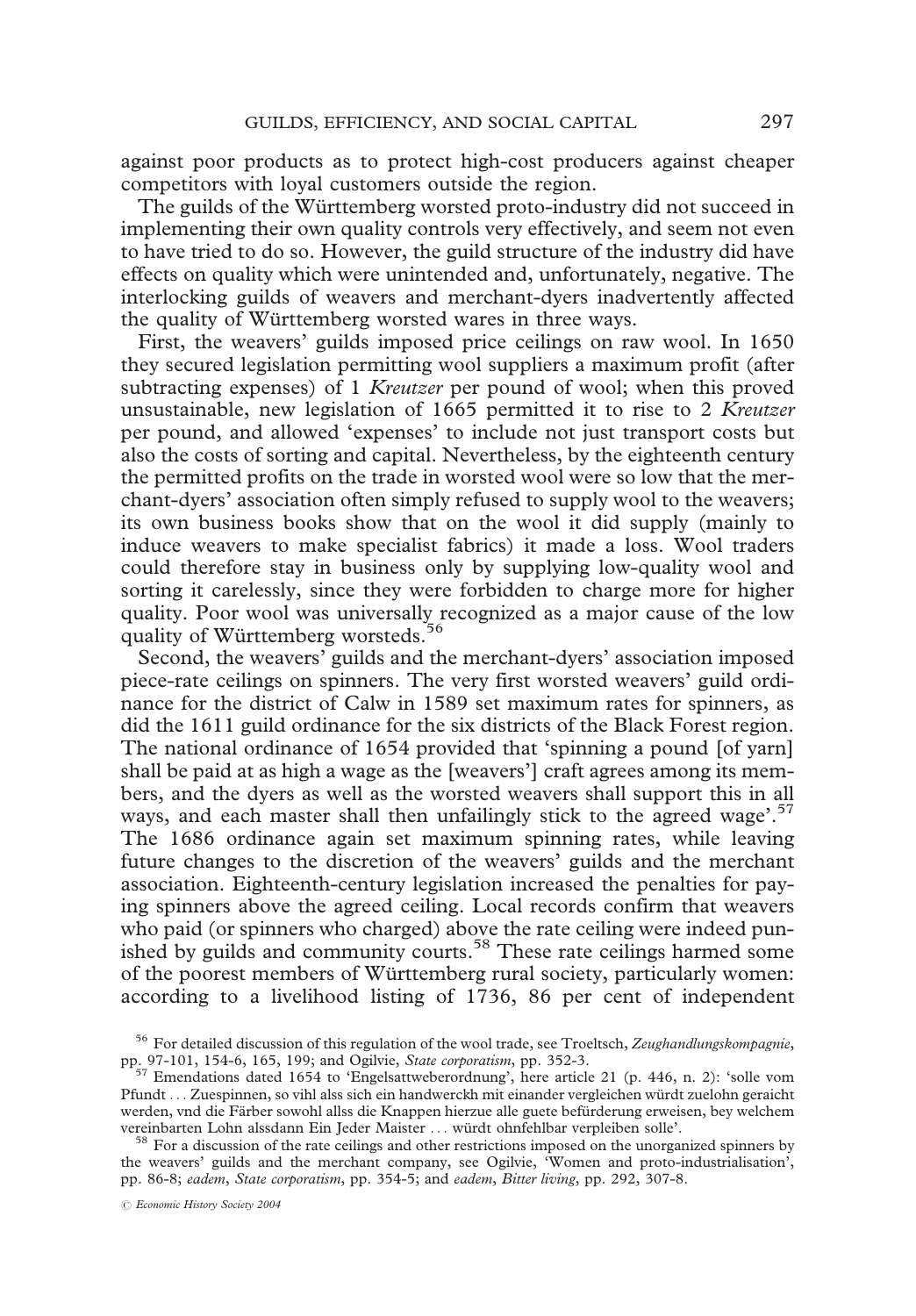unmarried females and 60 per cent of widows in the district of Wildberg depended wholly or partly on spinning, and thus were harmed by these below-market piece rates imposed by the guilds.<sup>59</sup> The rate ceilings also damaged the worsted industry at large. Since spinners were forbidden to exceed the rate ceiling no matter how fine and time-consuming their work, they spun as fast as they could, producing coarse and irregular yarn. Poor yarn was universally recognized as another cause of the bad quality of Württemberg worsteds.<sup>60</sup> Indeed, the much more dynamic and successful Thuringian worsted industry of Gera and Schleiz managed to maintain quality standards only because its unguilded merchants and putters-out systematically opposed all guild attempts to force them to comply with low guild rate ceilings, arguing that 'they paid higher spinner-wages because the yarn had to be spun much more evenly'. 61

A third unintended but harmful effect on quality arose from the fact that the Württemberg worsted guilds and the merchant-dyers' association engaged in 'monopoly contracting'. <sup>62</sup> This was enshrined in the 'Calwer Moderation', the interlocking system of corporate privileges whereby the guilded weavers were legally obliged to sell all their cloths to the Calw merchant-dyers' association, with prices and output quotas collectively fixed in periodic negotiations between guilds and association under state supervision.<sup>63</sup> The 'rehabilitation' literature acknowledges that such monopoly contracting between guilds and merchants—the well-known Central European Zunftkauf system—was widespread, but adduces it as a major benefit of guild organization, on the grounds that it reduced the transaction costs of monitoring quality in a rural industry with dispersed producers.<sup>64</sup> However, as the Württemberg example shows, monopoly contracting between guilds of merchants and producers could actually have the opposite effect on quality—a negative one. The monopoly contracts between weavers' guilds and merchant-dyers' association fixed quotas and prices in such a way that no weaver could charge the merchant-dyers' association more for higher quality, and the association had to buy his quota irrespective of quality. This removed incentives for any weaver to weave carefully, since he could not earn more by doing so. Conversely, the merchant-dyers' association could not pay one weaver more for better cloth, since this price would then be demanded by the whole guild. Monopoly contracting between weavers' and merchants' guilds thus created a rigid regime of prices and quotas

<sup>&</sup>lt;sup>59</sup> Calculations based on HSAS A573 Bü. 6967 (1736). For detailed analysis of unmarried women's economic options, see Ogilvie, 'Women and proto-industrialisation', pp. 86-92; and eadem, Bitter living,

ch. 6. 60 Troeltsch, *Zeughandlungskompagnie*, pp. 34-6, 125-31, 165-6, 171; Ogilvie, *State corporatism*,

pp. 353-6.<br><sup>61</sup> Finkenwirth, *Urkundliche Geschichte*, pp. 13, 15-16, 20, 33 (quotation).<br><sup>62</sup> On the Württemberg worsted proto-industry as a prime example of 'monopoly contracting'<br>between guilds and merchants, see Pfist

 $\epsilon^{63}$  For details of the method and content of this contracing, see Troeltsch, Zeughandlungskompagnie, pp. 80-135; Ogilvie, State corporatism, pp. 186-92.<br><sup>64</sup> Pfister, 'Craft guilds', pp. 14-16.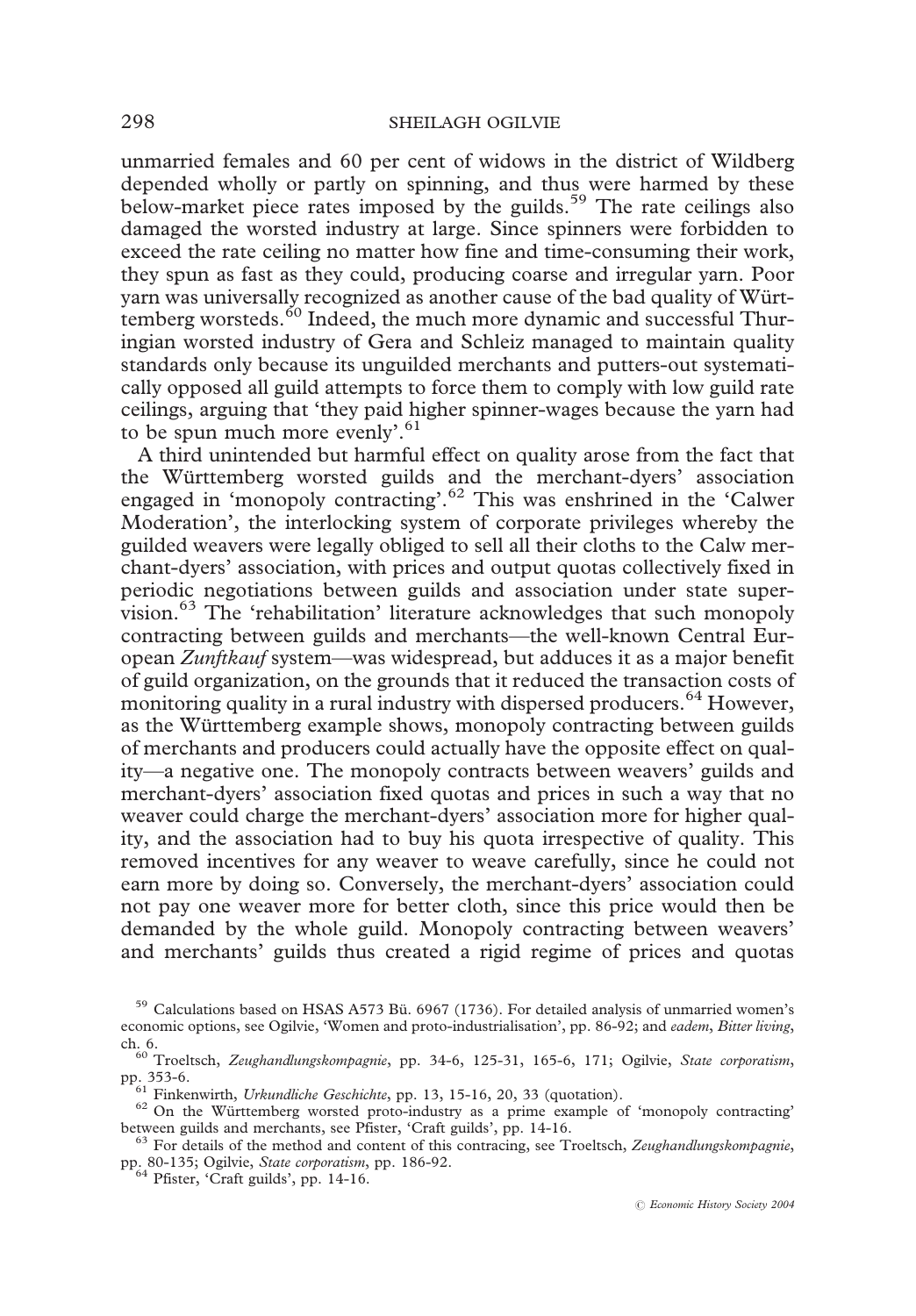removing weavers' incentive to do better work and merchants' incentive to experiment with new quality/price ratios that might better suit consumer demand.<sup>65</sup>

These empirical findings for the Württemberg industry illuminate a more general theoretical problem with the claim that guilds were an efficient institution for solving information asymmetries with respect to product quality. The 'rehabilitation' argument takes for granted that what merchants and consumers wanted, and what was best for the economy, was a high absolute quality: an individual craftsman had an incentive to exploit the information asymmetry between himself and his customers by producing below this quality level, but a guild could solve this market failure by ensuring that all craftsmen produced at or above the level defined in the guild charter.<sup>66</sup> But this reflects a basic confusion. The problem of 'quality' under asymmetric information is about the variance, not about the mean: the market failure is solved by guaranteeing not high quality but standard quality; this standard can be low, as long as the customer knows what it is.<sup>67</sup> To rescue the 'rehabilitation' case, therefore, we must revise it: guilds must have been an efficient institution for guaranteeing a standard—not a high—quality level.

In principle, guilds might indeed have constituted an institution for guaranteeing standard quality. But in doing so they had two weaknesses. The first was political and rhetorical: guilds justified their other privileges by claiming that they ensured high quality, and this could lead to the rigid imposition of inappropriately high quality standards, even when a lower (but standardized) quality in combination with a lower price would have better addressed customer demand—as shown earlier in the case of Jacob Zeyher and the Offenburg customers who demanded his 'terrible' cloths.

The second weakness was economic: a single, monopolistic entity such as a guild might have been better placed than a variegated range of individual producers to guarantee a single, standard quality. But just these characteristics made a guild less able, and probably also less willing, to undertake the market research and the flexible response to changes in demand necessary to deliver the combinations of quality and price desired by a varied and changing population of consumers.<sup>68</sup> Precisely these issues were recognized by contemporaries such as the seventeenth-century English economist and merchant Josiah Child:

All our laws that oblige our people to the making of strong, substantial, and, as we call it, loyal cloth, of a certain length, breadth, and weight, if they were duly put into execution would, in my opinion, do more hurt than good, because the humours and fashions of the world change, and at some times, in some places (as now in most),

<sup>&</sup>lt;sup>65</sup> For details of these monopoly guild contracts, see Ogilvie, *State corporatism*, pp. 355-6; Troeltsch, Zeughandlungskompagnie, pp. 101, 125-31, 165-6.

<sup>&</sup>lt;sup>66</sup> Gustafsson, 'Rise', pp. 3, 13-15, 23; Pfister, 'Craft guilds', pp. 16-17.<br><sup>67</sup> Akerlof, 'Market'.<br><sup>68</sup> As argued for the successful West Riding woollen and worsted industries in Heaton, *Yorkshire* industries, pp. 417-18.

 $\oslash$  Economic History Society 2004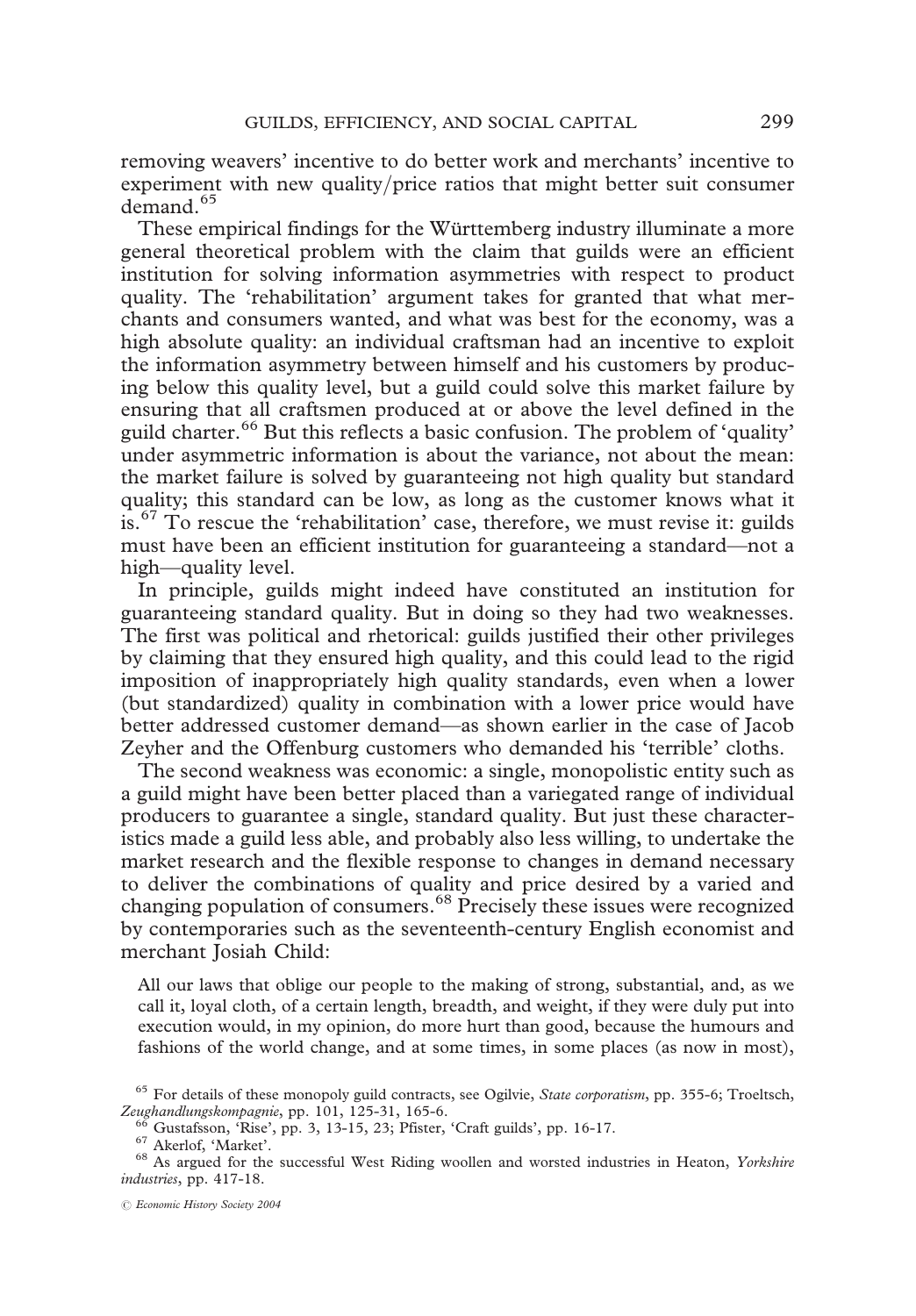#### 300 SHEILAGH OGILVIE

slight, cheap, light cloth will sell more plentifully and better than that which is heavier, stronger, and truer wrought; and if we intend to have the trade of the world we must imitate the Dutch, who make the worst as well as the best of all manufactures, that we may be in a capacity of serving all markets and all humours. I conclude all our laws limiting the number of looms, numbers or kind of servants, or times of working, to be certainly prejudicial to the clothing trade of the kingdom in general.<sup>69</sup>

A comparison of different European worsted proto-industries provides a vivid empirical illustration of these theoretical weaknesses in the view that guilds were an efficient institution for ensuring product quality. The Württemberg industry was thoroughly regulated by guilds both of weavers and of merchants. Had guilds' function been to enhance quality, one would expect Württemberg worsteds to have been of unusually high quality. Instead, they compared poorly with many of the more dynamic and successful worsted proto-industries elsewhere in Europe, where guilds were weak or absent.<sup>70</sup> In many successful European worsted industries, insofar as information asymmetries between producers and consumers were important, they were solved through alternative institutions that seem to have dealt with the problem efficiently without the rigidities imposed by guilds.<sup>71</sup> Thus, for instance, even in the medieval period there were cities such as Douai which successfully exported high-quality woollen textiles without quality enforcement through guilds.<sup>72</sup> The sixteenth-century Flemish village of Hondschoote, indisputably the first success story in the New Draperies sector, was notorious for its weak guild regulations and did not impose 'even minimal quality controls until 1534, and not fully until 1571-6, sometime after it had passed its apogee'. <sup>73</sup> The Thuringian worsted industry in Gera consistently maintained higher quality than the Württemberg industry, but with a much weaker—indeed, rapidly disintegrating—guild organization among the weavers, and a pluralistic free-for-all among proto-industrial dyers and merchants.74 Although from 1613 on, all Gera wares were in principle supposed to be inspected by two guild sealers, in practice both weavers and traders often ignored the guild seal, with some privileged merchants paying a lump sum to the government in return for not having to bring wares to be sealed, and other exporters simply evading the requirement altogether, as shown by the weavers discovered in 1679 who had as many as 500 worsteds stored in their houses for the coming Leipzig fair, many of them unsealed.<sup>75</sup> The Verviers wool textile industry of the Southern Netherlands had a quality second only to England, but a wholly unguilded institutional framework.<sup>76</sup> The weavers of Maubeuge in French

<sup>&</sup>lt;sup>69</sup> Quoted in Lipson, *History*, p. 118.<br><sup>70</sup> Ogilvie, *State corporatism*, pp. 352-7; Troeltsch, *Zeughandlungksompagnie*, pp. 35-7, 126-30, 163-6.<br><sup>71</sup> As acknowledged in Pfister, 'Craft guilds', p. 21; Epstein, 'Craft Geschichte, pp. 62-7, 70, 79, 83, 98-107.<br><sup>75</sup> Finkenwirth, Urkundliche Geschichte, pp. 62, 66.<br><sup>76</sup> Craeybeckx, 'Industries', pp. 27, 41-2.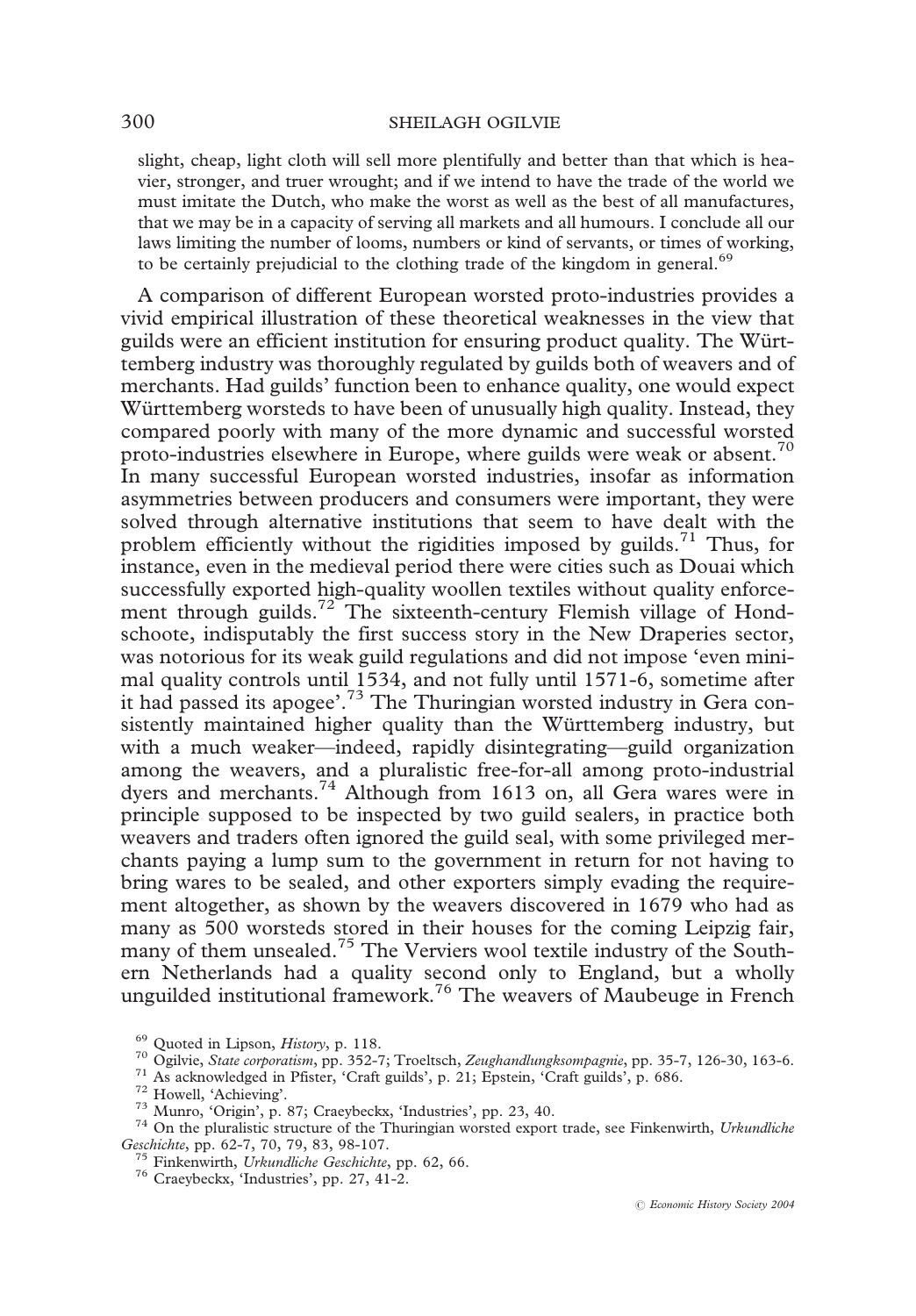Flanders prided themselves on careful guild regulation of product quality, but by the 1730s their worsted and hybrid stuffs were losing ground catastrophically to Flemish rural competitors because for the peasants and workers who bought their wares, 'quality mattered less than cost'; by 1750 the Maubeuge industry, along with its quality regulations, was dead.<sup>77</sup> After 1723 the Catalan town of Igualada improved the quality of its woollen-worsted hybrids enough to compete in export markets through compelling the weavers' guild to relax its regulations so as to permit merchants themselves to monitor quality in their own workshops.<sup>78</sup> In 1739, the Swedish government replaced guild quality controls on worsteds with local Hallmark Courts (hallratterna), whose advantage over guild control was that 'as long as the final result of the production process fitted the quality rules stipulated ... the manufacturer was free to organise the work process as he wished'. <sup>79</sup> In the English worsted sector, centralized quality control was enforced by the monopolistic Blackwell Hall in London, and it is therefore particularly striking that the two most successful English worsted regions succeeded largely by avoiding the Blackwell Hall controls, Norwich by virtue of a legal dispensation from the Privy Council and the West Riding through its remote location and uncooperative merchants.80 The West Riding became the most successful worsted industry in eighteenth-century Europe by producing 'cheap and nasty' cloths subject to no quality (but also no price) controls by guilds: quality was monitored by merchants at point of sale; the Worsted Committee inspectors did not become effective until 1784, long after the Yorkshire industry came to dominate world worsted markets.<sup>81</sup> Even for higherquality Yorkshire woollens, merchants told a parliamentary inquiry in 1806 that 'In no instance do they depende upon the stamper's mark', but rather always had the cloth measured in their own warehouses before payment was made.<sup>82</sup>

Indisputably, a majority of European worsted industries did resemble Württemberg in maintaining guild quality controls. But the few successful and dynamic ones almost without exception relied on alternative merchant, municipal, or state inspection institutions, and on a growing recognition that, as one eighteenth-century English cloth merchant put it, 'The interest of the seller is sufficient security to the buyer for fair dealing'. 83

 $^{82}$  Heaton, *Yorkshire industries*, pp. 416-17.<br><sup>83</sup> Ouotation from Lipson, *History*, p. 120; for a perceptive discussion of such alternative quality control mechanisms see Pfister, 'Craft guilds', p. 21.

 $\oslash$  Economic History Society 2004

<sup>&</sup>lt;sup>77</sup> DuPlessis, 'One theory', p. 153.<br><sup>78</sup> Torras, 'Old and new', p. 105; *Idem*, 'Craft to class', pp. 173-5.<br><sup>79</sup> Nyberg, 'Commercial competence', pp. 10, 18.<br><sup>80</sup> Priestley, 'Norwich stuffs', p. 282; Hudson, *Genesis*,

<sup>&</sup>lt;sup>81</sup> Heaton, *Yorkshire industries*, pp. 379-82, 386-8, 418-37; Hudson, *Genesis*, pp. 36, 156-7; *eadem*, 'Capital', pp. 69-72; Lipson, *History*, pp. 80-1, 119; Wilson, 'Supremacy', pp. 244-5.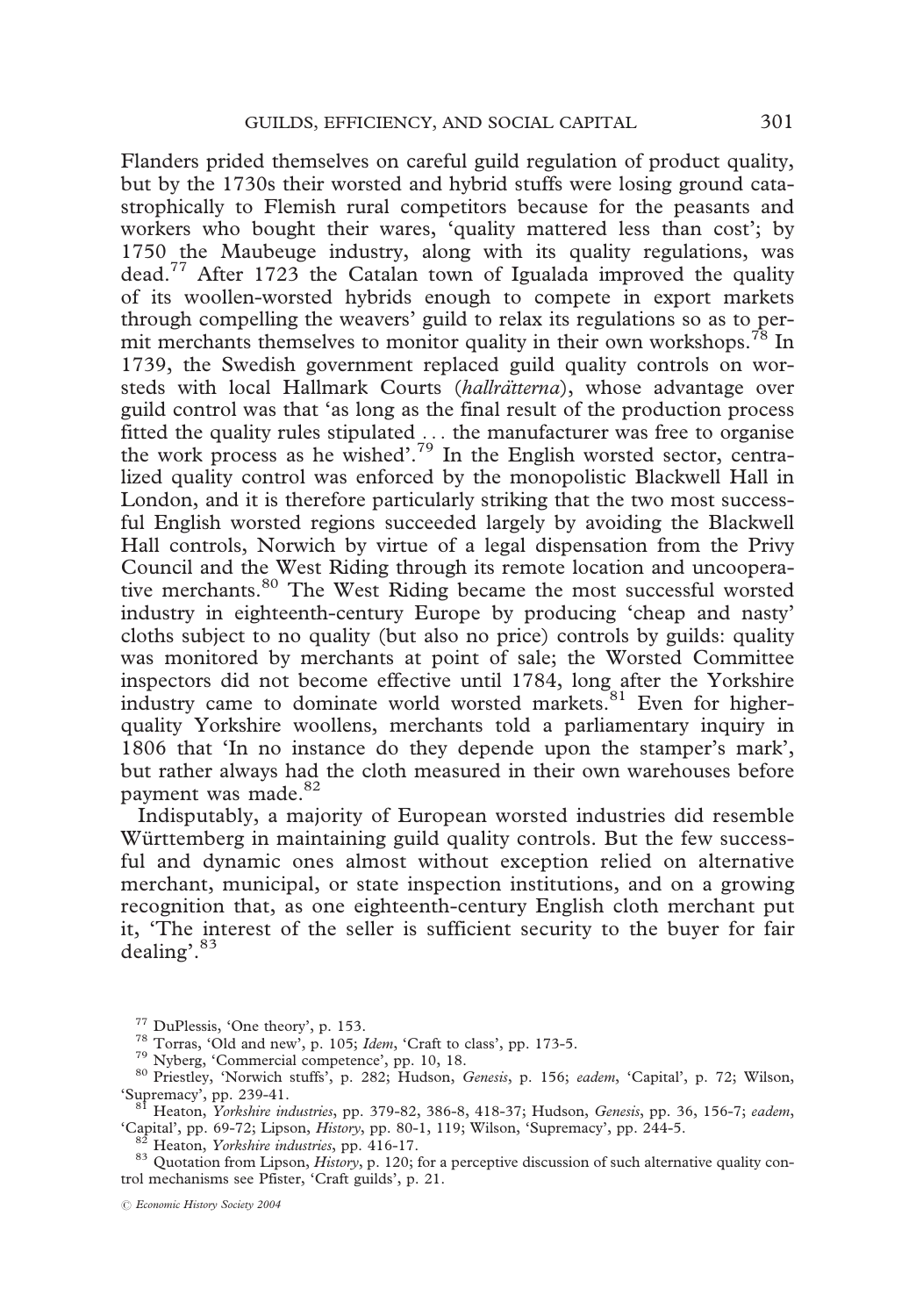#### III

What of the second 'rehabilitation' theory, which contends that guilds existed so widely because they were an efficient institution for solving imperfections in markets for skilled training? According to this view, preindustrial crafts required extensive formal training in sector-specific skills. But training markets functioned poorly, the argument continues, because of opportunistic behaviour and information asymmetries which made it difficult for good trainers and good trainees to identify one another, and for customers to identify well-trained craftsmen. This is supposed to have led to under-investment in training, scarcity of skilled labour, lower-quality output, lower productivity, and lost gains from trade. Guilds arose and survived, it is claimed, because they corrected these market imperfections. They did so by implementing rules against opportunistic behaviour by masters and apprentices, imposing apprenticeship entrance requirements which enabled masters to identify good apprentices, issuing apprenticeship certificates which enabled masters to identify good journeymen and journeymen to obtain appropriate employment, and imposing mastership entrance requirements which enabled apprentices to identify skilled trainers and customers to identify skilled producers.<sup>84</sup>

As with quality controls, the main empirical support for this theory is provided by guild legislation, which always made elaborate provisions for apprenticeship, journeymanship, masterpiece examinations, and mastership admission requirements. But, for the reasons already discussed, legislation is not a reliable guide to what actually happened. Again, we must consider the incentives that guilds had to claim that skilled training was essential even when it was not, in order to provide a rhetorically convincing justification for imposing regulations that benefited their members, for example by enabling them to limit entry. Furthermore, we must recognize that the existence of legislation does not imply its enforcement: some regulations were not implemented at all, and others were interpreted in ways that suited particular interests. Guild regulations governing apprenticeship, journeymanship, and mastership potentially facilitated training, but they also potentially restricted legal entitlements to work in the industry. So independent evidence is needed to find out how regulations were interpreted and what purposes they served in practice.

Such evidence reveals a much more complicated picture than the optimistic rehabilitation view. Counter to the claims of guild members at the time and 'rehabilitation' theorists now, there were many pre-industrial crafts and proto-industries that were not highly skilled, hence did not require prolonged formal training, and yet were guilded. This was certainly true of most European wool textile industries, especially after the spread of the worsted 'New Draperies' in the later sixteenth century. In Württemberg,

<sup>84</sup> Gustafsson, 'Rise', p. 21; Epstein, 'Craft guilds', pp. 687-93; Pfister, 'Craft guilds', p. 18.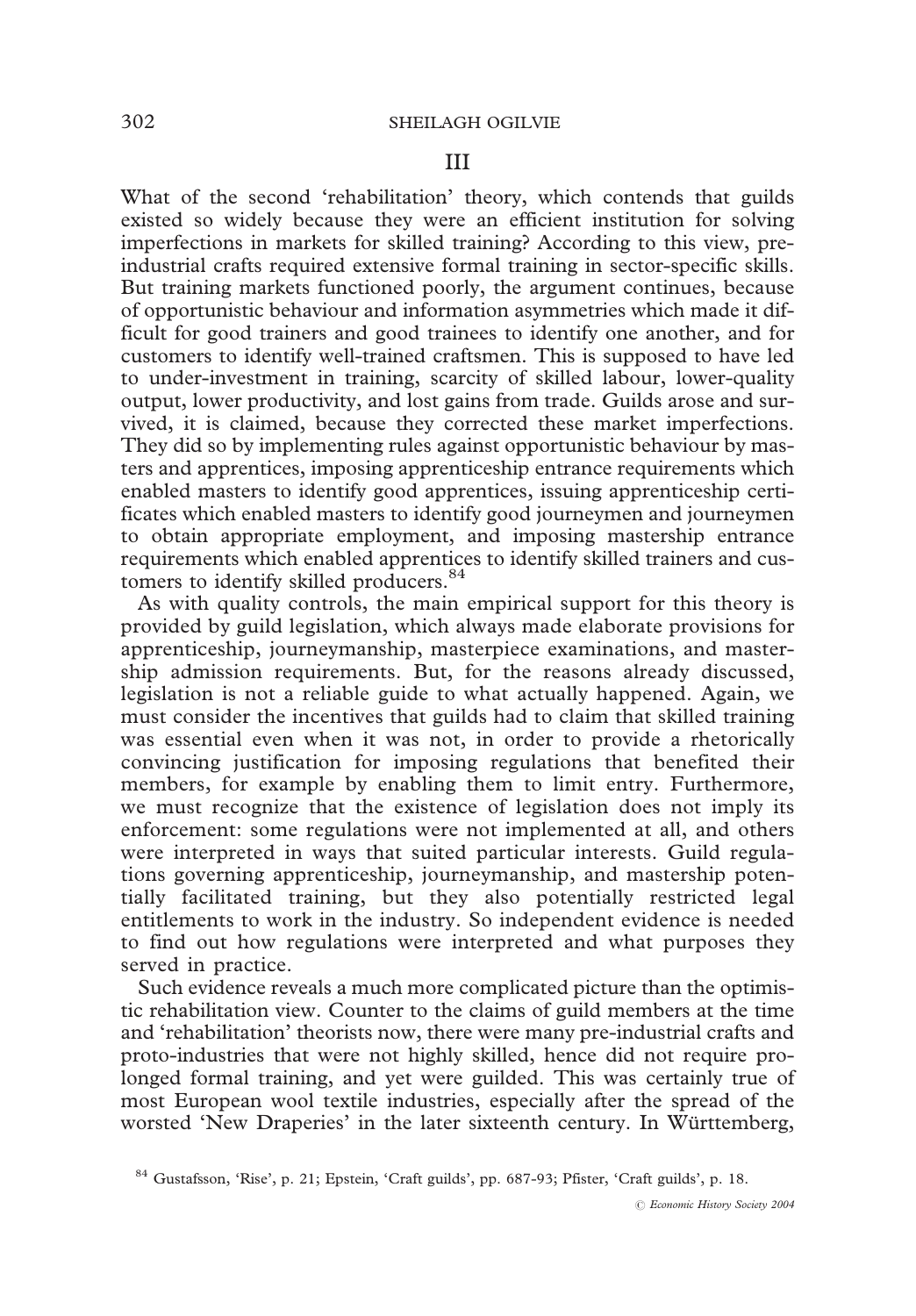as early as 1582 disgruntled masters of the Calw woollen weavers' guild were complaining that peasants and men of other crafts, 'here and there also joined by women', were setting up as worsted weavers and selling successfully on export markets, 'after learning combing and weaving for only a few weeks or months'.<sup>85</sup> Such evidence exists for nearly every European worsted proto-industry: worsted weaving was easily learned and could be successfully practised without formal guild training, even when the products were destined for export markets. In 1592, for instance, the weavers' guilds of the Thuringian principality of Schleiz complained that smiths, goldsmiths, tanners, tailors, bakers, and shopkeepers were weaving worsteds en masse and exporting them via the Leipzig fairs, harming the livelihoods of guilded weavers.<sup>86</sup> In the West Riding of Yorkshire, rural people took up first woollen weaving, then worsted weaving, without lengthy (and often without any) apprenticeship, and 'every man that wolde had libertie to be a clothier'; when guilds did manage to secure apprenticeship legislation, it was widely ignored.87 In 1702, worsted weavers in Somerset complained 'That there are about Fifteen hundred Woollen Weavers, and the like Number of Weaving Looms, in the ... Town of Taunton, and about Two thousand within Five Miles thereof, and not Half of them have served Apprenticeships to the Weaving Trade',  $^{88}$  and in 1800 a witness to a parliamentary inquiry in Yorkshire declared that 'nineteen out of twenty have not served regular apprenticeships in the textile industry of the West Riding'. <sup>89</sup> This was not surprising, given that one eighteenth-century English observer declared that 'a boy of common capacity would learn weaving, including dressing the warp and fixing it in the loom, in 6 months',<sup>90</sup> and another pointed out that since even a skilled occupation such as cloth dressing 'could be learned in a little over twelve months, there was not the least occasion for seven years' training'.<sup>91</sup> Similar direct testimony survives for nearly every part of early modern Europe: most worsted—and even many woollen—wares could be successfully woven, finished, and sold on export markets without formal guild training.

Indirect evidence confirms the direct testimony of contemporaries. 'Encroachers' who failed to secure guild training—often, as in the case of females, because guilds excluded them from apprenticeship and journeymanship<sup>92</sup>—were bitterly opposed by worsted weavers' guilds precisely because the wares they produced were indistinguishable from guild output

- 
- 

<sup>85</sup> Troeltsch, *Zeughandlungskompagnie*, pp. 10-11.<br><sup>86</sup> Finkenwirth, *Urkundliche Geschichte*, pp. 30-1.<br><sup>87</sup> Heaton, *Yorkshire industries*, pp. 101-7 (quotation from p. 102); Lipson, *History*, pp. 60-1, 74-5.<br><sup>88</sup> 'Pe

<sup>89</sup> Heaton, *Yorkshire industries*, pp. 310-11.<br><sup>90</sup> Lipson, *History*, p. 60.<br><sup>91</sup> Heaton, *Yorkshire industries*, pp. 310-11.<br><sup>92</sup> For a detailed discussion of the few, exceptional cases (mainly medieval) in which guil girls as apprentices, see Ogilvie, Bitter living, pp. 96-7; Roper, Holy household, pp. 44-9; Stuart, Defiled trades, pp. 213-19; Hafter, 'Underground business', pp. 14-18, 27-32; Rule, 'Property', p. 107.

 $C$  Economic History Society 2004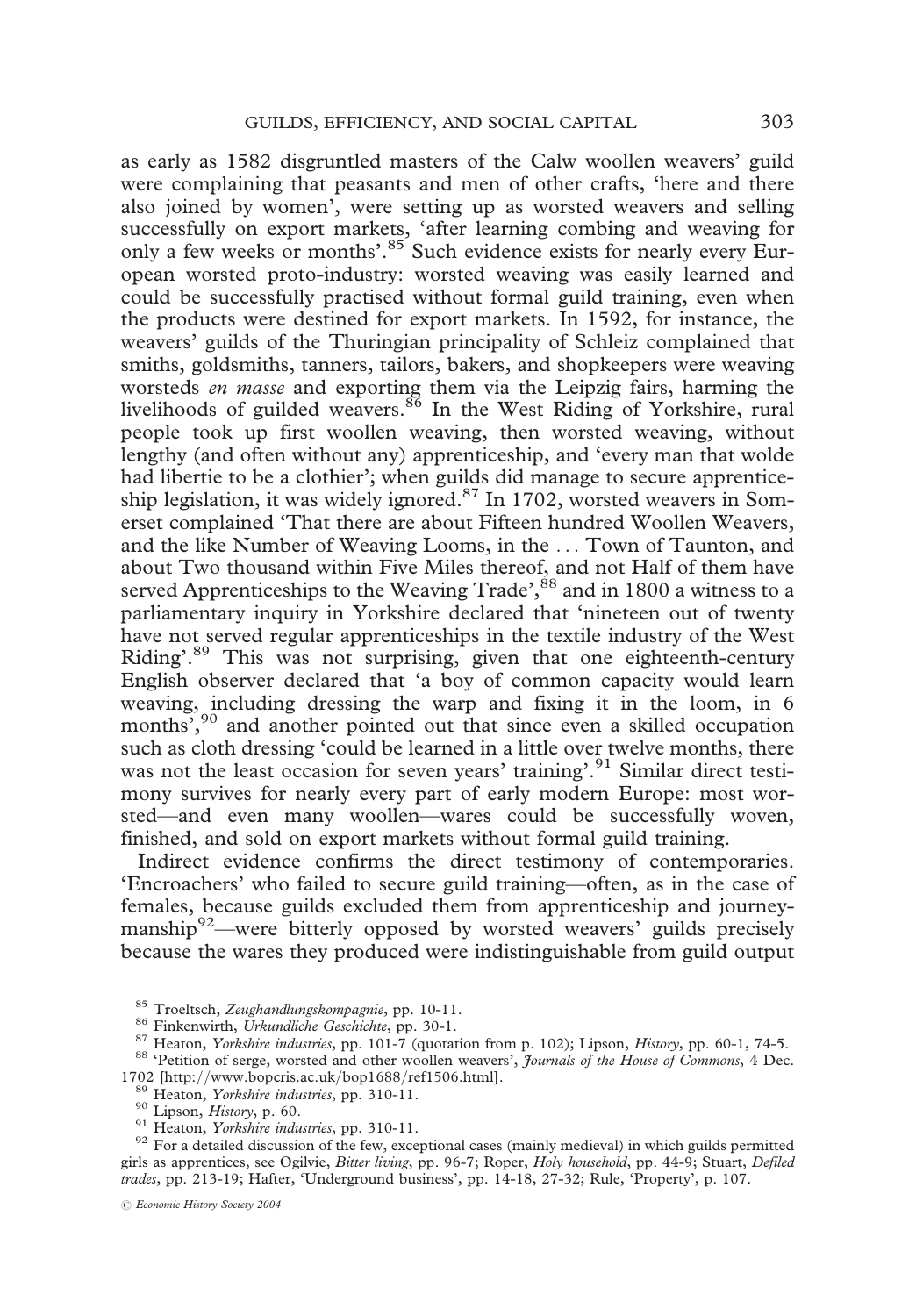and were willingly purchased by merchants and customers. In Württemberg, guild masters themselves had to be legally prevented by the guild from having combing and weaving done by 'untrained' free-lancers, whom they evidently trusted to produce work of sufficient quality to pass guild and merchant inspections.<sup>93</sup>

Guilds' contradictory treatment of women is another indirect piece of evidence demonstrating how little guild training had to do with successful industrial practice as opposed to preventing competition against established producers. Unmarried females were absolutely excluded from guild training and harshly penalized as 'encroachers'. Yet black-market female encroachers produced combed wool and woven worsteds that satisfied guild, merchant, and customer quality standards.<sup>94</sup> A widowed weaver could be told in the village tavern one evening in 1751 that a particular girl 'would suit him well as a future wife, because she could work very capably at the worsted weaving craft'. 95A master's wife or widow, despite receiving no guild training, was allowed to conduct the craft workshop on her own, irrespective of how long she had been married.<sup>96</sup> Weavers' wives and widows did indeed practise the industry on their own, as in 1675 when one weaver's wife admonished an adult stepson about the proper way to stretch a weft,  $97$ or in 1686 when another was prosecuted (without her husband) for Sabbath weaving.<sup>98</sup>

The scale of this worsted production by untrained females is demonstrated by table 3, which shows that in the seventeenth and eighteenth centuries widows made up 11 per cent of practising weavers in the villages of the district of Wildberg and 14 per cent in the town, rising after 1730 to about 20 per cent as male emigration increased and widow remarriage declined. Such percentages appear to have been typical in the European worsted sector: thus, for instance, in the high-quality and phenomenally successful Thuringian worsted industry of Gera, widows made up 14.3 per cent of practising weavers in  $1654.^{99}$  As table 4 shows, widows did not simply carry over workshops for brief transitional periods, but often operated them for decades: although some widows practised for only 1 year, others did so for 50 years, and the mean duration of practice was about a decade. Nor was it only long-married widows who practised independently: although the average master's widow had been married for 17.2 years, nearly one-fifth of all practising widows had been married for six years or fewer (i.e. less than the minimum duration of male apprenticeship and journeymanship combined), and nearly one-tenth had been married for three

<sup>&</sup>lt;sup>93</sup> See, for instance, HSAS A573 Bü. 92, fo. 5v, 1 Nov. 1669; HSAS A573 Bü. 904 (1752-3), rubric 'Strafen'; HSAS A573 Bü. 906 (1754-5), rubric 'Strafen'.

 $^{94}$  See, for instance, HSAS A573 Bü. 904 (1752-3), rubric 'Strafen'; HSAS A573 Bü. 906 (1754-5), rubric 'Strafen'.

<sup>&</sup>lt;sup>95</sup> PAE KKP Vol. IV, 7 July 1751, fo. 80r.<br><sup>96</sup> The relevant legislation is discussed in detail in Ogilvie, *Bitter living*, pp. 232-5.<br><sup>97</sup> PAW KKP Vol. IV, fo. 33r-33v, 17 Dec. 1675.<br><sup>98</sup> PAW KKP Vol. V, fo. 60r, 4 Jun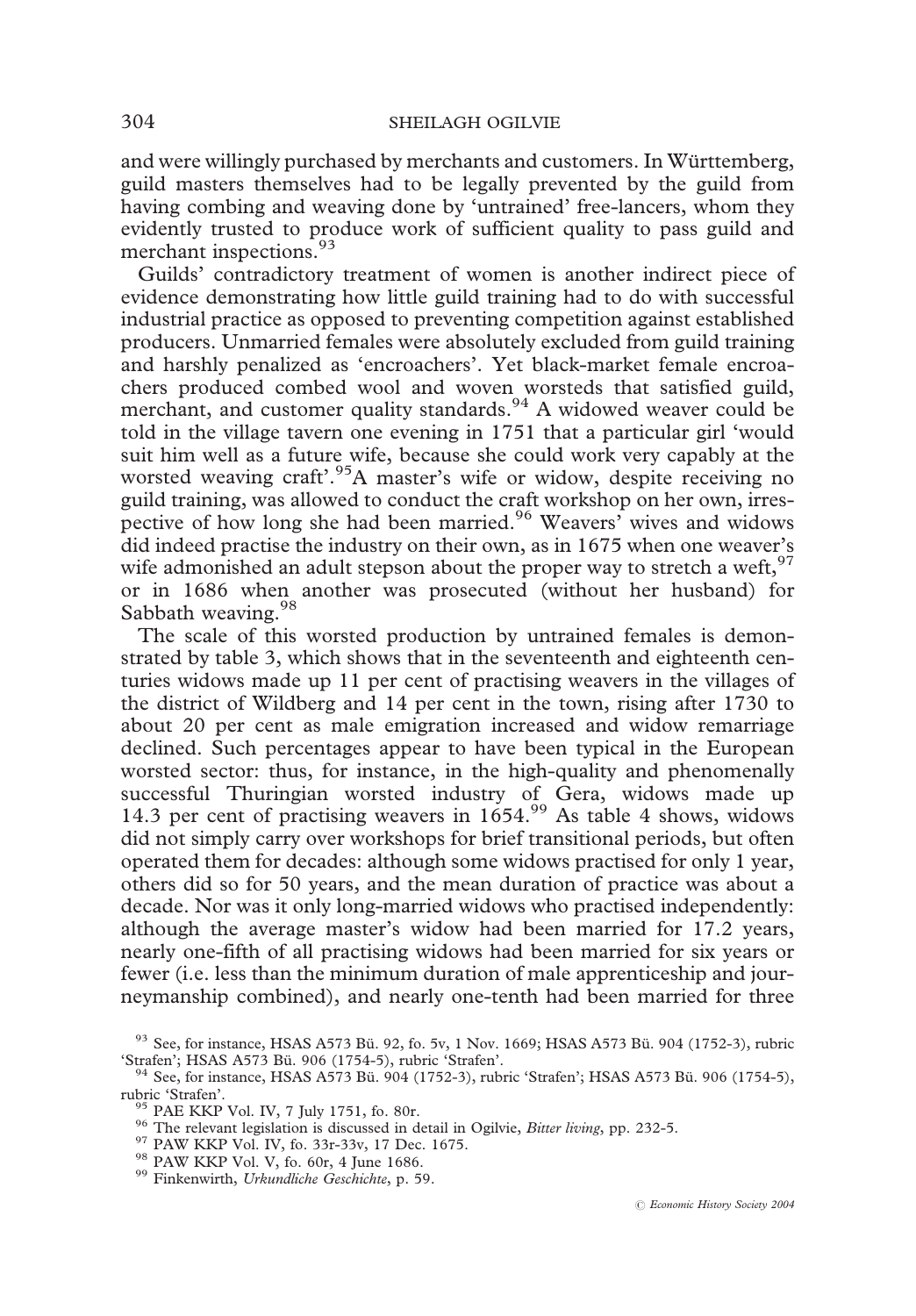| No. observations | Total weavers  | Total widows   | $%$ widows |
|------------------|----------------|----------------|------------|
|                  |                |                |            |
| $\mathbf{1}$     | 73             | 6              | 8.2        |
| $\mathbf{1}$     | 123            | $\overline{4}$ | 3.3        |
| 14               | 1,729          | 154            | 8.9        |
| 19               | 1,903          | 256            | 13.5       |
| 14               | 1,461          | 253            | 17.3       |
| 11               | 1,054          | 149            | 14.1       |
| 10               | 1,267          | 153            | 12.1       |
| 10               | 1,170          | 185            | 15.8       |
| 5                | 620            | 159            | 25.6       |
| $\overline{c}$   | 224            | 42             | 18.8       |
| 35               | 3,828          | 420            | 11.0       |
| 52               | 5,796          | 941            | 16.2       |
| 87               | 9,624          | 1,361          | 14.1       |
|                  |                |                |            |
| $\overline{c}$   | 106            | $\overline{2}$ | 1.9        |
| 12               | 774            | 69             | 8.9        |
| 19               | 1,169          | 161            | 13.8       |
| 14               | 1,115          | 113            | 10.1       |
| 11               | 1,011          | 85             | 8.4        |
| 10               | 1,189          | 145            | 12.2       |
| 9                | 1,178          | 171            | 14.5       |
| 5                | 688            | 88             | 12.8       |
|                  | 276            | 27             | 9.8        |
| 33               | 2,049          | 232            | 11.3       |
| 51               | 5,457          | 629            | 11.5       |
| 84               | 7,506          | 861            | 11.5       |
|                  | $\overline{c}$ |                |            |

Table 3. Widows as percentage of total worsted-weavers, district of Wildberg, 1641-1755

Notes: Calculations based on numbers of practising weavers paying guild dues or attending guild assemblies in 1641, 1667, 1668, 1680, 1681, 1682, 1683, 1684, 1685, 1687, 1688, 1689, 1690, 1691, 1692, 1693, 1694, 1695, 1696, 1697, 1698, 1699, 1700, 1701, 1702, 1703, 1704, 1705, 1706, 1707, 1708, 1709, 1710, 1711, 1712, 1713, 1714, 1715, 1716, 1717, 1718, 1719, 1720, 1721, 1722, 1723, 1724, 1725, 1726, 1727, 1728, 1729, 1730, 1731, 1733, 1734, 1735, 1736, 1737, 1738, 1739, 1740, 1741, 1743, 1745, 1748, 1750, 1752, 1754, 1755, 1756, 1757, and 1758. Source: HSAS A573 Bü. 816, 823, 835, 836, 837, 838, 839, 840, 841, 842, 843, 844, 845, 846, 847, 848, 849, 850, 851, 852, 853, 854, 855, 856, 857, 858, 859, 860, 861, 862, 863, 864, 865, 865, 866, 867, 868, 869, 870, 871, 872, 873, 874, 875, 876, 877, 878, 879, 880, 881, 882, 883, 884, 885, 886, 887, 888, 889, 890, 891, 892, 893, 895, 897, 900, 902, 904, 906, 907, 908, 909, 910.

years or fewer (i.e. less than the minimum duration of male apprenticeship).<sup>100</sup> Almost all these widows produced the wares themselves, without guild-trained assistants: in 1717, for instance, widows made up 14 per cent of practising Wildberg weavers and not one employed an apprentice or journeyman.<sup>101</sup> The fact that this non-trivial group of untrained women with legal entitlements from the guild was able to produce wares which passed guild and merchant inspections and sold successfully on export

<sup>&</sup>lt;sup>100</sup> Three years for apprenticeship and another three years for journeymanship are approximations of the minimum legal duration. As discussed in Ogilvie, *State corporatism*, pp. 139-51, the legal minimum duration changed with changes in legislation, from three to six years for apprenticeship and from two-and-a-half to five years for journeymanship.

<sup>&</sup>lt;sup>101</sup> HSAS A573 Bü. 6965 (1717); for more detailed discussion, see Ogilvie, Bitter living, p. 260.

 $C$  Economic History Society 2004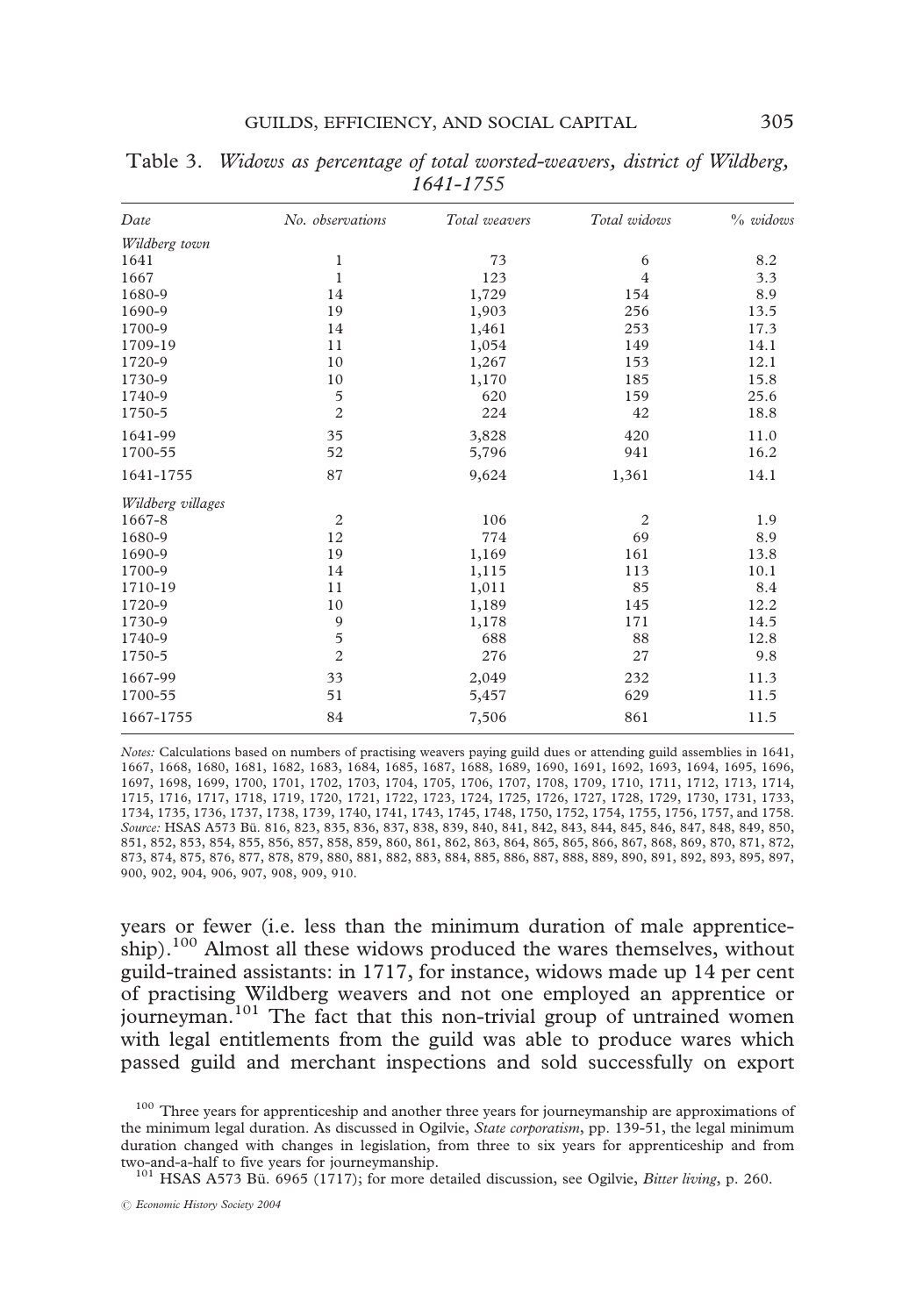|                                                                          |                  | age at                       | death<br>Husband's |                 |                  | Widow's duration<br>of practice |                 |      |                  |                            |                 |               |                              | Duration of marriage before widow practising independently |                                                                                                                                                                                                                                                                                                                                                                    |                          |
|--------------------------------------------------------------------------|------------------|------------------------------|--------------------|-----------------|------------------|---------------------------------|-----------------|------|------------------|----------------------------|-----------------|---------------|------------------------------|------------------------------------------------------------|--------------------------------------------------------------------------------------------------------------------------------------------------------------------------------------------------------------------------------------------------------------------------------------------------------------------------------------------------------------------|--------------------------|
| Date                                                                     | χò.              | Mean                         | Max.               | Min.            | Νo.              | Mean                            | Max.            | Min. | χø.              | Mean                       | Max.            | Min.          | $6$ yrs. $or$<br>less<br>no. | $\mathcal{O}^*$<br>$\%$ 6 yrs.<br>less                     | $\mathcal{O}^*$<br>3 yrs.<br>less<br>no.                                                                                                                                                                                                                                                                                                                           | ö<br>$\%$ 3 yrs.<br>less |
|                                                                          |                  |                              | $^{60}$            | 42              |                  |                                 |                 |      |                  |                            |                 |               |                              | 20.0                                                       |                                                                                                                                                                                                                                                                                                                                                                    | 0.0                      |
|                                                                          |                  | 8<br>1650904604<br>566095666 |                    |                 |                  | 7.6                             |                 |      |                  | 20.0<br>15.5               |                 | ∞             |                              | 0.0                                                        | $\circ$                                                                                                                                                                                                                                                                                                                                                            | 0.0                      |
|                                                                          | 80               |                              | 62<br>78           |                 | 78               | 8.5                             | $13^{24}$       |      | 86               | 23.2                       |                 | $\mathcal{C}$ | Ξ,                           | 16.3                                                       |                                                                                                                                                                                                                                                                                                                                                                    | $\overline{7.0}$         |
|                                                                          | 129              |                              | 78                 | # 8 8 2 5 6 4 4 | 146              | 8.5                             |                 |      | 129              | 19.0                       | 39              | $\mathcal{L}$ | $\overline{\mathcal{E}}$     | 23.4                                                       |                                                                                                                                                                                                                                                                                                                                                                    | 13.3                     |
|                                                                          | 228              |                              | 75                 |                 | 263              | 10.7                            | 88388           |      |                  | 17.9                       | 3084            | $\sim$        |                              | 12.4                                                       | $\overline{c}$                                                                                                                                                                                                                                                                                                                                                     |                          |
|                                                                          | 156              |                              | 77                 |                 | 174021<br>149021 | $12.4$<br>$10.8$<br>$8.7$       |                 |      | $233$<br>$11295$ | $17.5$<br>$17.5$<br>$13.1$ |                 |               | $\frac{29}{16}$              | 9.9                                                        | 4                                                                                                                                                                                                                                                                                                                                                                  | $0.04$<br>$0.04$         |
|                                                                          |                  |                              | 82                 |                 |                  |                                 |                 |      |                  |                            |                 |               | 16                           |                                                            | $\circ$                                                                                                                                                                                                                                                                                                                                                            |                          |
|                                                                          | $\frac{22}{165}$ |                              |                    |                 |                  |                                 |                 |      |                  |                            |                 |               | 54                           | 14.4<br>33.3                                               | $\overline{31}$                                                                                                                                                                                                                                                                                                                                                    | 19.1                     |
| 1641<br>1667<br>1680-9<br>1680-9<br>1700-9<br>1710-9<br>1720-9<br>1730-9 |                  |                              | 82                 |                 |                  | 0.6                             | $\overline{51}$ |      |                  | 12.9                       | 38              |               | 22                           | 23.2                                                       | ∞                                                                                                                                                                                                                                                                                                                                                                  | 8.4                      |
| 1641-99<br>1700-45                                                       |                  |                              | 78                 |                 |                  |                                 | 28              |      |                  | 20.6                       | $\overline{50}$ |               | 45                           | 20.2                                                       |                                                                                                                                                                                                                                                                                                                                                                    | 10.3                     |
|                                                                          | 216<br>772       | 52.3<br>51.4                 | 82                 | 28              | 242<br>885       | $\frac{4}{6}$ .4                | 50              |      | 223<br>762       | 16.2                       | 38              |               | 137                          | 18.0                                                       | $\frac{23}{70}$                                                                                                                                                                                                                                                                                                                                                    | 9.2                      |
| 1641-1745                                                                | 988              | 51.6                         | 82                 | 24              | 1127             | 10.0                            | $\overline{50}$ |      | 985              | 17.2                       | 50              |               | 182                          | 18.5                                                       | 93                                                                                                                                                                                                                                                                                                                                                                 | 9.4                      |
| missing.                                                                 |                  |                              |                    |                 |                  |                                 |                 |      |                  |                            |                 |               |                              |                                                            | Note:: Based on the 1,161 practising widows in Wildberg named in surviving lists of practising worsted-weavers paying guild dues, and in a 'soul-table' of 1736 recording livelihood<br>sources for all households. Names have been matched with burials and marriages through record linkage. Calculations exclude observations for which links were ambiguous or |                          |

*Sources:* Practising widows: HSAS A573 Bü. 816, 823, 835, 839, 840, 841, 842, 845, 847, 848, 848, 851, 853, 853, 853, 857, 858, 859, 860, 861, 862, 863, 864,<br>865, 866, 867, 868, 869, 870, 871, 872, 874, 876, 877, 878, 880 S*ources: Practising widows: HSAS A573 Bü.*. 816, 823, 835, 839, 840, 841, 843, 846, 847, 848, 849, 850, 853, 853, 853, 853, 853, 859, 860, 861, 862, 864, 854, 87; 858, 859, 860, 861, 863, 864, 87, 858, 860, 861, 863, 864, 865, 866, 867, 868, 869, 870, 871, 872, 873, 874, 876, 877, 878, 879, 880, 881, 882, 883, 884, 885, 886, 887, 888, 889, 890, 891, 892, 893, 895, 967. Death and marriage dates: PAW Eheregister and Totenregiste.

Table 4. Widows as practising worsted-weavers: husband's age at death, duration of practice, and duration of marriage

Table 4. Widows as practising worsted-weavers: husband's age at death, duration of practice, and duration of marriage

# 306 SHEILAGH OGILVIE

 $\odot$  Economic History Society 2004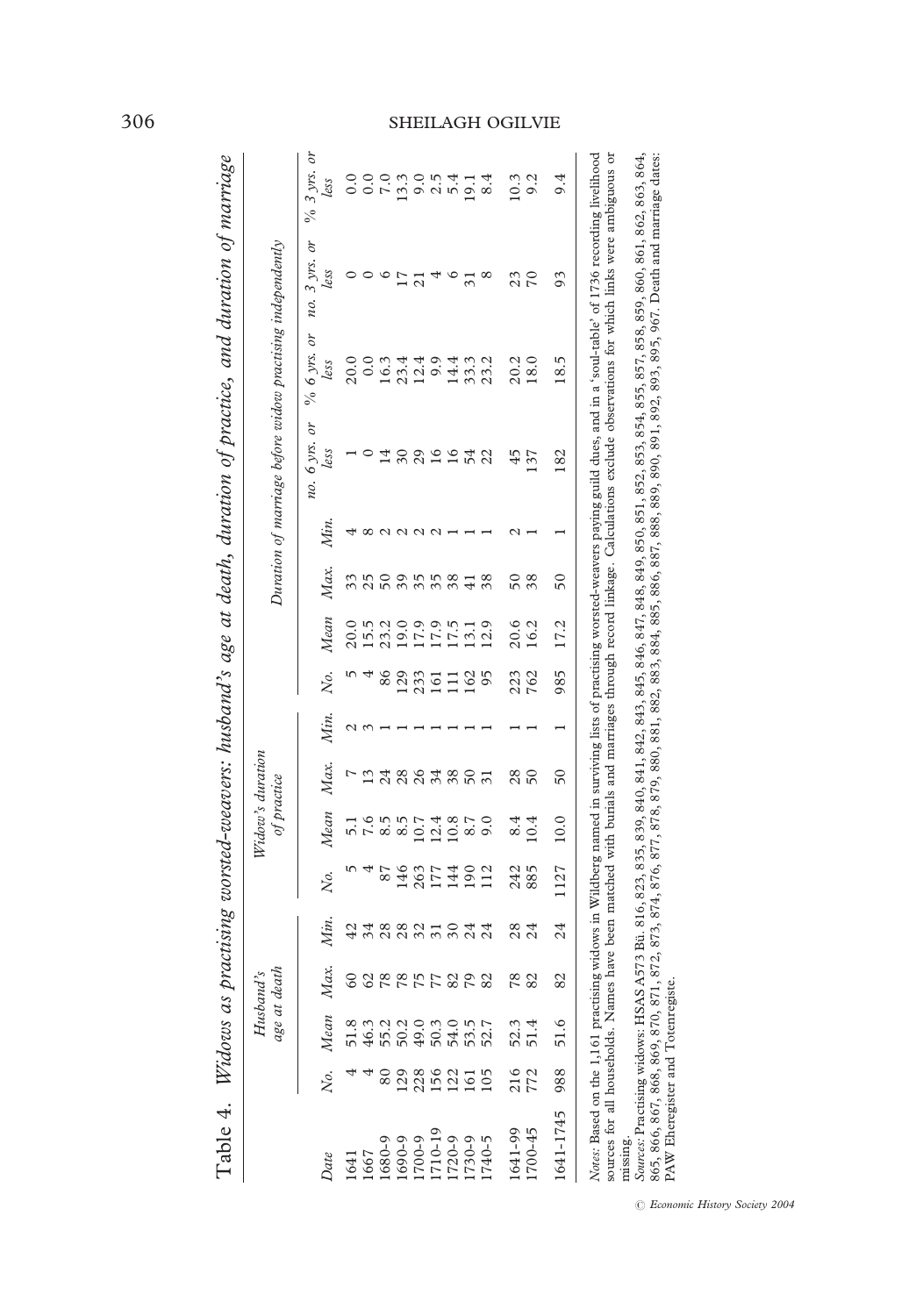markets, while vast numbers of similarly untrained women—and men who lacked such entitlements were forbidden to do the same work, is a vivid illustration of the irrelevance of training to this industry and the indifference of its guilds to skill as a criterion for selecting who could practise it. But it is consistent with numerous recent studies showing that women without formal guild training engaged in skilled craft work throughout pre-industrial Europe, wherever guilds failed to exclude them.<sup>102</sup> These findings show clearly that formal guild training was not required by the technologies used in many—perhaps most—pre-industrial European crafts.

Why, then, did guilds have training regulations at all? We saw earlier that existing guild members had several different incentives to impose apprenticeship, journeymanship, and mastership requirements as a condition of being allowed to practise. One was that their craft really did require such skilled training; in some crafts this may have been the case, but as we have seen there were many relatively low-skilled crafts such as worsted weaving where it was not, and there were increasing numbers of activities—particularly proto-industrial ones—that were guilded in some European societies and unguilded in others. A second reason for guilds to have training regulations was rhetorical: skill was unquestionably a good thing, and hence could be used to justify restrictions that might otherwise have been opposed by those whom they disadvantaged. A third reason was that training requirements made it easier for established producers to restrict entry to the industry, thereby protecting themselves from competition.<sup>103</sup> As a Württemberg legal treatise stated in 1780,

Anyone who wants to learn a craft has to possess particular qualities, which are necessary because without them no-one can be accepted as an apprentice and registered with a guild. Among these qualities are: (1) legitimate birth, the cause being that illegitimate birth is a stain  $[Macula]$ , and this prevents acceptance into a guild; and (2) masculine sex, since no female may properly practise a craft, even if she understands it just as well as a male person.<sup>104</sup>

What mattered was not that one 'understood' the craft, but that one belonged to an identifiable group—females, bastards—which the guild could justify excluding.105

<sup>102</sup> Hafter, 'Underground business', pp. 14-18, 27-32; Howell, 'Women's work', esp. pp. 200, 206-10, 212; Ogilvie, Bitter living, pp. 96-9, 127-8, 153-9, 232-6, 295-8; Roper, Holy household, pp. 44-9; Rule, 'Property', p. 107; Simon-Muscheid and Jacobsen, 'Resümee', p. 163; Simonton,

<sup>2</sup>Apprenticeship', p. 230; Sonenscher, Hatters, pp. 35-6; Stuart, *Defiled trades*, pp. 213-19.<br><sup>103</sup> Rule, 'Property', p. 107; Hafter, 'Underground business', pp. 14-18, 27-32; Lourens and<br>Lucassen, 'Gilden', pp. 66-7, 7

<sup>104</sup> Weisser, Recht, pp. 99-100. 'Von einem Jeden, der ein Handwerk erlernen will, werden gewisse Eigenschaften erfordert, welche insgesamt dergestalten notwendig sind, daß ohne sie keiner zum Lehrjungen angenommen, and bei der Zunft eingeschrieben wird. Unter diese Eigenschaften gehört: (1) die eheliche Geburt. Die Ursache ist, weil aus der unehelichen Geburt levis notae macula entstehet, diese aber die Aufname in ein Handwerk hindert ...; (2) Das männliche Geschlecht; denn ordentlicher Weise darf kein Weibsbild ein Handwerk ein Handwerk treiben, ob sie es gleich eben so gut, als eine

Mansperson, verstünde.' 105 For a detailed discussion of how defining identifiable groups as 'dishonourable' helped guilds to reduce competition, see Stuart, Defiled trades, esp. pp. 189-221.

 $C$  Economic History Society 2004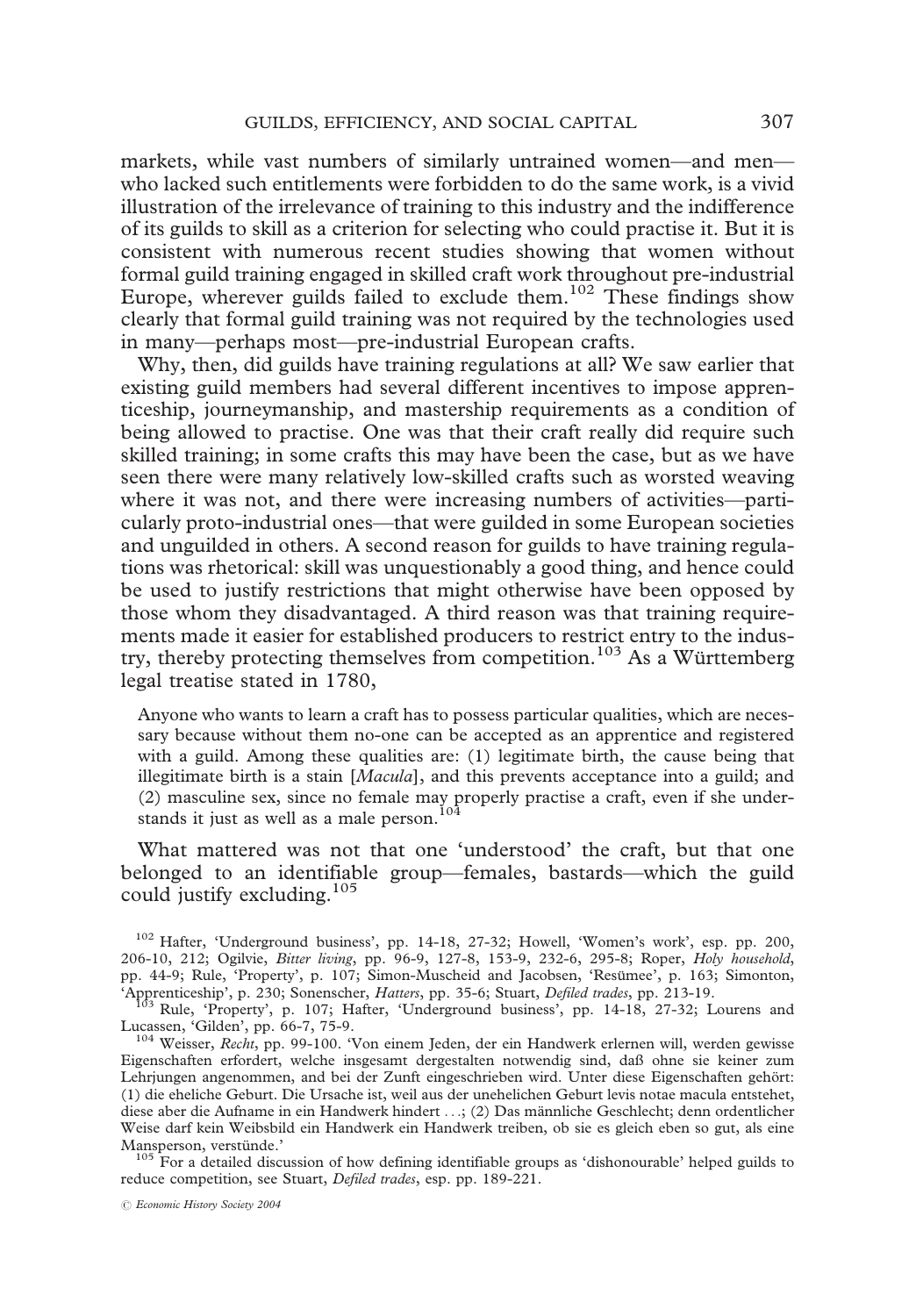This use of guild training requirements to exclude identifiable groups, thereby reducing competition against guild members, is clearly reflected in practice. The Württemberg worsted weavers' guilds used apprenticeship, journeymanship, and mastership regulations to exclude not only women and bastards, but also Jews, Catholics, Calvinists, Roma (male gypsies), foreigners, serfs, members of 'untouchable' occupations, paupers, and increasingly anyone who was not the son of a local citizen or an existing guild master. To be admitted as an apprentice, one had to be able to pay not only registration and deregistration fees to the guild (totalling 26 Kreuzer, just over three days' earnings for a master weaver in normal times, or 17 days' earnings for an average male servant),  $106$  but also (if one did not train with one's own father) an apprenticeship fee to the master of 20 Gulden (the equivalent of 150 days' earnings for a master weaver, 800 days' earnings for an average male servant); this apprenticeship fee doubled after  $1654$ .<sup>107</sup> Then, to be admitted as a master, one had to be able to afford the raw materials for one's masterpiece (three pieces of worsted), $108$  plus a mastership fee to the guild which was 0.5-1 Gulden for local masters' sons, 2.5-6 Gulden for sons of non-masters but of community citizens, and 5-6 Gulden for sons of outsiders to the community. These were equivalent to 20-40 days', 100-240 days', and 200-240 days' earnings respectively for the average male servant. In order to become a master one also had to obtain citizenship in the community, which involved the payment of a fee and a deposit for good behaviour, as well as the satisfaction of conditions relating to parentage, religion, race, marital status, serf status, and reputation.<sup>109</sup> It is often claimed that such admission barriers were not binding constraints and did not prevent entry to guilds. But documentary sources suggest that guild fees and citizenship requirements did exclude applicants: in 1785, for instance, a Black Forest community court refused permission for a nonlocal non-weaver's son to marry a weaver's daughter from the Württemberg district of Wildberg because he 'was in no sort of position even to raise the citizenship and mastership admission fees'. 110

Quantitative evidence confirms that the weavers' guilds increasingly manipulated their admissions requirements in such a way as successfully to exclude outsiders. In the late sixteenth and early seventeenth centuries, as table 5 shows, sons of men of other occupations were still often admitted to the Black Forest guilds. The industry was booming, and there were not enough existing masters with adult sons to take up all available niches. Even so, as we saw earlier, non-masters' sons had to pay between three and six times the entry fee of masters' sons. In the first half of the

<sup>&</sup>lt;sup>106</sup> On weavers' average daily earnings, see Troeltsch, Zeughandlungskompagnie, pp. 221-5; on male servants' average annual wage, see HSAS A573 Bü. 5593 (1631), and the analysis in Ogilvie, Bitter living, pp. 111-14, esp. tab. 3.8.

<sup>&</sup>lt;sup>107</sup> 'Engelsattweberordnung', article 23 (447-9).<br><sup>108</sup> Troeltsch, *Zeughandlungskompagnie*, pp. 78-9.<br><sup>109</sup> On community controls over admissions to citizenship, see Ogilvie, *State corporatism*, pp. 45-57.<br><sup>110</sup> HSAS A5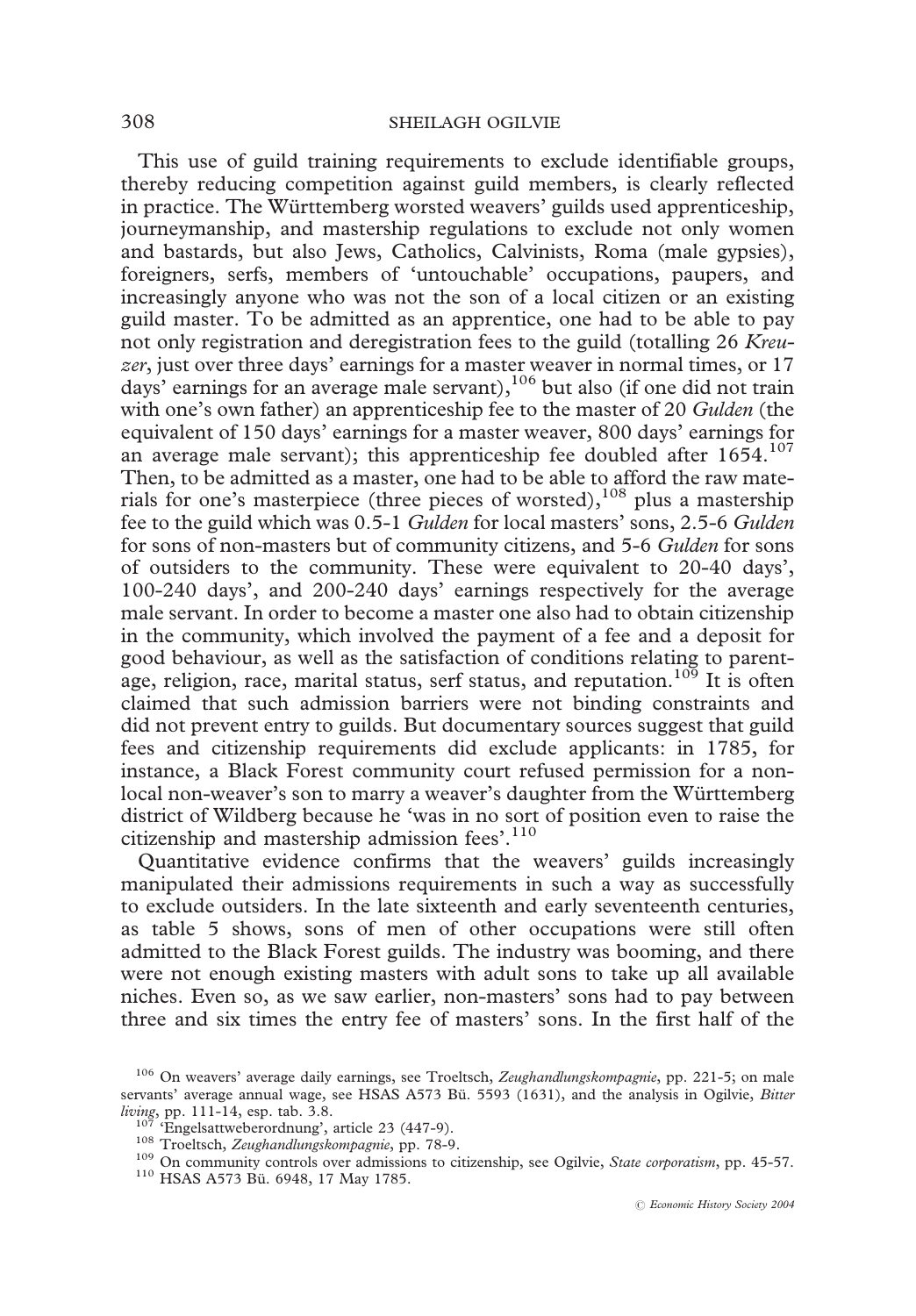|   | condension                                                                                            |                                      |
|---|-------------------------------------------------------------------------------------------------------|--------------------------------------|
|   | I INCORDIO DI POSSIBILITI                                                                             |                                      |
|   | town of and an enough-enough was an increased in the controller of the parto.<br>I IRO WUISLEUTWEUVEI | DC / T-C                             |
|   |                                                                                                       | 0.741011<br>$-220$<br><b>*******</b> |
|   | Prima him<br>tn h                                                                                     |                                      |
|   |                                                                                                       |                                      |
|   | www.nu unu com<br>pur junuiny<br>ł<br>١<br>١<br>ţ<br>١                                                |                                      |
| ı | l<br>١                                                                                                |                                      |

|                                                             |                 |                                  | New masters: town                                                                            |                                                        |                                                 |                 |                                                   | New masters: villages                 |                                                         |                                                  |
|-------------------------------------------------------------|-----------------|----------------------------------|----------------------------------------------------------------------------------------------|--------------------------------------------------------|-------------------------------------------------|-----------------|---------------------------------------------------|---------------------------------------|---------------------------------------------------------|--------------------------------------------------|
| Date                                                        | Total no.       | masters' sons<br>$\mathcal{S}_0$ | $non-masters'$<br>sons<br>$\mathcal{S}_{\mathsf{0}}$                                         | occupational<br>background<br>unknown<br>$\frac{6}{6}$ | community<br>citizens'<br>sons<br>$\frac{6}{6}$ | Total no        | maxers<br>sons<br>$\delta_{\rm V}$                | non-masters'<br>sons<br>$\frac{6}{6}$ | occupationa<br>background<br>unknown<br>$\mathcal{S}_0$ | citizens' sons<br>community<br>$\sqrt[3]{\circ}$ |
| [598-1609]                                                  | 57              |                                  |                                                                                              | $\frac{6}{1}$                                          |                                                 |                 |                                                   |                                       |                                                         |                                                  |
| 1610-19                                                     | 62              | 5535                             | 24252                                                                                        |                                                        | 88 S C                                          | 20525<br>20525  | $\circ$ $\frac{1}{2}$ $\frac{1}{2}$ $\frac{3}{2}$ | 202364                                | ∞∼                                                      | 23458                                            |
| 1620-9                                                      | 54              |                                  |                                                                                              |                                                        |                                                 |                 |                                                   |                                       | $\circ$                                                 |                                                  |
| 1630-9                                                      | 32              |                                  |                                                                                              | $38$                                                   |                                                 |                 |                                                   |                                       |                                                         |                                                  |
| 1640-7                                                      | 32              | $69$                             |                                                                                              | 16                                                     | 84                                              |                 |                                                   |                                       | 4                                                       |                                                  |
|                                                             |                 | 100                              |                                                                                              |                                                        |                                                 | 13              |                                                   | $\circ$                               | 46                                                      |                                                  |
|                                                             | $\overline{50}$ | $\frac{6}{9}$                    |                                                                                              |                                                        |                                                 |                 |                                                   | $\overline{\mathbf{c}}$               |                                                         |                                                  |
|                                                             | 54              |                                  |                                                                                              |                                                        |                                                 |                 |                                                   | $\circ$                               |                                                         |                                                  |
| $1666-9$ $1670-9$ $1680-9$ $1680-9$                         | 16              | 100                              | $\circ$                                                                                      |                                                        | $\frac{5480}{540}$                              | $324$<br>$24$   | 54620                                             |                                       |                                                         | 545820                                           |
| 1700-9<br>1710-19<br>1720-9<br>1730-9<br>1750-60<br>1750-60 | 45              |                                  | 13                                                                                           | $\sim$ $\sim$                                          |                                                 |                 |                                                   |                                       | $\mathcal{C}$                                           |                                                  |
|                                                             | 39              |                                  | $^{\circ}$                                                                                   |                                                        |                                                 |                 |                                                   |                                       | $\circ$                                                 |                                                  |
|                                                             | 44              |                                  | S                                                                                            | $\circ$ 4                                              |                                                 |                 |                                                   |                                       |                                                         |                                                  |
|                                                             | 27<br>27        | 23522                            | $\frac{1}{2}$                                                                                |                                                        | 258228                                          | 881040<br>88104 | 202222                                            | $6\frac{1}{2}$ $\frac{1}{2}$          |                                                         |                                                  |
|                                                             |                 |                                  |                                                                                              | $\overline{ }$                                         |                                                 |                 |                                                   | $\circ$                               | τÙ.                                                     |                                                  |
|                                                             | 46              | 98                               | $\circ$                                                                                      | $\mathcal{L}$                                          |                                                 |                 |                                                   |                                       | $\infty$                                                |                                                  |
| 598-1647                                                    | 247             | $\infty$                         | 25                                                                                           | $\overline{16}$                                        |                                                 | 148             | $\overline{19}$                                   | 76                                    | $\frac{5}{1}$                                           | 95                                               |
| 1666-99                                                     | 131<br>228      | $\overline{5}$                   | 1 U                                                                                          | m                                                      | 855                                             | 82              | $80\,$                                            | $\sim$ $\sim$                         |                                                         | 89                                               |
| 1700-60                                                     |                 |                                  |                                                                                              | N                                                      |                                                 | 199             | 88                                                |                                       | S                                                       |                                                  |
| 1598-1760                                                   | 606             | 78                               | $\overline{4}$                                                                               | $^{\circ}$                                             | $\overline{9}$                                  | 429             | 63                                                | 51                                    | $\circ$                                                 | 93                                               |
| Source: HSAS A573 Bü 777-911                                |                 | $(1598 - 1647, 1666 - 1760)$     | Note: There are no values for 1648-65 because of a gap in the surviving guild account-books. |                                                        |                                                 |                 |                                                   |                                       |                                                         |                                                  |

GUILDS, EFFICIENCY, AND SOCIAL CAPITAL 309

 $\oslash$  Economic History Society 2004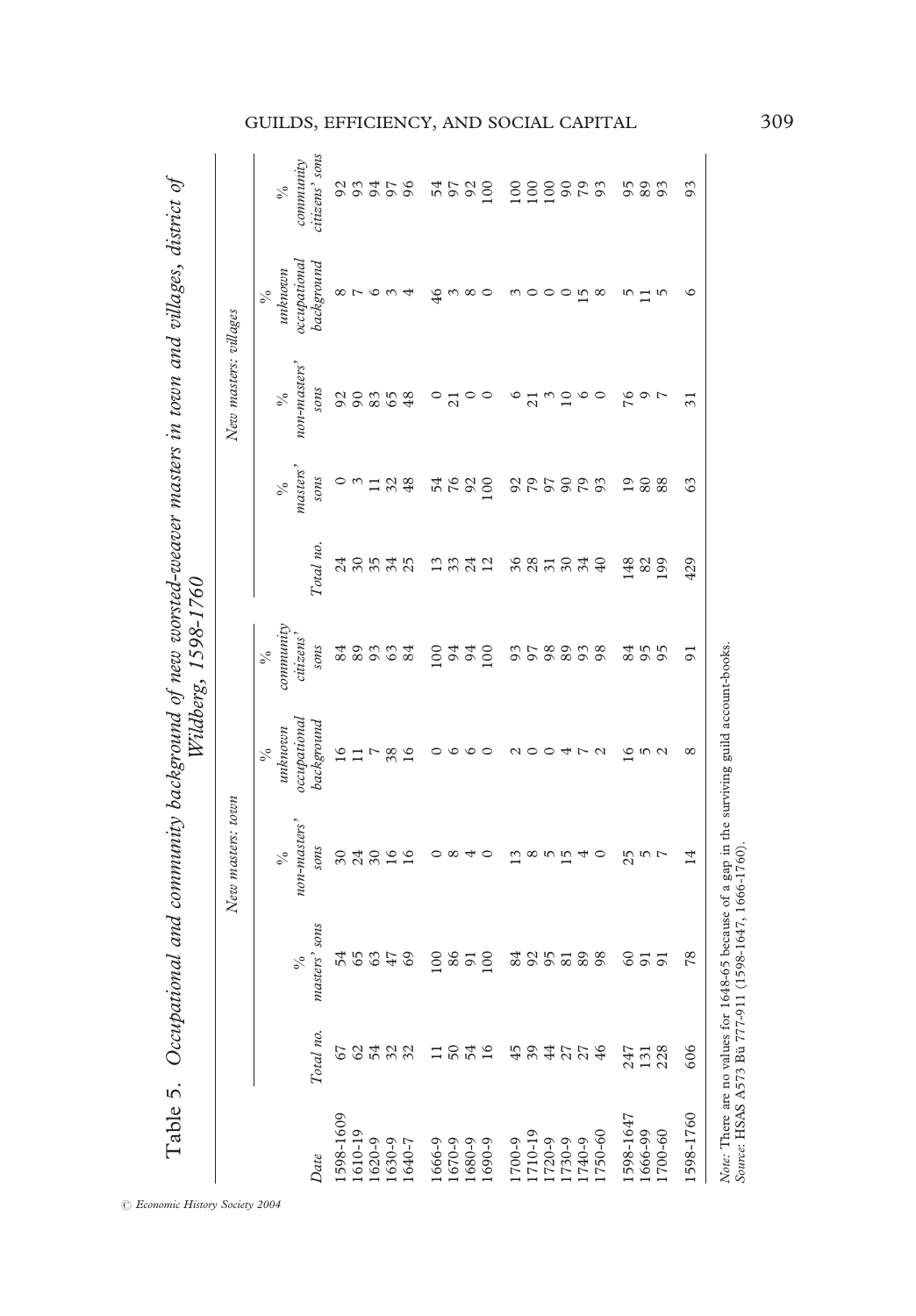seventeenth century, in the small town of Wildberg where there were already numerous masters' sons, the latter made up 60 per cent of new masters, compared with only 19 per cent in the villages of the district.<sup>111</sup> As time passed, the guild instituted new rules restricting masters to apprenticing only their own sons (unless they had no sons and obtained a state dispensation). Local communities, with councils dominated by guild members, increasingly refused to admit outsiders to citizenship: indeed, as early as 1603 the Wildberg community council turned down one young man who had actually grown up in the community with his grandfather but whose hereditary citizenship was in another community, justifying its decision by declaring that 'there are always too many foreign worsted weavers applying for citizenship, and they are refused it because of the large number of worsted weavers'.<sup>112</sup> By the second half of the seventeenth century, masters' sons made up 90 per cent of entrants to the worsted weavers' guild in the town and 80 per cent in the villages. During the eighteenth century, despite another worsted boom in the 1730s, masters' sons made up about 90 per cent of new masters in both town and villages. Outsiders to the local community were also largely excluded: throughout the surviving guild records 85-95 per cent of new masters were sons of community citizens. The same patterns can be seen in the occupational and community background of incoming and outgoing apprentices: as soon as the guild and the industry had established themselves, sons of non-masters and non-citizens were excluded.<sup>113</sup>

The exceptions were young men from well-off families who could buy their way into the guild by paying the discriminatory entrance fees charged to sons of non-members, as well as the apprenticeship fee that had to be paid to a master other than one's own father. The only other way to get around guild restrictions on apprenticeship and mastership was to apply for a state dispensation, as was done by the Wildberg pauper who petitioned the prince in 1769 to overturn the weavers' guild's rejection of her son due to the Macula (stain) of his illegitimate birth—but had her petition refused.<sup>114</sup> This was typical: fewer than 3 per cent of new apprentices and fewer than 1 per cent of new masters in the district of Wildberg between 1598 and 1760 achieved state dispensations from guild admission barriers. Even then what they secured was usually just a reduction in fees rather than a relaxation of absolute guild preconditions relating to gender, ethnicity, legitimacy, religion, or paternity.<sup>115</sup> Apprenticeship, journeymanship, and mastership regulations constituted effective barriers which existing guild members used to hinder entry by outsiders.

 $111$  The figures correct those in Ogilvie, *State corporatism*, p. 172 (fig. 6.10a), where a typesetting error duplicated fig. 6.10b.

 $112$  HSAS A573 Bü 24, 17 Jan. 1603, fo. 23v: 'weyll Immer zue vil ußlendische Knappen umbs Burgerrecht Anhalltten, und Inen solches, wegen der vile Knappen, Abgeschlag. würdt'.

<sup>&</sup>lt;sup>113</sup> Ogilvie, *State corporatism*, pp. 162-9, esp. figs. 6.5-6.8.<br><sup>114</sup> HSAS A573 Bü. 6947, 3 May 1769.<br><sup>115</sup> For quantitative analyses, see Ogilvie, *State corporatism*, pp. 155-79, figs. 6.3-6.10.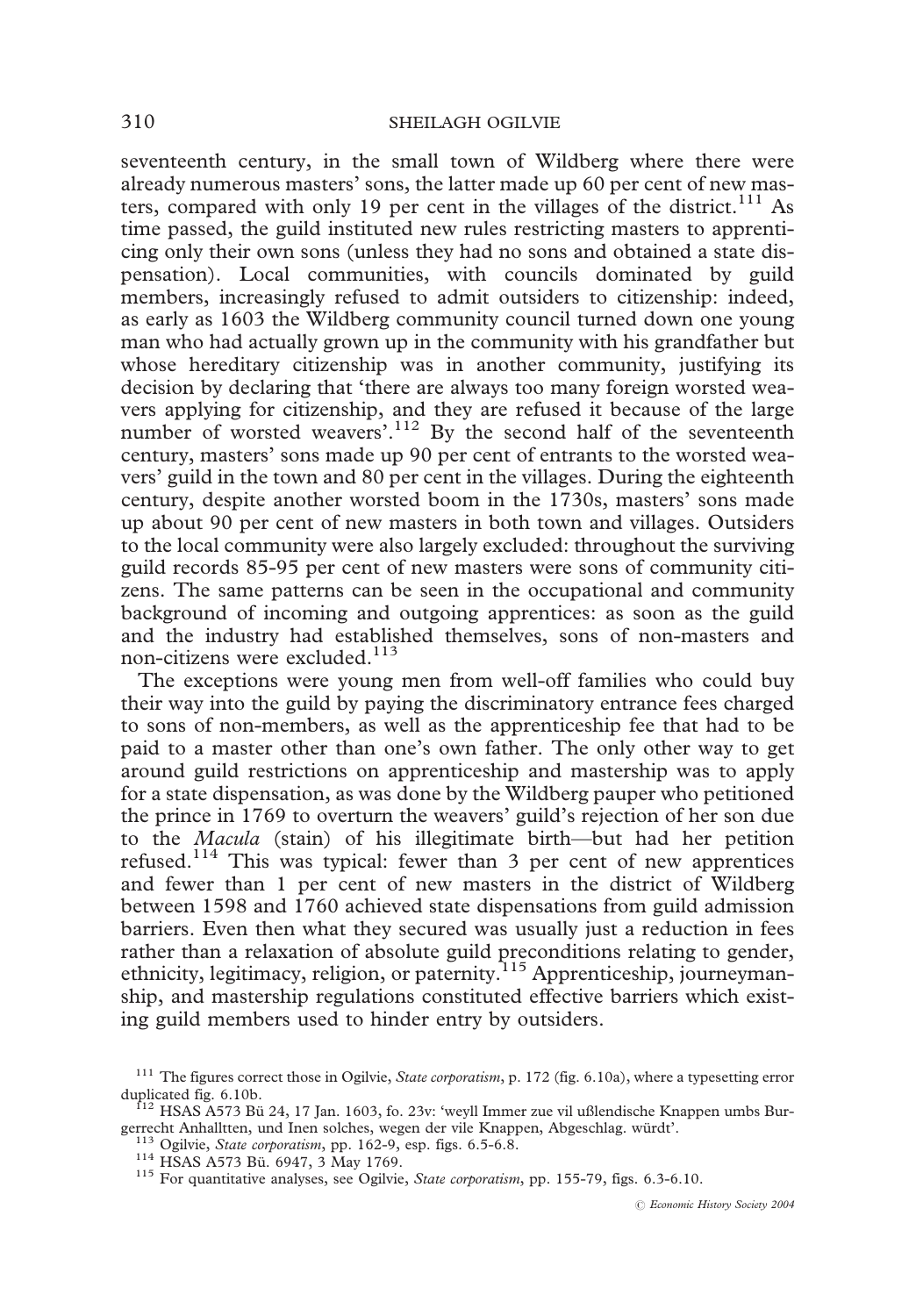Given that they viewed apprenticeship, journeymanship, and mastership regulations primarily as means for excluding outsiders, perhaps it should not be surprising that guilds often failed to guarantee skills. Masters profited by taking on apprentices to whom they did not pay wages on the grounds that they were providing them with training, and then exploiting them as cheap agricultural and household labour instead of training them.<sup>116</sup> Among the 632 offences punished by the Wildberg guild, not a single one related to a master failing to train his apprentice properly. Yet local court minutes record apprentices who ran away from masters (and guardians who removed boys from masters) because they were being 'held to hard work in the fields' and receiving no training. $117$ 

A journeyman was supposed to produce a masterpiece and be examined on it, but if he satisfied the other entry requirements (male gender, payment of fees, minimum three years' tramping, Lutheran religion, obtaining community citizenship, and so on), the quality of his masterpiece appears to have played little or no role in his being awarded a mastership licence. In 1619-20, for instance, the Wildberg journeyman Hans Jeppler presented a masterpiece that was 'too little wefted', but was admitted as a master anyway, and in his first year as a new master promptly violated the guild's lax quality controls once again by producing a cloth that was a full ell short of the required length.<sup>118</sup> In 1793, a journeyman who produced a masterpiece that local gossip described as 'not masterly, so that it had to be improved by fulling' was 'admitted as a master nonetheless'. <sup>119</sup> The guild-like merchantdyers' association behaved likewise: members' sons were admitted to full membership with little knowledge of the industry.<sup>120</sup>

That guilds conferred mastership licences without seriously testing skills was widely recognized by contemporaries. Thus, for instance, one Bohemian rural bureaucrat responded to a guild master's petition in 1669 by pointing out that 'it is not sufficient in itself that the petitioner has gone through his apprenticeship years and journeymanship years, but besides this, skill [die Kunst] is required, and it is common knowledge that this man ... does not grasp his profession and skill as he should'.<sup>121</sup> Likewise, in 1681 Thuringian worsted merchants explained that it was impossible to refrain from employing non-guilded weavers, since the Gera guild masters

did not understand how to make flowered [gebluimter] and broad worsteds; in order to carry out the frequent orders for these, it was necessary to resort to neighbouring

 $116$  This was despite the prohibiton of such practices in guild charters, e.g. 'Engelsattweberordnung', article 23 (447).

 $117$  See, for instance, HSAS A573 Bü. 16, 3 June 1624, fo. 60r; PAW KKP Vol. VIII, 22 June 1798, fo. 94r.<br><sup>118</sup> HSAS A573 Bü. 792 (1619-20), unpag., rubric 'Strafen'.<br><sup>119</sup> HSAS A573 Bü. 100 (1793), fos. 22v-23r.<br><sup>120</sup> Troeltsch, *Zeughandlungskompagnie*, pp. 65-7.<br><sup>121</sup> SOAD, HS, Karton 81, Dekretbuch Frydlant 1669-7

genug, daß d. Supplicant seine Lehr: vndt wander Jahr außgestanden, sondern es wirdt darneben die Kunst Erfordert; Alldieweiln nun die Gemeine Rede durch gehend dahin Ziehlen thuet, daß derselbe ... seine profeßion Vnd Kunst, nicht, wie es sein soll, begriffen'.

 $\odot$  Economic History Society 2004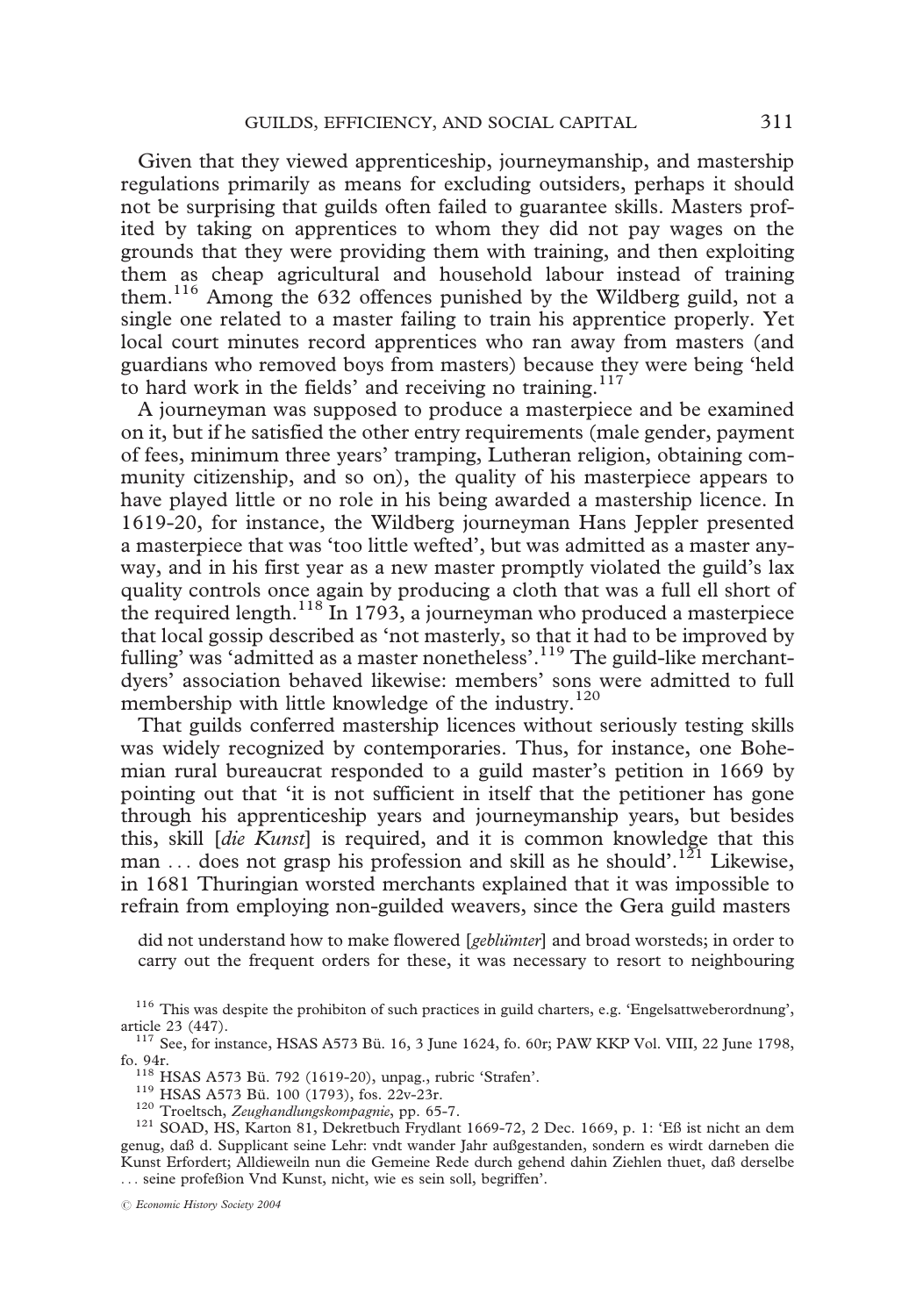localities, where such wares were to be had at a good quality. This bad state of affairs was the sole fault of the worsted weavers, since masters' sons hardly ever went on the tramp, were not required to demonstrate their knowledge through any masterpiece, and hence did not know how to do anything.<sup>122</sup>

Perhaps it should not be surprising that many guilds issued licences to masters who did not 'grasp their profession and skill as they should': as associations of masters, guilds had incentives to certify members' sons without discrimination, and to permit opportunism by masters who could not be bothered to train their apprentices or journeymen.

Further evidence that guilds were neither necessary nor sufficient for ensuring craft skills is provided by the proliferation of black-market workers, here as in other European guilded industries, and by the huge lobbying expenditures (discussed later, in section V) which guilds incurred to defend their monopoly over production licences.<sup>123</sup> Women, Jews, and other excluded groups were perceived by guild masters in Württemberg, as throughout Europe, as serious competitors, despite being visible minorities whom customers could easily identify as non-possessors of guild training. Thus in the early 1750s, the Wildberg worsted weavers' guild mounted concerted and successful opposition to Juliana Schweickhert, a poor, 50-year-old unmarried woman doing black-market combing and weaving, work officially reserved for guild masters and journeymen.<sup>124</sup> Yet individual guild masters were eager to employ her—and others in her position. Likewise, in 1787 a Wildberg master complained that 'through the peddling of the Jews he and other craftsmen are suffering much interference and weakening of their livelihoods'.<sup>125</sup> These complaints can only have been made because the products and services provided by these women and Jews, despite their legal exclusion from guild training, equalled or surpassed those of guild members. Such evidence suggests that it would be inappropriate to view guilds as efficient institutions that existed because they were essential for transmitting and guaranteeing craft skills.

A final body of evidence indicating that guilds did not exist primarily to ensure skilled training is provided by comparisons across different European industries. Although many European wool textile regions resembled Württemberg in remaining guilded, a few were either wholly unguilded or retained a formal guild structure but ceased to enforce formal training requirements. Thus, for instance, Tournai managed to move from stagnation to boom in the late sixteenth century by simply granting mastership to all worsted weavers, woollen weavers, and fulling workers in the town without examination in 1582, waiving apprenticeship and masterpiece requirements for immigrants in 1585, and opening up access to all its textile

<sup>&</sup>lt;sup>122</sup> Quoted in Finkenwirth, *Urkundliche Geschichte*, p. 68.<br><sup>123</sup> For examples of female black-market work and guild controls on it see, for instance, Hafter, 'Underground business', pp. 16-8, 30-2; Ogilvie, *Bitter liv* 

<sup>&</sup>lt;sup>124</sup> HSAS A573 Bü. 904 (1752-3), rubric 'Strafen'; HSAS A573 Bü. 906 (1754-5), rubric 'Strafen'.<br><sup>125</sup> HSAS A573 Bü. 99, fo. 67v, probable date April 1787, no. 197 and no. 198.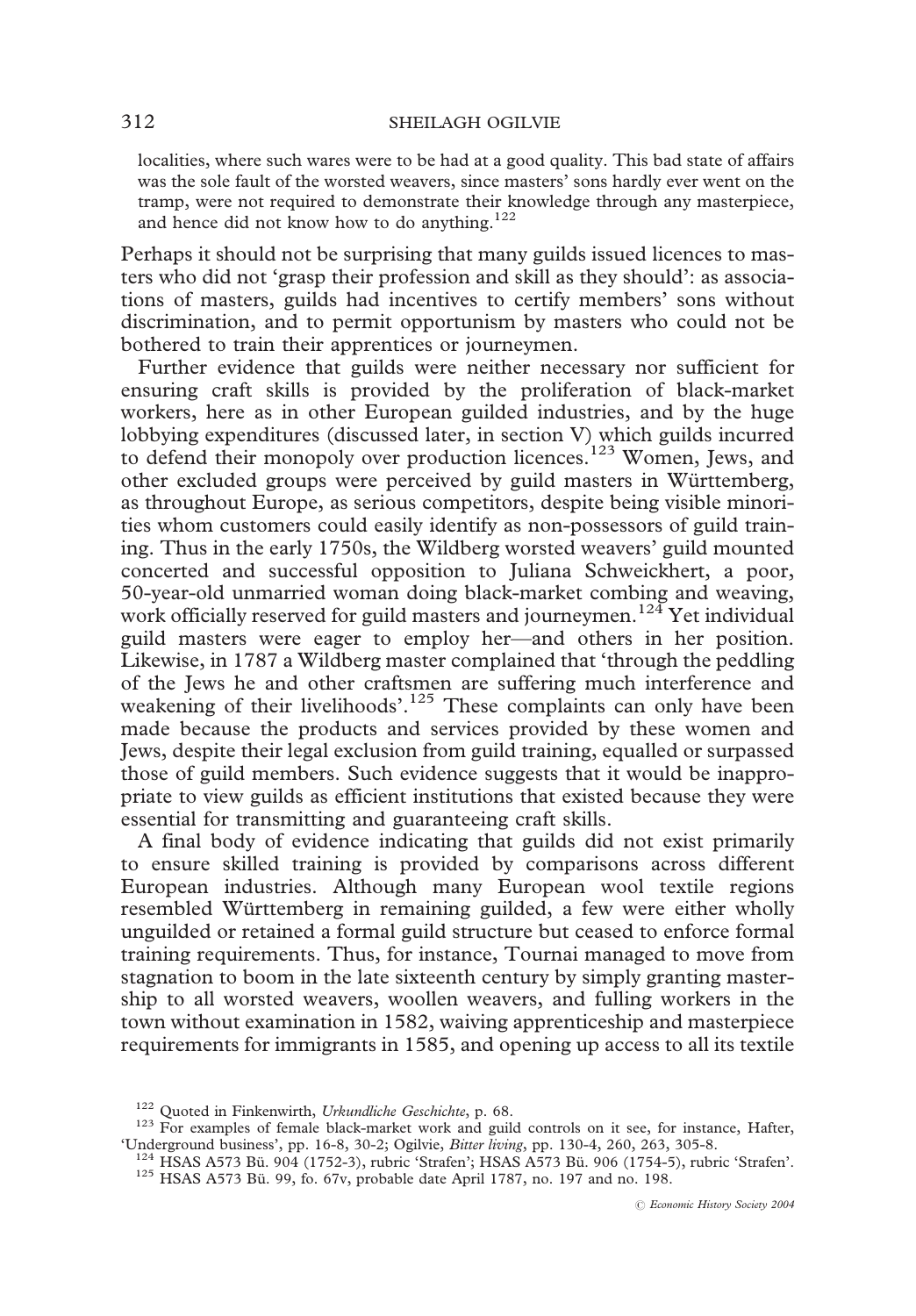corporations in  $1588$ <sup>126</sup> A century later, Mons succeeded in rescuing its wool textile industry from extinction in 1676 by simply suspending all apprenticeship and mastership requirements for new entrants.<sup>127</sup> Lille ensured the survival of its light wool textile industry from the late seventeenth century onwards by progressively relaxing guild training regulations and permitting non-guild-trained workers to be employed, thereby reducing costs; given Lille's specialization in higher-quality woollens and worsteds, it is particularly striking that it found it advantageous to dispense with guild training for a large part of its workforce.<sup>128</sup> Valenciennes, by contrast, failed to avert decline in its guilded wool textile industry after about 1700 due to competition by unguilded Flemish rural weavers who were said to have 'much more aptitude  $[facilite']'$  than their French counterparts.<sup>129</sup> The Thuringian worsted industry maintained faster growth and higher quality than that of Württemberg despite widespread princely dispensations from guild training requirements after about 1648, de facto opening of wool combing to untrained rural combers after 1702, and after 1710 turning a blind eye to urban guild masters who kept 15-20 looms apiece in villages where the renowned 'Gera worsteds' were woven by untrained 'women, lads and lasses, in exchange for little wages'.<sup>130</sup> The Catalan town of Igualada achieved phenomenal success in extra-regional markets for woollens and hybrid worsteds only after 1723 when three maverick clothiers induced the town council to compel the weavers' guild to admit all clothiers without examination and let them employ journeymen as if they were masters.<sup>131</sup> The West Riding of Yorkshire developed the most successful worsted industry in Europe in the eighteenth century on the basis of a dispersed labour force of rural weavers who either had no formal training or entered voluntarily into private apprenticeship agreements outside any guild framework.<sup>132</sup> Indisputably, a majority of European worsted industries did resemble Württemberg in maintaining guild apprenticeship, journeymanship, and mastership requirements into the late eighteenth century. But the few successful and dynamic ones either relaxed guild training requirements or abandoned them entirely.

Worsted production was only one of many early modern industrial activities that were guilded in some parts of Europe and unguilded in others. Thus, for instance, proto-industrial rural linen weaving, cotton weaving, scythe making, trimmings making, lace making, and the making of small iron goods were guilded in many parts of Germany, Austria, Italy, Spain, Bohemia, Serbia, Bulgaria, or Greece, but unguilded in most parts of

C Economic History Society 2004

<sup>&</sup>lt;sup>126</sup> DuPlessis, 'One theory', p. 141.<br><sup>127</sup> Ibid., p. 150.<br><sup>128</sup> Craeybeckx, 'Industries', pp. 26-7; DuPlessis, 'One theory', pp. 158-9.<br><sup>129</sup> DuPlessis, 'One theory', p. 152.<br><sup>130</sup> Finkenwirth, *Urkundliche Geschichte*, Lipson, History, pp. 116-17, 126.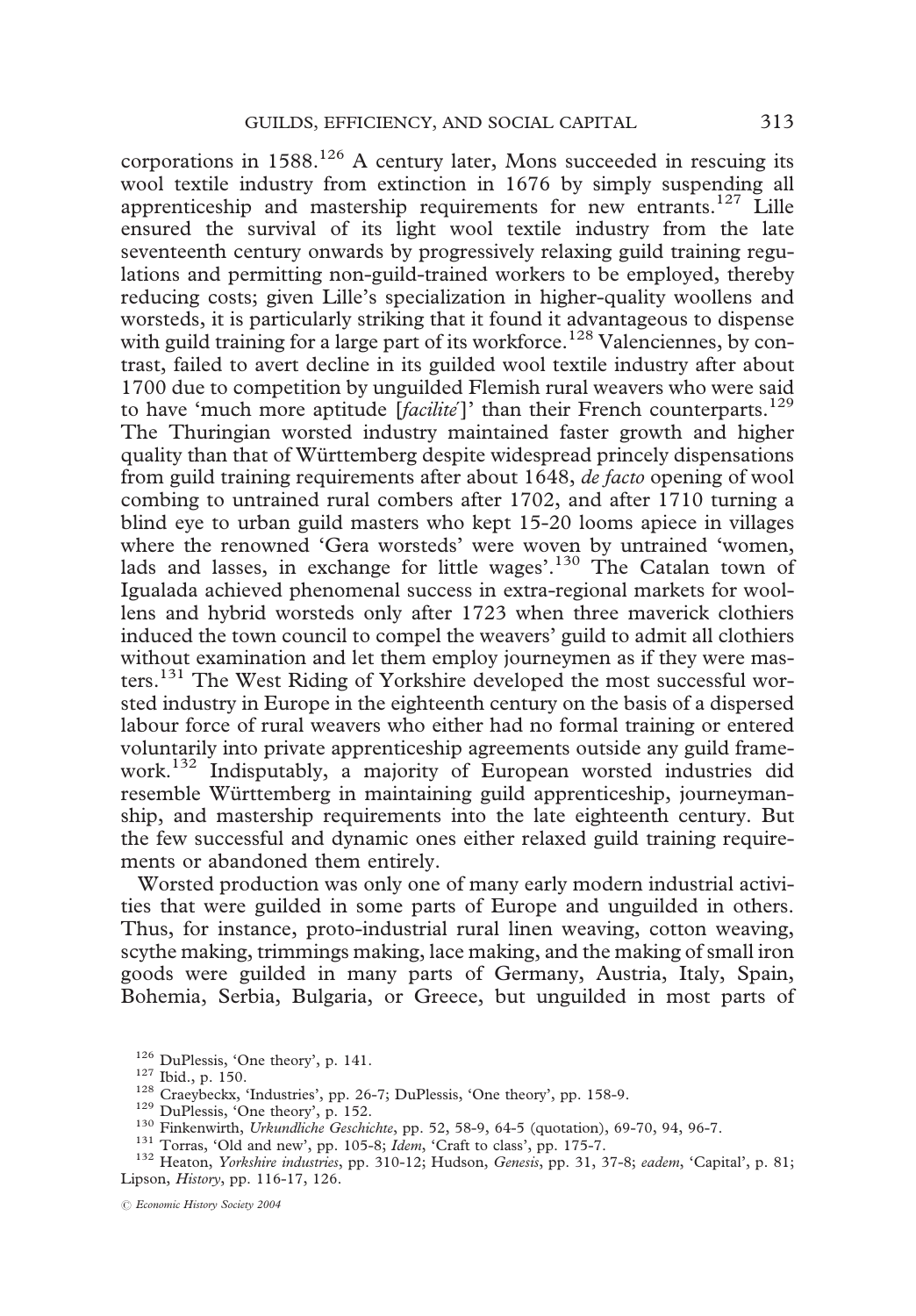#### 314 SHEILAGH OGILVIE

England, Flanders, Scotland, Switzerland, and Ireland.133 This clearly indicates that guilds existed for reasons other than skilled training. What decided whether an activity was guilded was not its technical requirements but—as will be discussed in the final section of this article—the social and institutional framework within which economic activity took place in that society.

#### IV

The third main rehabilitation argument is that guilds encouraged technological innovation. This argument has two components—the first seeking to refute the traditional view that guilds opposed innovation, the second to show that guilds actively solved imperfections in markets for new technologies. According to this school of belief, traditional claims that guilds opposed new technologies are quite unjustified: many industrial innovations were adopted without guild opposition; many innovations opposed by guilds were impractical in any case; guilds opposed only labour-saving and capital-intensive innovations, while favouring labour- and skill-intensive ones; and even when guilds did oppose innovations it did no harm since innovators simply evaded the regulations.<sup>134</sup> But rehabilitation theorists go further, and argue that guilds positively encouraged innovation: they offered monopoly rents to innovators, overcoming disincentives to innovation created by the difficulty of charging people to use a public good such as information; they compelled journeymen to travel, overcoming barriers to diffusion of new techniques; they required apprenticeships, guaranteeing smooth transmission of technical expertise across generations; and they promoted spatial clustering, easing technology transfer.<sup>135</sup>

Let us begin with the first component of the case for guilds and innovation—the claim that the traditional technophobic view of guilds is unfounded. Guilds' attitudes to innovation were certainly more complex than has traditionally been recognized. Some industrial innovations were indeed adopted quietly and without detectable guild resistance. The woollen weavers of late-sixteenth-century Württemberg, for instance, did not oppose the innovation represented by the New Draperies. Rather, master woollen weavers managed to extend their existing guild privileges to cover the new worsted wares, thereby excluding peasants, other craftsmen, and women; this dispensed with any need to oppose the new techniques and products.<sup>136</sup> If an innovation could be adopted without threatening the well-being of established guild masters, they had no incentive to resist it.

<sup>&</sup>lt;sup>133</sup> Pfister, 'Craft guilds', p. 21, writes that 'sectors producing simple goods of low quality that required little skill ... tended to be without guilds', but on the same page mentions activities, such as the low-skilled cotton proto-industry, which were guilded in some regions (e.g. Italy) and unguilded in others (e.g. Zürich). For a detailed discussion of guilded rural proto-industries and the literature<br>on them, see Ogilvie, *State corporatism*, pp. 428-31; *eadem*, 'Social institutions', pp. 30-3.

<sup>&</sup>lt;sup>134</sup> Reith, 'Technische Innovation', pp. 38-41; Epstein, 'Craft guilds', p. 695.<br><sup>135</sup> Epstein, 'Craft guilds', pp. 693-705; Reith, 'Technische Innovation', pp. 43-9.<br><sup>136</sup> Troeltsch, *Zeughandlungskompagnie*, pp. 11-13.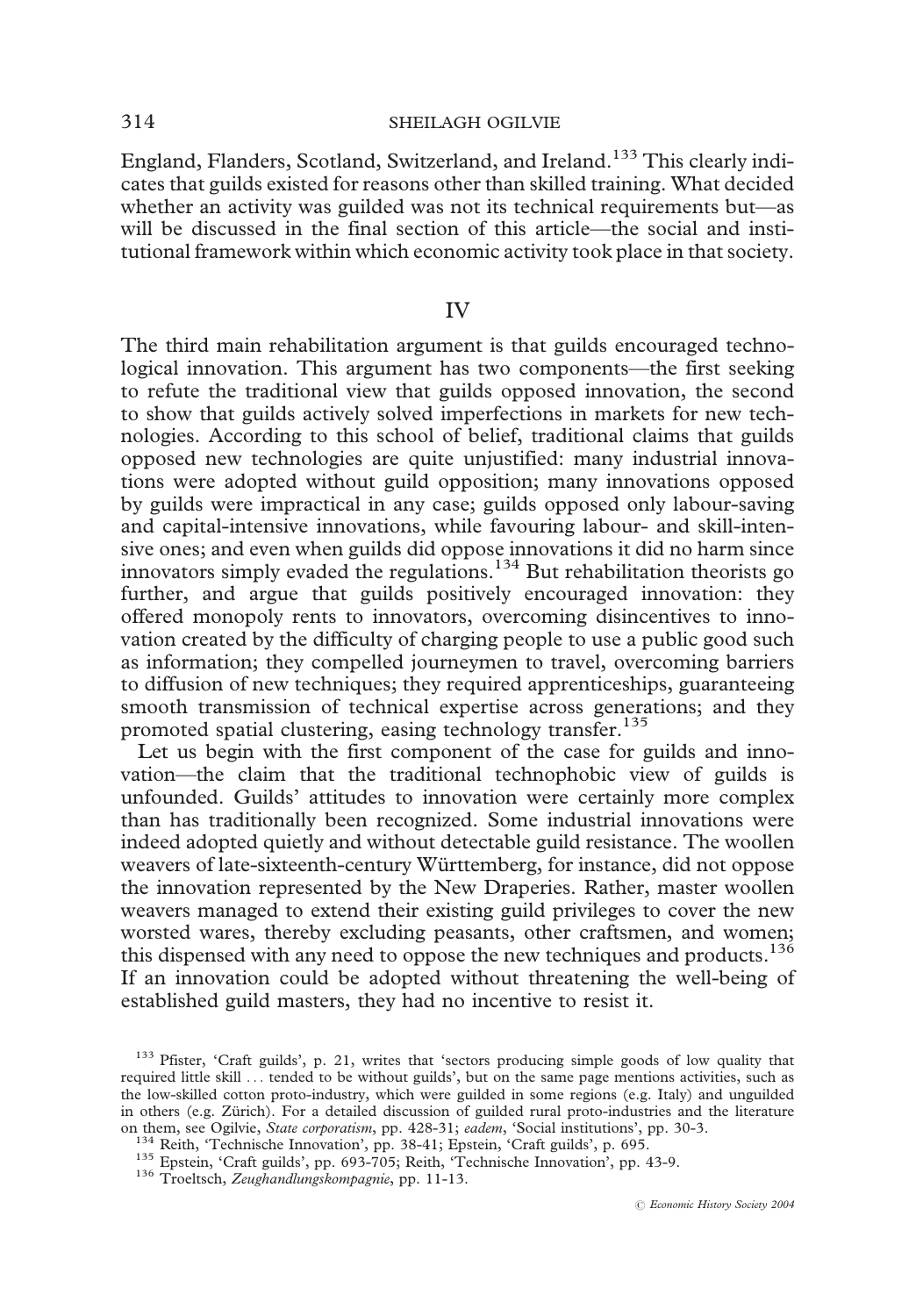But the same guilds could bitterly resist other innovations that they perceived as endangering their interests, as shown by a train of examples from the Württemberg worsted industry. In 1619-21, for instance, an Italian merchant invited by the Württemberg prince to introduce new French and Dutch techniques into the primitive Black Forest worsted technology encountered such vehement opposition from local merchants', dyers', and weavers' guilds that he departed and refused all invitations to return.<sup>137</sup> In 1698, the Black Forest worsted weavers' guilds lobbied against 'several members of the Calw merchant-dyers' association who have begun to make new sorts of *Schlickh Cadiß* and to put them out to be woven, which they are not entitled to do'.<sup>138</sup> A decade later, in 1709-10, the weavers' guilds allied with their usual enemy, the merchant-dyers' association, to lobby against a textile manufactory in Stuttgart that planned to produce more advanced varieties of worsted.<sup>139</sup> In 1775, the Black Forest weavers' guilds and the Calw merchant-dyers' association successfully blocked another textile manufactory in Nagold whose 'technical advances and new work opportunities' threatened their own activities.<sup>140</sup> Like most guilds, those in the Württemberg worsted industry tolerated some innovations that they perceived as harmless to their interests while blocking others that they perceived as harmful.<sup>141</sup> What guilds provided was the means the 'social capital' lowering the costs of collective action—which established producers could use to resist innovation when they saw it as a threat.

The 'rehabilitation' approach acknowledges the existence of guild opposition to some innovative techniques but seeks to explain away such resistance through three lines of argument. First, it theorizes that although guilds did oppose innovations that were labour-saving and capital-intensive, they favoured ones that were labour- and skill-intensive.<sup>142</sup> Empirically, however, this generalization does not hold. The innovative new wares opposed by the Württemberg worsted weavers' guilds in the eighteenth century were, in fact, skill-intensive, as we saw in our examination of quality earlier. But these new worsted varieties threatened the interests of weaving masters by requiring the removal of guild ceilings on wool prices and spinning rates, shifting production risks from merchants to weavers, and enabling some weavers to earn more than others.<sup>143</sup> Whether a guild opposed a particular innovation was doubtless influenced partly by its factor intensity, but also by how that innovation affected guild masters' rents: this in turn depended on the specific regulations, institutional structure, and political economy of the local industry. Furthermore, even if guilds had only opposed innovations that were

<sup>&</sup>lt;sup>137</sup> Ibid., pp. 35-8.<br><sup>138</sup> HSAS A573 Bü. 851 (1698-9), fo. 25r-v.<br><sup>139</sup> HSAS A573 Bü. 862 (1709-10), fo. 26r-v.<br><sup>140</sup> HSAS A228 Bü. 1698 (1775-7), nos. 1-58; Troeltsch, *Zeughandlungskompagnie*, pp. 90-1, 130-1.<br><sup>141</sup> F

<sup>&</sup>lt;sup>142</sup> Epstein, 'Craft guilds<sup>7</sup>, pp. 695-6.<br><sup>143</sup>Ogilvie, State corporatism, pp. 352-60; Troeltsch, Zeughandlungskompagnie, pp. 119-21, 161-9, 189-90.

 $C$  Economic History Society 2004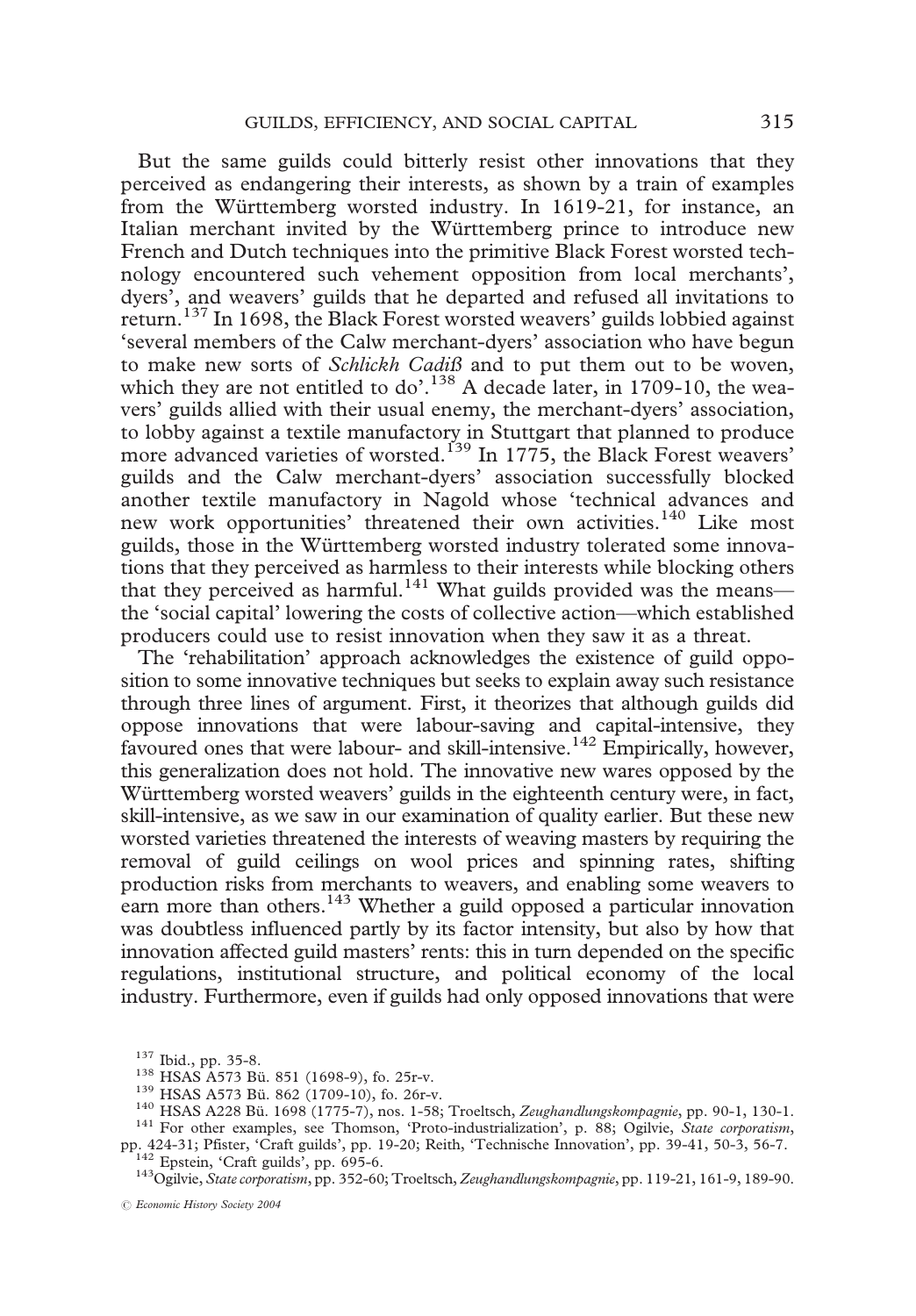labour-saving and capital-intensive, it does not follow that such opposition was harmless. Proponents of such innovations were willing to invest in them because they believed that these new techniques would increase productivity. Blocking them, therefore, harmed the economy by reducing the amount of output it obtained from a given quantity of inputs.<sup>144</sup>

'Rehabilitation' approaches seek to counter such objections by adopting a second line of argument. Guild opposition to innovations was harmless because many new techniques were economically impractical.<sup>145</sup> But if the technique was no good and would not be adopted anyway, then why oppose it? The very fact that a guild mounted costly opposition to a technique suggests that guild masters regarded it as practical enough to harm them. If it would not, then the guild would have been safe to leave it unopposed.

A third argument adopted by 'rehabilitation' approaches is to acknowledge that guilds did try to block some practical innovations, but to claim that such attempts inevitably failed: innovations were secretly adopted, innovators forced guilds to liberalize by threatening to emigrate, or other guilds adopted the innovation anyway. There are three major problems with this.

First, it is a fallacy to believe that the fact that regulations are evaded makes them costless. Concealing forbidden innovations or migrating to a guildless enclave consumed resources, deterring the marginal innovator. The costs of avoiding regulations often have far-reaching effects on the well-being of individuals and the performance of an entire developing economy, as vividly illustrated by analyses of the 'informal' sector in modern less-developed economies.<sup>146</sup>

Second, it is a fallacy to believe that the existence of more liberal regimes and threats of emigration by individuals inevitably leads to the liberalization of inefficient institutions—as the long survival of eastern European serfdom clearly illustrates. In pre-industrial Europe, political coercion, trade protection, market segmentation, transport costs, and migration restrictions enabled many guilds to protect their markets against technologically superior competitors for generations, sometimes for centuries.<sup>147</sup> Some pre-industrial guilds continued to defend their members' rents in this way, while others were forced to adapt more flexibly to competitive pressures. Which of these occurred depended partly on the technical characteristics of the industry and its markets, but even more on the political and institutional framework: where guilds were able to influence community, manorial, or princely authorities, they could secure political protection enabling them to sustain an inflexible position against competitors for long periods.<sup>148</sup>

<sup>&</sup>lt;sup>144</sup> For more detailed exploration of such arguments in the context of guild restrictions on women's work, see Ogilvie, *Bitter living*, pp. 346-51.

<sup>&</sup>lt;sup>145</sup> Reith, 'Technische Innovation', pp. 38-41; Epstein, 'Craft guilds', p. 695.<br><sup>146</sup> Basu, *Analytical development economics*, pp. 172-3; Todaro, *Economic development*, pp. 270-1; Ray,<br>*Development economics*, pp. 261,

<sup>&</sup>lt;sup>147</sup> See the examples discussed in Ogilvie, *State corporatism*, pp. 424-31; Pfister, 'Craft guilds', pp. 19-20.<br><sup>148</sup> Pfister, 'Craft guilds', pp. 19-23, acknowledges the importance of political and institutional variables, while still arguing that guilds survived only in skilled and technically complex sectors.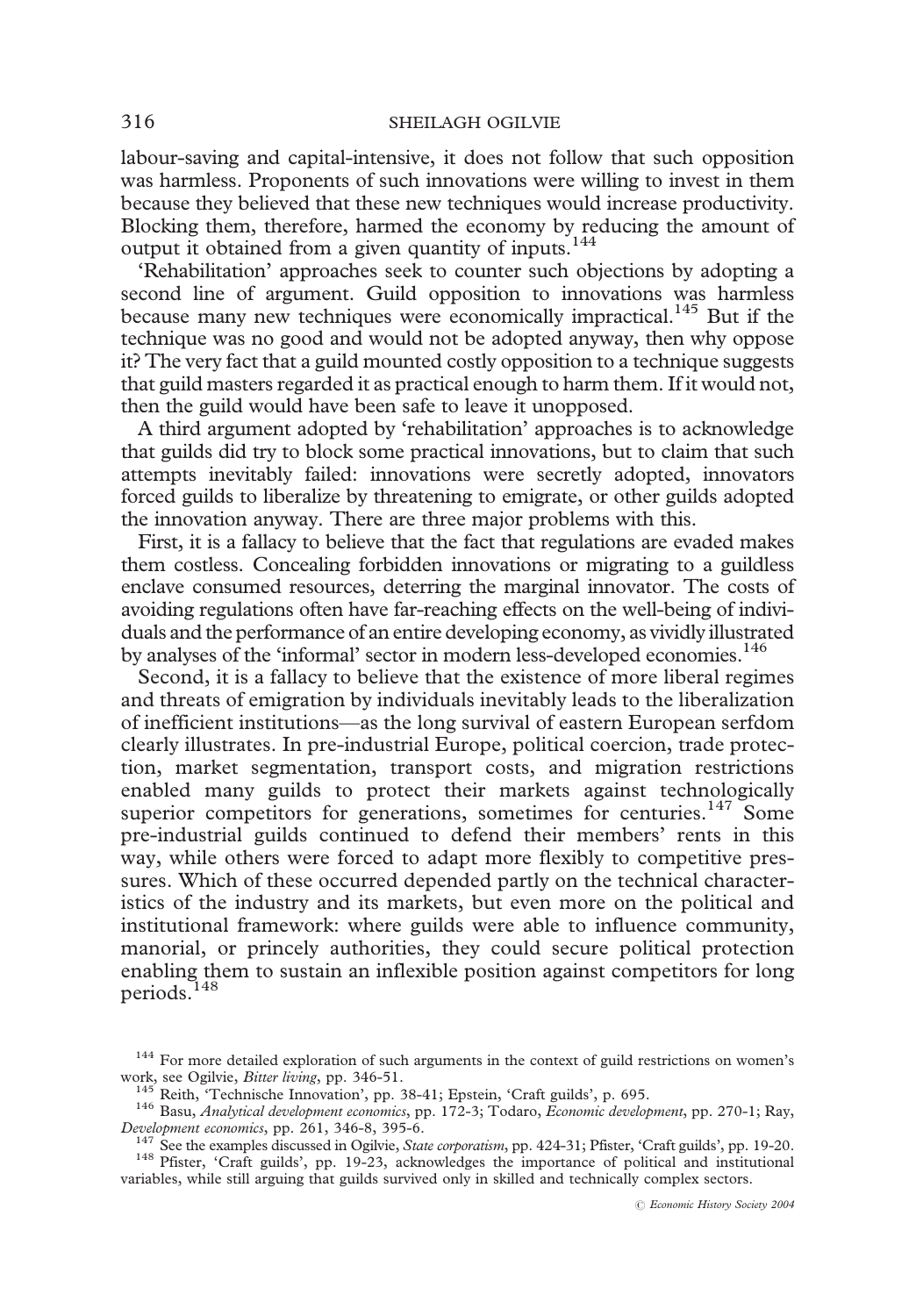Finally, this argument illustrates a theoretical incoherence at the heart of the case for guild 'rehabilitation': on the one hand, guilds are supposed to have been too weak to enforce harmful regulations, but on the other they are supposed to have been strong enough to enforce beneficial ones. In the present context, the argument that guilds were too weak to enforce regulations hindering innovation is inconsistent with the claims that they were strong enough to enforce regulations encouraging innovation, e.g. by offering monopoly rents to innovators, requiring journeymen to travel, enforcing apprenticeship, or promoting spatial clustering. One can defend guilds either by arguing that they were so weak they were harmless or by claiming that they were so strong they were beneficial—but not both at the same time.

In addition to being theoretically inconsistent with the 'weak guilds' defence, none of these four claims about the technological benefits of 'strong guilds' as yet enjoys convincing empirical support. The first positive claim, that strong guilds' monopoly rents could have encouraged innovators, is as yet simply a theoretical proposition that has to be tested on a case-by-case basis. The idea that a producer with a monopoly in a particular sector will have greater ability to innovate than his competitive counterpart because monopoly profits relax funding constraints on R&D investment, and that he will have greater incentive to innovate because he stands to lose so much more, was advanced many years ago by Schumpeter, has subsequently been explored exhaustively by economic theorists, and is often invoked in modern antitrust cases.<sup>149</sup> But the empirical support for this hypothesis has always been ambiguous: large firms may innovate more, but it may be their size rather than their dominance that gives them the finance or incentive to do so; unusually profitable firms may innovate more, but the causation may run from innovation to profitability rather than vice versa; monopoly-induced financing incentives are difficult to disentangle from the effects of demand-pull (which increases both profits and inventive effort); and monopoly profits are only one of many possible funding sources for investments in innovation.<sup>150</sup> The predictions of economic theory on the relationship between monopoly and innovation are also ambiguous: as Scherer and Ross put it, 'through an astute choice of assumptions, virtually any market structure can be shown to have superior innovative qualities.<sup>,151</sup> Even models which find that monopoly favours innovation, however, require there to be *no barriers to entry* in order for the monopolist to have good incentives to innovate before any potential competitor comes up with a new technique or product that might threaten the monopolist's rents. If there are barriers—such as guild licensing restructions—that limit

C Economic History Society 2004

<sup>&</sup>lt;sup>149</sup> From a voluminous literature, see Schumpter, *Capitalism*, esp. ch. VIII; Arrow, 'Economic welfare'; and the studies surveyed in Scherer and Ross, *Industrial market structure*, pp. 630-51.

<sup>&</sup>lt;sup>150</sup> See the discussion in Scherer and Ross, *Industrial market structure*, pp. 630-1, 644-51.<br><sup>151</sup> *Ibid.*, pp. 630, 642 (quotation).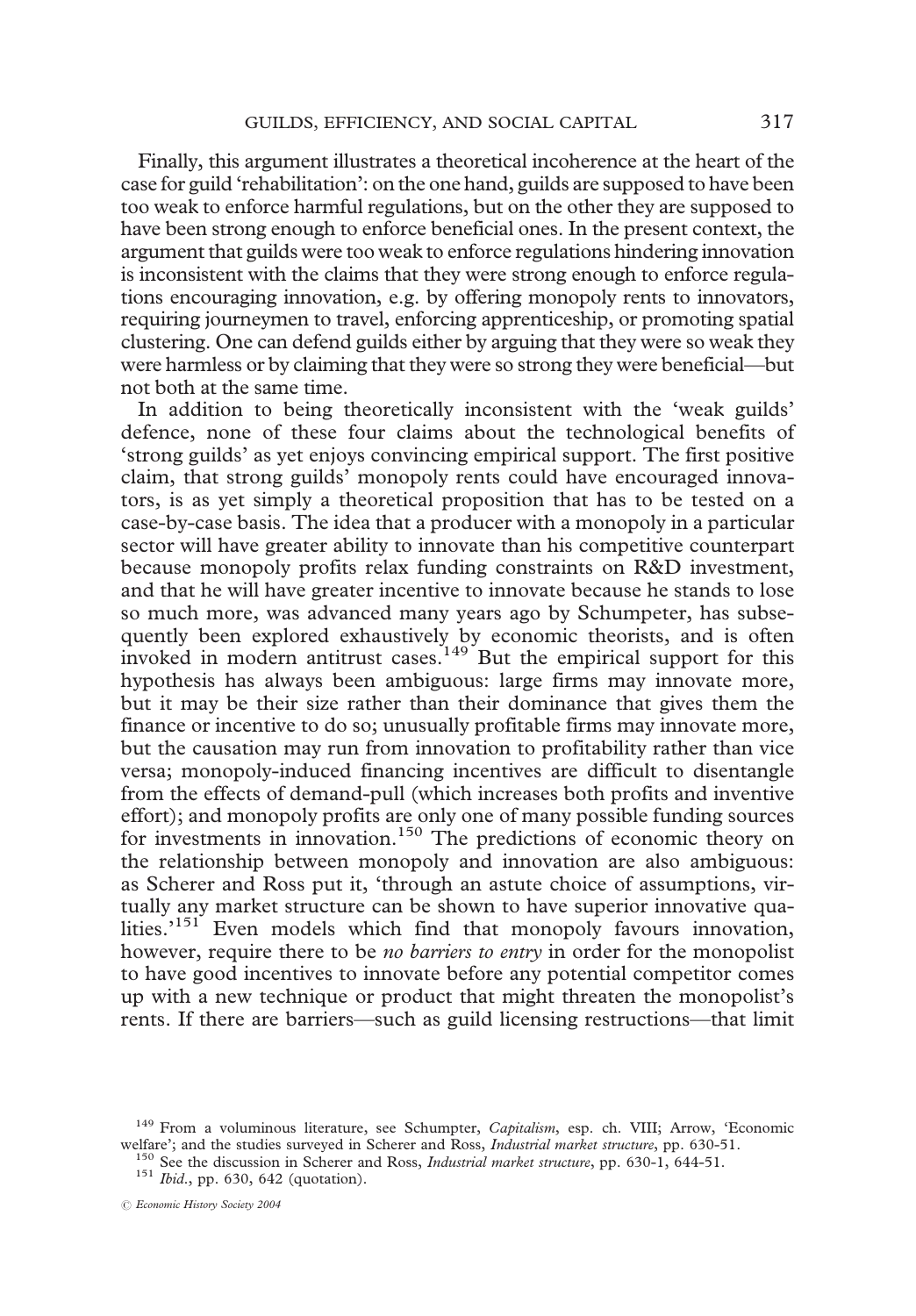the number of producers and prevent potential competitors from entering, then the monopolist loses any special incentive to invest in innovation.<sup>152</sup>

In Württemberg, as in many other early modern industrial regions, guilds were certainly strong enough to provide their members with monopoly and monopsony rents, as shown by their successful efforts to restrict entry, impose output quotas, and depress input prices. But guilds also used their strength to erect barriers to entry, manipulating apprenticeship, journeymanship, and mastership requirements to limit the number of producers and prevent potential competitors from moving into worsted production. Guild regulations limited workshop size, fixed output quotas, set prices collectively, and required collective approval and adoption of any new equipment or wares. This prevented potential innovators from undercutting their fellows and reaping a greater share of rents. Monopoly rents went to all masters, irrespective of whether they were innovative. Thus guilds did enjoy monopoly rents, but there is no evidence that these rents rewarded innovation.

The second positive claim of the rehabilitation theorists about guilds and technology is that strong guilds' tramping requirements could have functioned to diffuse innovations geographically. The Württemberg protoindustrial guilds were certainly strong enough to require local journeymen to travel for a minimum of three years unless they got a princely dispensation.<sup>153</sup> But it is not clear that guilds were necessary to ensure such migration in early modern Europe. Young workers were highly mobile even in guildless sectors such as agriculture.<sup>154</sup> The Netherlands enjoyed legendary labour mobility and technological innovation in the seventeenth century, while differing from Germany, France, and England in not requiring journeymen to travel.<sup>155</sup> Furthermore, as one nineteenth-century commentator lamented, the Württemberg weavers' guilds actually excluded any technological innovations that journeymen might have diffused into the region by prohibiting the settlement of foreign journeymen.<sup>156</sup> Guild tramping was neither necessary nor sufficient for technological diffusion.

The third positive claim is that strong guilds' enforcement of apprenticeship and journeymanship was essential for transmitting technical expertise smoothly between generations. The Black Forest weavers' guilds were certainly strong enough to require that anyone weaving worsteds undergo a minimum three years' guild apprenticeship followed by a minimum three years' journeymanship—or marry a man who had the right certificates.<sup>157</sup>

<sup>&</sup>lt;sup>152</sup> On the key role played by lack of barriers to entry in theoretical models linking monopoly and innovation, see Etro, 'Innovation by leaders', pp. 281-3, 287-9, 298, 300-1; Scherer and Ross, Industrial

market structure, pp. 635, 637.<br><sup>153</sup> As discussed in Ogilvie, State corporatism, pp. 139-51, the legal minimum duration of journeyman-<br>ship changed with changes in legislation, but ranged between two-and-a-half and five y

<sup>&</sup>lt;sup>154</sup> On the mobility of Württemberg farm servants and agricultural labourers, see Ogilvie, *Bitter living*, esp. p. 114-15, 282-6.

<sup>&</sup>lt;sup>155</sup> Lourens and Lucassen, 'Gilden', pp. 73-5, 77, 79.<br><sup>156</sup> Troeltsch, *Zeughandlungskompagnie*, pp. 165-6.<br><sup>157</sup> On changes over time in the legal minimum duration of apprenticeship and journeymanship, see Ogilvie, State corporatism, pp. 139-51.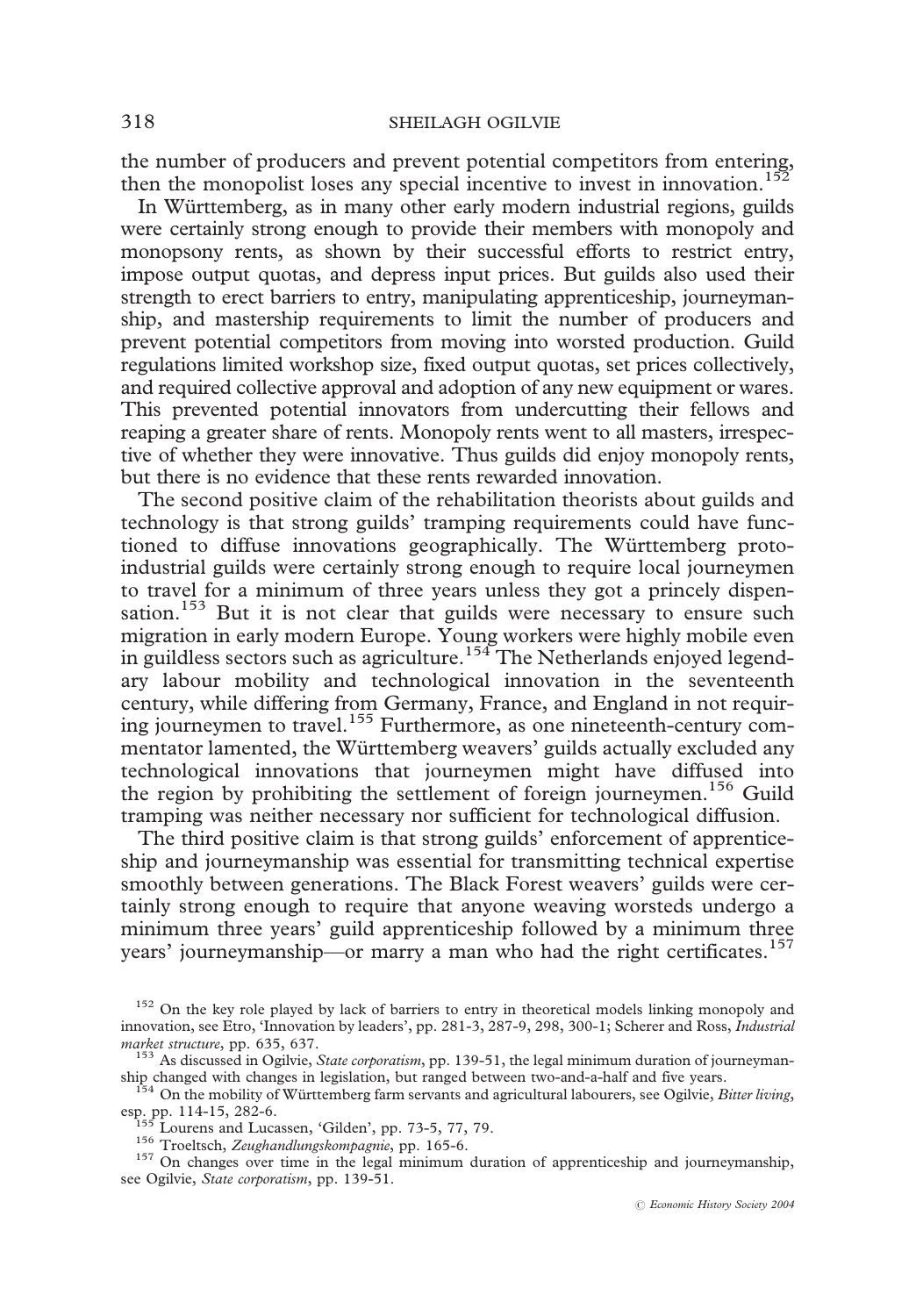But in practice, as shown earlier, those aspects of apprenticeship and journeymanship that involved skilled training were not guild priorities: masters who failed to train their apprentices were not punished, journeymen who made faulty masterpieces were passed as masters anyway, and widows who never had any formal guild training practised legally. Conversely, unmarried women, Jews, and other 'encroachers' who had been denied a guild training somehow managed to acquire the relevant technical expertise without it. Many of the most successful European worsted industries, as we saw, dispensed with guild apprenticeships or never had them, yet evidently ensured that techniques were transmitted effectively. Guild apprenticeship and journeymanship, therefore, were neither sufficient nor necessary to ensure smooth transmission of technical expertise between generations.

The fourth positive claim is that guilds enforced spatial clustering in order to monitor their members, and this could have favoured horizontal transmission of technical expertise among practitioners. But the guilds in Württemberg, as in many other parts of central, southern, and eastern europe, were strong enough to monitor their members without enforcing spatial clustering, since their writ ran in the countryside as well as in the town. Furthermore, even where industries did cluster spatially—for example, in towns or particular urban neighbourhoods—it is not clear that this was because of guild pressure. Industrial agglomeration is widely observed in most economies, including modern guildless ones, because it brings a whole array of advantages that have been quite thoroughly analysed by economists.<sup>158</sup> Guilds were thus neither necessary nor sufficient for spatial clustering which might have favoured technology transmission.

A further consideration—acknowledged in neither traditional nor rehabilitation approaches—is that regulations that guilds imposed for other reasons could have unintended but powerful effects on technological innovation. Guild production regulations were imposed for quality control (and other reasons examined earlier), but stipulating precisely how a product was supposed to be made could deter innovation by ossifying production methods and excluding even desirable deviations from them. Guild price regulations were imposed for social solidarity (and restricting competition), but they could also deter innovators by denying them profits from underselling competitors. Guild admissions restrictions were imposed for ensuring craft skills (not to mention excluding entrants), but they could also deter innovation by compelling a limited number of practitioners to spend many years in apprenticeship and journeymanship; the outlawing of subsequent occupational mobility endowed masters with a heavy investment in human capital specific to a particular technique and set of products, creating incentives to resist any technical change that threatened to depreciate their investment. Guild demarcations between different crafts were imposed for maintaining product quality and labour skills (not to mention masters'

<sup>&</sup>lt;sup>158</sup> See, for instance, Marshall, Principles, pp. 267-77; Fujita and Thisse, 'Agglomeration', pp. 339-41.

 $\oslash$  Economic History Society 2004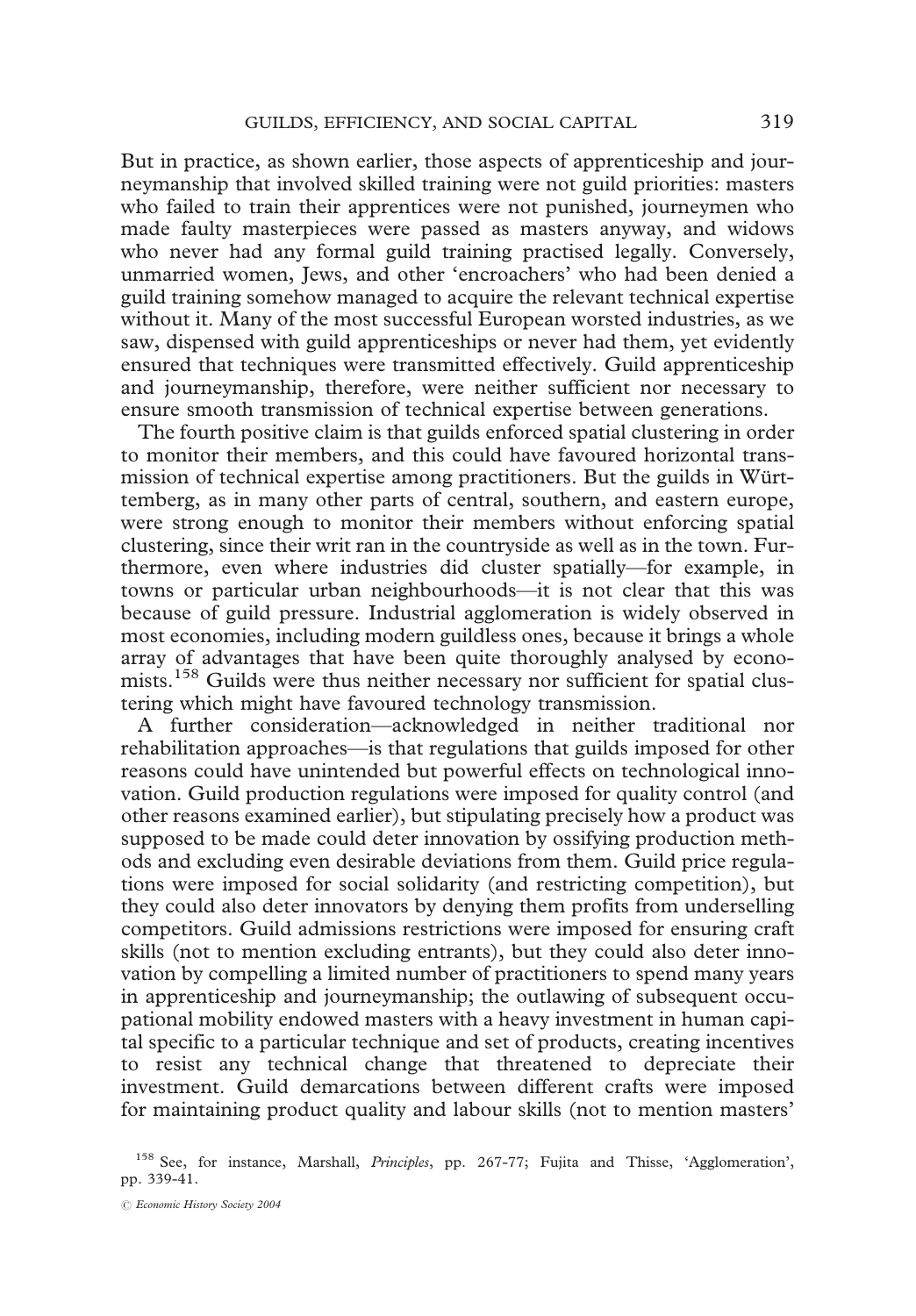rents), but they could also deter innovation by preventing the productive exchange of ideas between adjacent bodies of knowledge.

These unintended consequences can be seen at work in the Württemberg Black Forest. In worsted production, as in most pre-industrial textile sectors, innovation consisted mainly in introducing new varieties of wares.<sup>159</sup> As one Thuringian worsted merchant explained in 1700, 'it is in the interest of the trade to introduce as many varieties of worsteds here as possible, because the present-day world is always seeking something different in wares'.<sup>160</sup> This made it the more disastrous for the Württemberg industry that its weavers' guilds systematically lobbied against extending the merchant-dyers' association's purchasing privilege to new varieties, and often simply refused to produce new kinds of wares. In turn, the merchant-dyers' association repeatedly allowed decades to elapse before it agreed to purchase new worsted varieties from the weavers. New worsted varieties were swiftly adopted only before the merchant-dyers' association was established in 1650, and at the very end of the eighteenth century when the association obtained privileges permitting it to employ wage weavers who relinquished their status as independent guild masters and produced in a centralized manufactory according to merchants' precise prescriptions.<sup>161</sup>

This resistance to so many crucial innovations was a rational response to incentives created by the guild framework. Guild quality regulations ossified production methods by laying down a particular range of Black Forest worsteds with specified characteristics, which alone could obtain a guild seal; as we have seen, new varieties which customers demanded but which violated these definitions were refused seals and their producers penalized. Prices were fixed through periodic collective negotiation between guilds of weavers and merchants under the Calwer Moderation: this meant that a guild weaver who devised a cost-reducing innovation could not benefit by underselling fellow masters. New worsted varieties often required better wool or finer spinning, but the weavers' guilds and the dyers' association capped prices of these inputs, depressing their quality; when new cloth varieties were produced, the poor quality of the wool and yarn often meant that they failed to sell. Admissions and training restrictions gave weaving masters incentives to resist technical changes which might depreciate their human capital investment. Many of the innovative wares introduced in more dynamic European worsted centres such as Gera or Norwich were hybrid fabrics with an admixture of linen, cotton, silk, or carded woollen yarn; but Württemberg's strict guild demarcations prevented productive exchange of ideas (and often even access to raw materials) between these different textile branches. Many new worsted wares relied on a careful adjustment of weaving technique to intended dyeing and finishing

<sup>&</sup>lt;sup>159</sup> See, e.g., Munro, 'Origin', p. 86; Priestley, 'Norwich stuffs', pp. 278, 281; Heaton, *Yorkshire* industries, p. 322.<br><sup>160</sup> Quoted in Finkenwirth, *Urkundliche Geschichte*, p. 61.<br><sup>161</sup> Ogilvie, *State corporatism*, pp. 359-60; Troeltsch, *Zeughandlungskompagnie*, pp. 119, 161-9.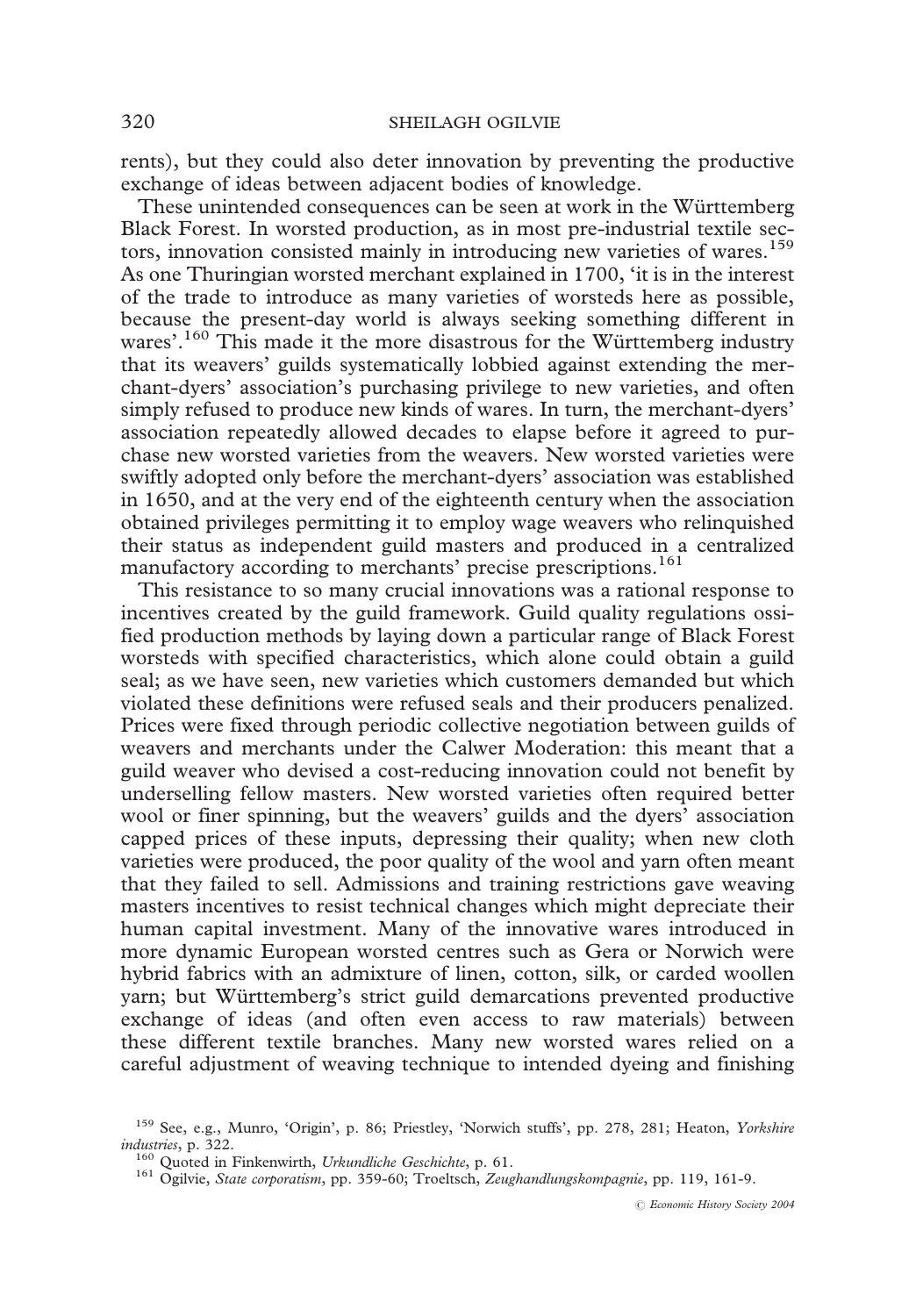processes, and of the two latter to current fashion and customer preferences; but the Calw merchant-dyers' association forbade weavers to dye or to visit trade fairs, and the Black Forest weavers' guilds forbade the merchant-dyers themselves to weave or even to employ weavers directly. New worsted varieties were produced in Württemberg only after 1777, when the merchant-dyers' association secured legal permission to employ weavers directly in a centralized 'manufactory' where, finally, there could be interchange between the separate bodies of knowledge possessed by weavers, dyers, and merchants; even then, the size of this manufactory was strictly limited because of bitter guild opposition.

It must also be recognized that economic privileges—such as those enjoyed by guilds—create political disincentives to change. The Calw merchant-dyers' association wanted new worsted varieties to be produced only if they were included in its purchasing privileges; lobbying for new privileges took time and money, and this delayed the introduction of new wares. The Black Forest weavers' guilds believed (with some justification) that permitting new wares would simply enhance the power of their arch-enemy the merchant-dyers' association, which would shift all the risks of introducing the new varieties on to the weavers. Any change in worsted varieties led to an expensive round of political negotiations between weavers' guilds and merchant-dyers' association. Each party rationally feared being caught on the losing end of this inevitable lobbying struggle, being locked into an inflexible set of obligations that would work to its disadvantage if international prices or demand moved in the wrong direction. The fear of regulatory re-equilibration deterred both weavers' guild and dyers' association from seeking to innovate.<sup>162</sup> The market interlinkages created by the interlocking privileges of different guilds thus hindered the adoption of new techniques, even without deliberate guild action.<sup>163</sup>

A final reason to question the argument that guilds were an efficient institution for encouraging technological innovation is provided by European comparisons. Not only were strongly guilded worsted industries such as that of Württemberg technologically backward, but weakly guilded worsted industries such as those of the Low Countries and England were highly innovative. Thus, for instance, the Dutch city of Leiden was legendary for restricting or altogether banning textile guilds, yet its flourishing worsted industry was at the forefront of technological innovation, introducing at least 180 new types and sub-types of worsteds and an array of innovative mechanical devices for pressing, burnishing, and calendering between 1580 and 1797; Leiden remained one of the most successful and innovative European worsted centres until overtaken by cheaper Flemish and English competitors in the later seventeenth century.<sup>164</sup> The phenomenally successful cheap

<sup>&</sup>lt;sup>162</sup> Ogilvie, *State corporatism*, pp. 359-60; Troeltsch, Zeughandlungskompagnie, pp. 84-6, 119, 142-3, 151-2, 161-9, 189-90.

<sup>&</sup>lt;sup>163</sup> For examples of how imperfect and interlinked factor markets can block technological innovation, see Ray, *Development economics*, pp. 420-78; Basu, *Analytical development economics*, pp. 281-316.<br><sup>164</sup> Noordegraaf, 'New Draperies', pp. 176, 179-83.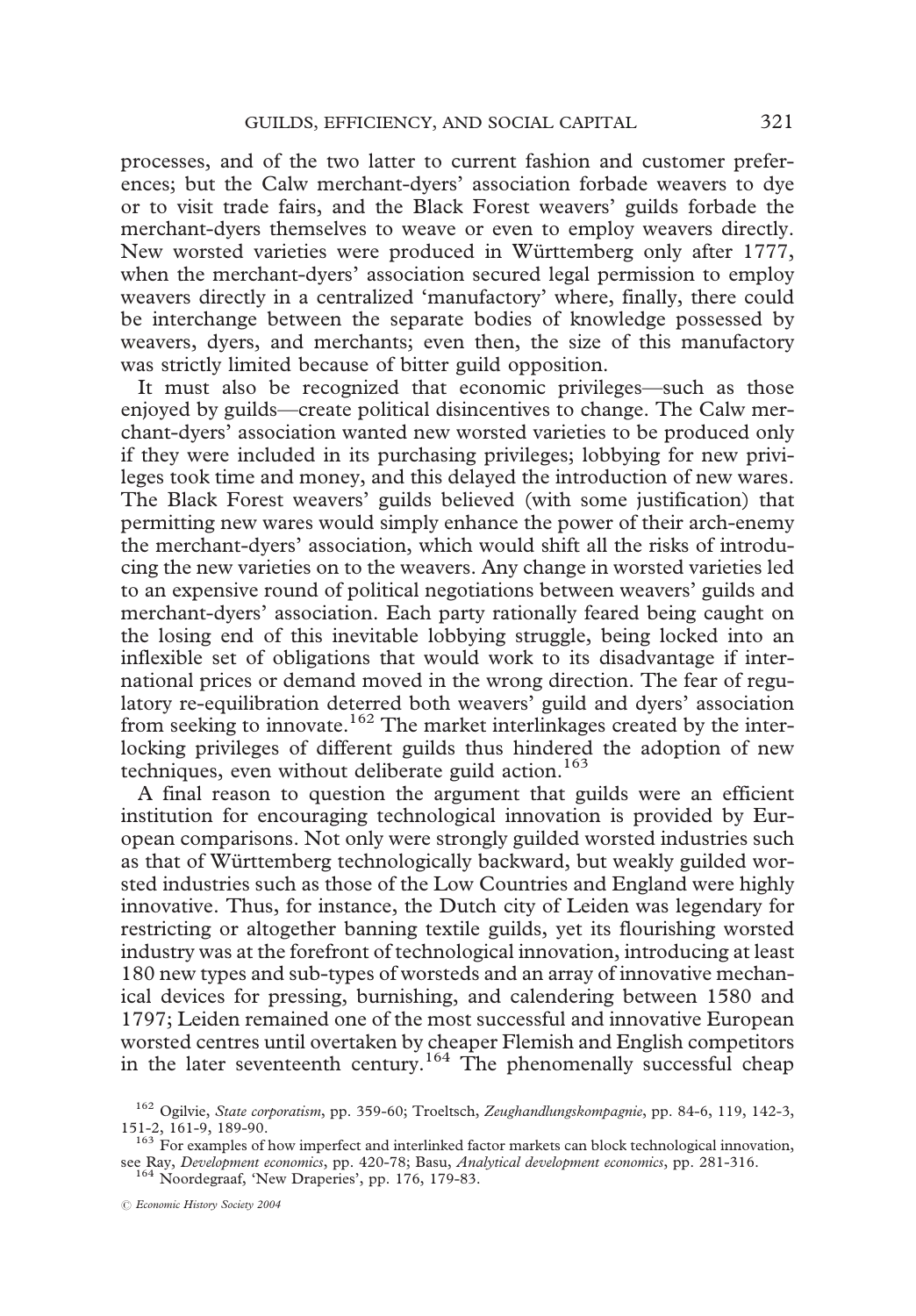woollen-linen molleton was invented in the Flemish village of Tourcoing in the early eighteenth century by an unguilded rural weaver, and by 1748 was being made by at least 2,000 unguilded producers in that village alone, despite attempts by the Lille guilds first to monopolize the invention and, when this failed, to outlaw it altogether.<sup>165</sup> The Thuringian worsted industry saw a rapid breakdown of guild restrictions from the later seventeenth century on, but remained renowned for its innovative 'fine- and woad-dyeing' technology and its readiness to invent and adopt new worsted varieties, which powered its phenomenal success on European export markets.<sup>166</sup> The Catalan woollen-worsted hybrid industry of Igualada managed to introduce the technical modifications necessary to adapt to export markets in 1723 by politically compelling the weavers' guilds to relinquish their traditional controls over technical matters into the hands of clothiers who concentrated weaving, finishing, and marketing in their own establishments and ignored guild regulations.<sup>167</sup> The West Riding of Yorkshire was as close as possible to being wholly unguilded, yet its worsted industry was the most successful in eighteenth-century Europe, partly because of its exceptional receptiveness to technological innovations in both process and product.<sup>168</sup> Comparisons across European worsted industries demonstrate conclusively that guilds were neither necessary nor sufficient for innovation. On the contrary: in many cases unguilded or weakly guilded industries were at the forefront of inventing, adopting, and diffusing new techniques.

#### V

A final rehabilitation approach is to regard a guild as a 'social network', a framework within which a carefully defined group of individuals transact repeatedly with one another and form multi-stranded relationships, thereby generating 'social capital'—a store of shared norms, information flows, effective sanctions, and collective action that benefits the wider economy.<sup>169</sup> Political scientists and economists explicitly adduce pre-industrial European guilds as exemplars of social networks that generated beneficial social capital. Thus Putnam argues that since medieval times northern Italy's tightly knit guilded societies facilitated information transmission, norm enforcement, and collective action, in turn ensuring that government was monitored; governmental and economic failure in southern Italy, he argues, was caused by lack of such urban guild networks.170 Likewise, economists working on less-developed and transition economies adduce

<sup>&</sup>lt;sup>165</sup> DuPlessis, 'One theory', pp. 148, 158.<br><sup>166</sup> Finkenwirth, *Urkundliche Geschichte*, pp. 65-6, 69-70.<br><sup>167</sup> Torras, 'Corporations', pp. 749-50.<br><sup>168</sup> Heaton, *Yorkshire industries*, pp. 264-71; Hudson, 'Capital', p.

<sup>&</sup>lt;sup>169</sup> Coleman, 'Social capital'; Putnam, *Democracy*; and, from a rapidly expanding literature, the essay collection edited by Dasgupta and Serageldin, Social capital.<br><sup>170</sup> Putnam, Democracy, pp. 163-85.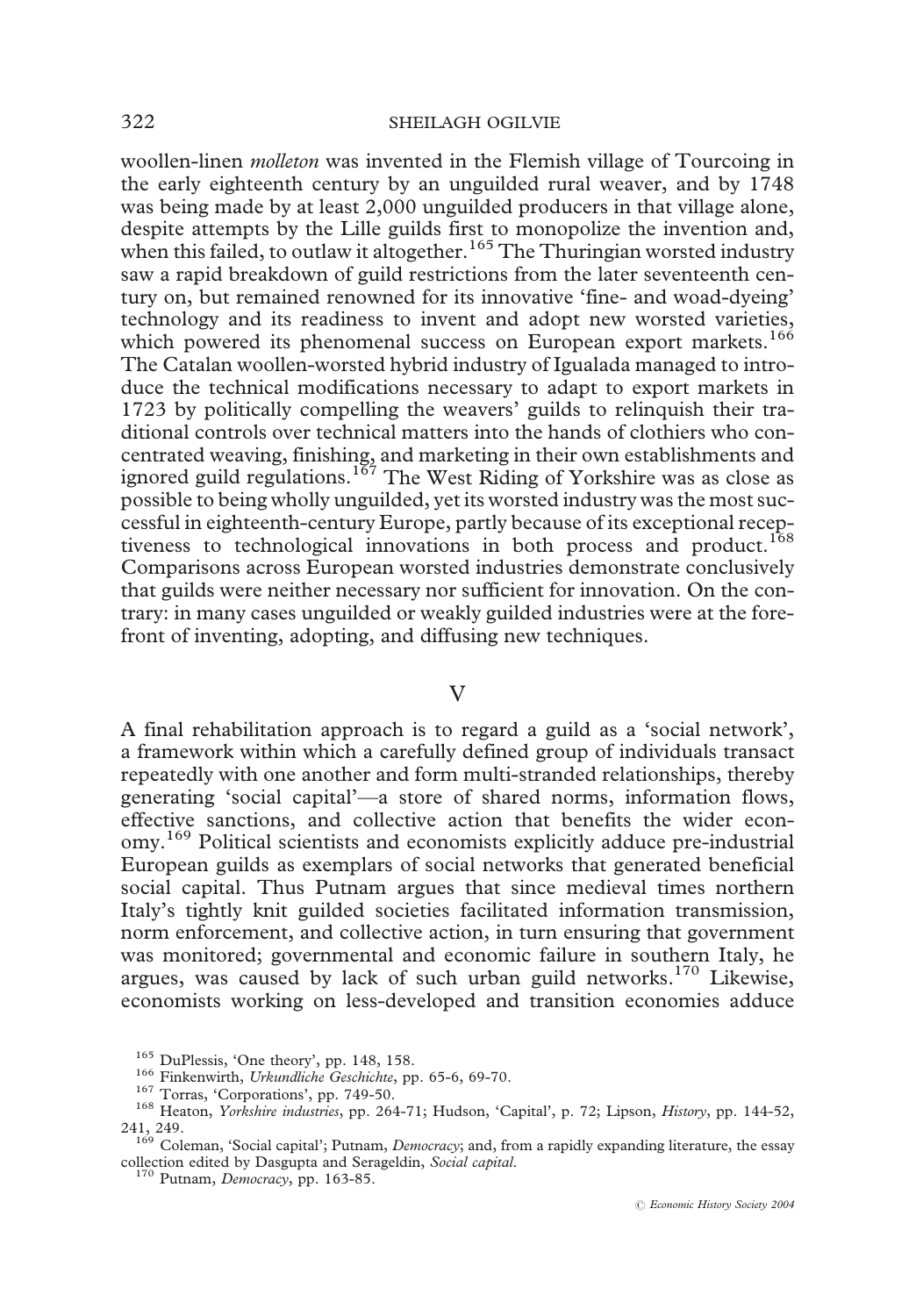the pre-industrial European guild as an example of a social network that generated a beneficial social capital for the economy at large.<sup>171</sup>

Coleman, an originator of the concept of social capital, defined two criteria that social networks must possess in order to generate social capital: 'closure' and 'multiplex relationships'. <sup>172</sup> 'Closure' means that network membership is clearly defined, so that members' actions can be easily monitored, norm-violating behaviour effectively punished, and norm-compliant behaviour collectively rewarded. Guilds of craftsmen and merchants in Württemberg, as in most of pre-industrial Europe, certainly manifested closure. As we have seen, they clearly defined membership through their careful filtering of admission to apprenticeship, journeymanship, and mastership, and their exclusion of women, Jews, and members of many other identifiable groups.<sup>173</sup>

'Multiplex relationships' mean that an organization, 'once brought into existence for one set of purposes, can also aid others'.<sup>174</sup> Again, guilds clearly manifested this characteristic. Guild members typically engaged in repeated transactions with one another, encompassing different spheres of activity. Members of the Wildberg worsted weavers' guild, for instance, transacted in the same factor and product markets, socialized over wine at their regular tavern, collaborated on petitions to the ruler, marched to Stuttgart to hold political demonstrations, and attended each other's weddings and funerals. These multi-stranded or 'multiplex' relationships among guild members allowed, in Coleman's formulation, 'the resources of one relationship to be appropriated for use in others', making it more possible to generate effective social capital.

Guilds, like other social networks, are regarded as generating social capital in four main forms: the fostering of shared norms; the improvement of information flows about these norms; the punishment of violations against these norms; and the organization of collective action in defence of these norms. These manifestations of social capital are held to have benefited not just guild members but the economy at large.<sup>175</sup>

Guilds in pre-industrial Württemberg certainly created social capital in the sense that they fostered shared norms. Local documents are replete with direct statements of such norms. In 1598, for instance, the Wildberg weavers' guild declared explicitly that it was wrong for 'absolutely anyone who has not been apprenticed to the craft to practise it, whether in towns or villages'.<sup>176</sup> In 1611, the weavers' guilds of the entire Württemberg worsted region forbade unmarried females to make wefts, on the grounds that girls

<sup>&</sup>lt;sup>171</sup> Stiglitz and Ellerman, 'New bridges'; Raiser, 'Informal institutions', p. 231.<br><sup>172</sup> Coleman, 'Social capital', pp. 23-7.<br><sup>173</sup> Ogilvie, *State corporatism*, pp. 45-57, 72-9, 127-80.<br><sup>174</sup> Coleman, 'Social capital', tions', p. 231.<br><sup>176</sup> HSAS A573 Bü. 777, unpag., rubric 'Zöhrung'.

 $\oslash$  Economic History Society 2004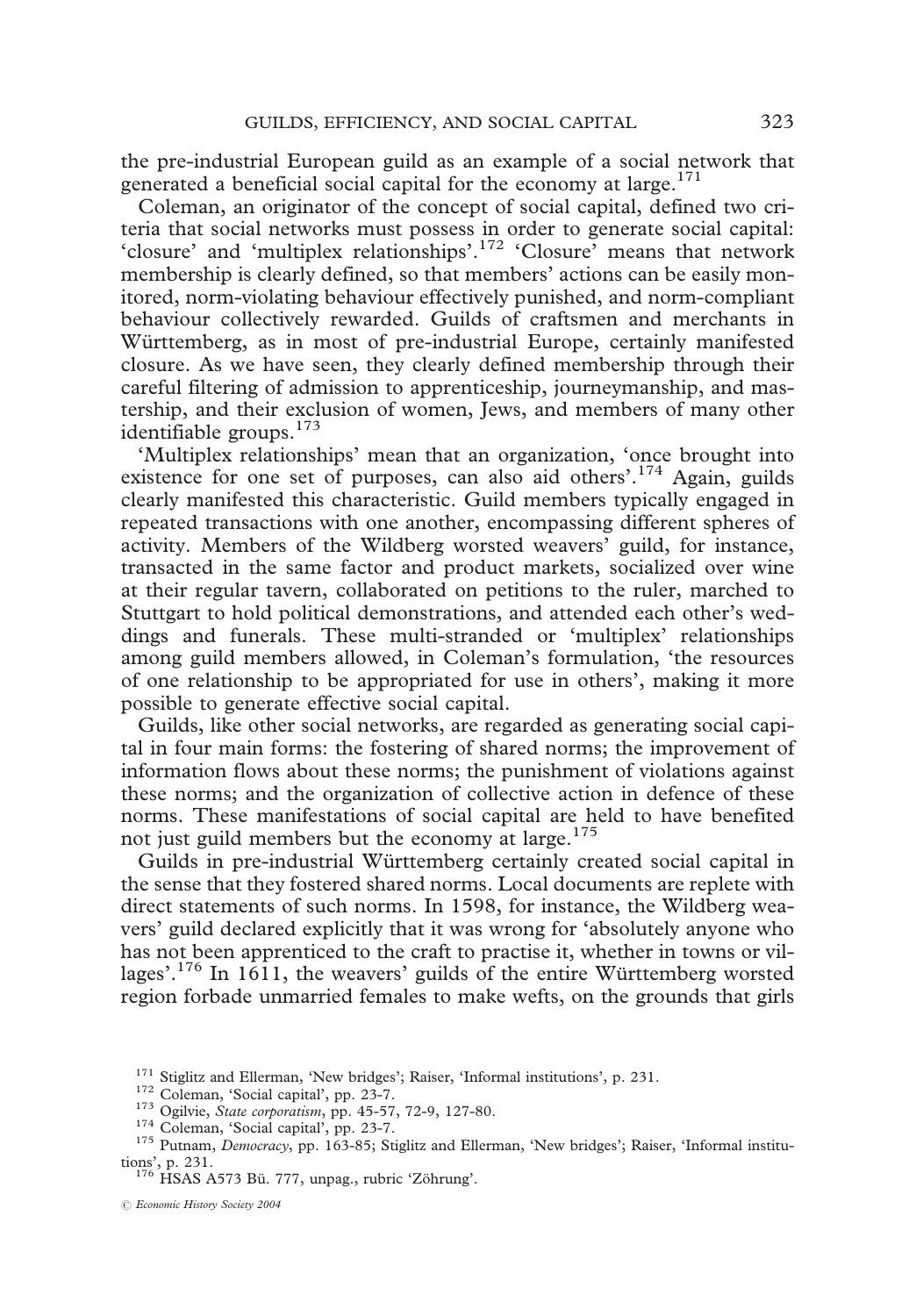should 'be kept to other and necessary domestic tasks and business'.<sup>177</sup> In 1623, guild members explicitly declared it to be 'dishonourable' for a weaver to pay a spinner above the piece-rate ceiling; one weaver rumoured to have violated this norm had to sue his accusers in the communal court 'in order to rescue his honour'.<sup>178</sup> In 1650, the guild-like merchant-dyers' association in Calw justified its monopoly on the grounds that 'it is much better and more useful to conduct trade out of one single hand than out of many unequal and separate hands'. <sup>179</sup> In the 1720s, the Wildberg weavers' guild fostered a new norm that members must shun the 'untouchable' knacker: masters and journeymen were punished for remote contacts such as touching the knacker's horse or sleeping on the knacker's lawn, 'thereby shaming the guild'.<sup>180</sup> In the 1780s, local guild masters—among whom weavers were prominent—prevailed on communal authorities to restate the norm 'forbidding trade and peddling by Jews outside the public periodic markets, and ... explicitly warning the entire citizenry against it'.<sup>181</sup>

But did these norms benefit the wider economy? The norm that it was wrong to practise this low-skilled activity without guild apprenticeship served primarily to exclude entrants regardless of how well they 'understood' the craft, as we saw earlier. The norm that women should be limited to housework rather than earning income from craft work also served primarily to protect established male guild members from competition; it was certainly an inappropriate and oppressive norm to enforce in a demographic regime in which more than half of the female labour force was not currently married and 15-20 per cent of females remained unmarried throughout their lives.<sup>182</sup> The norm that it was 'dishonourable' to pay spinners a competitive wage made spinning labour scarce, depressed yarn quality, and caused hardship to thousands of women—18 per cent of spinners lived partly from communal dole or begging.<sup>183</sup> The norm that worsted exporting should be monopolized by a single merchant guild depressed cloth quality, stifled innovation, and harmed weavers and free-lance traders. The norm that intercourse with Jews and knackers was 'defiling' was economically inefficient and socially divisive.<sup>184</sup> As Coleman himself acknowledges,

<sup>177</sup> 'Engelsattweberordnung', article 20, p. 446.<br><sup>178</sup> HSAS A573 Bü. 15, fo. 618r, 20 Feb. 1623.<br><sup>179</sup> 'Rezess Zwischen denn Ferbern vnnd der Knapschafft zue Calw vnnd selbiger refier' (2 Sept. 1650), reprinted in Troel

<sup>180</sup> HSAS A573 Bü. 876 (1723-4), fo. 10v; Ogilvie, *State corporatism*, pp. 333-9.<br><sup>181</sup> HSAS A573 Bü. 99, fo. 67v, probable date April 1787, no. 197 and no. 198: 'den Handel und das Hausiren der Juden auser denen offentl.: Märkten verbietet, und ... wird die ganze burgerschafft davor

nach drüklich verwarnet'.<br><sup>182</sup> For detailed discussions of the implications of this demographic pattern for female labour force participation and the role played in it by guilds, see Ogilvie, *Bitter living*, pp. 40-54, 323; eadem, 'How does social capital affect women?'; eadem, 'Women and labour markets'.

<sup>183</sup> HSAS A573 Bü. 6967 (1736); Ogilvie, *Bitter living*, pp. 214-15, 278-9.<br><sup>184</sup> On pre-industrial guilds' discrimination against women, Jews, bastards, and members of 'dishonourable' occupations, see Roper, Holy household, pp. 36-55; Ogilvie, State corporatism, pp. 336-8; Stuart, Defiled trades, pp. 189-221; Ogilvie, Bitter living, pp. 130-4, 162-70, 259-67, 300-8, 329-31, 340-4.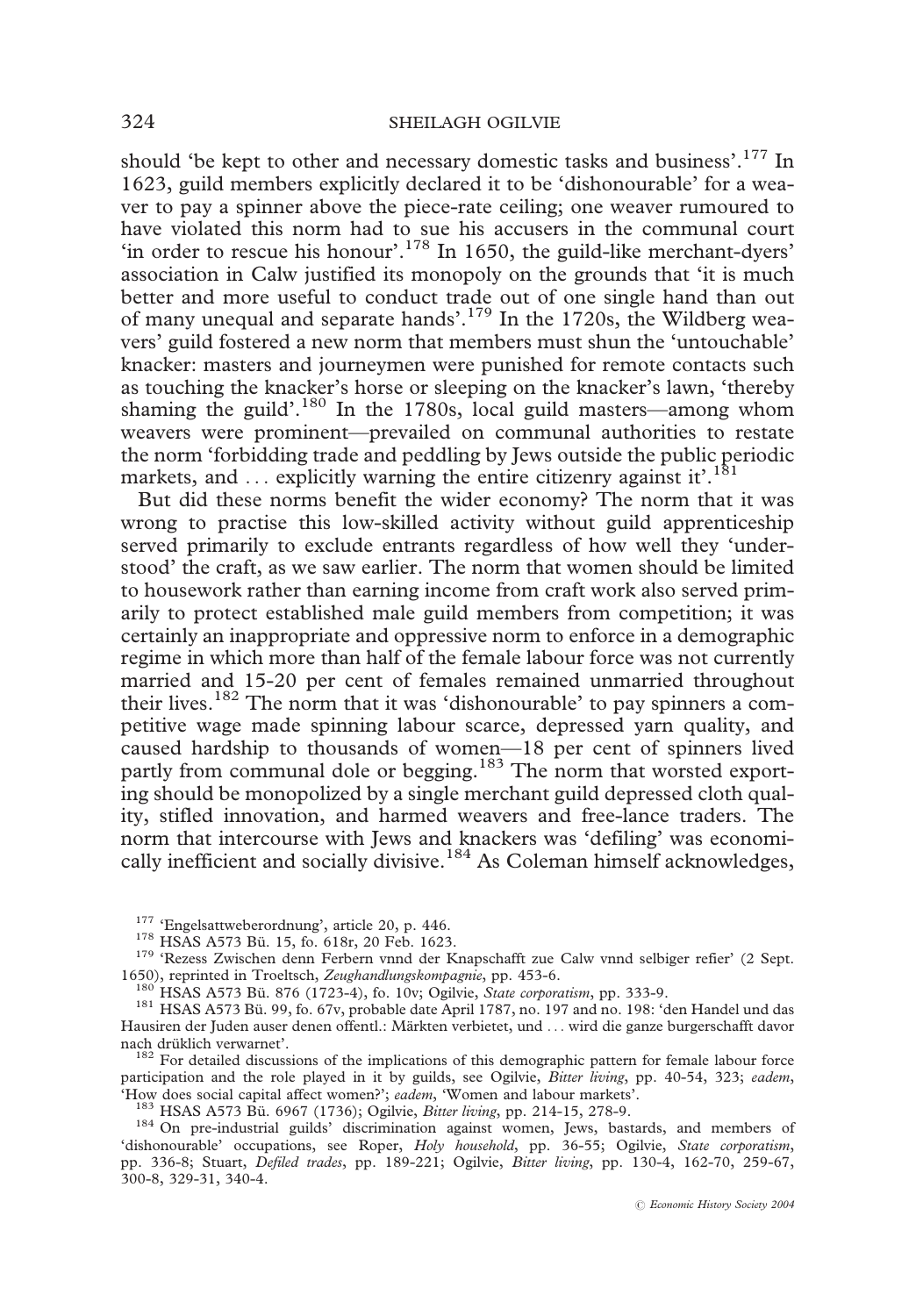'effective norms in an area can reduce innovativeness in an area, not only deviant actions that harm others but also deviant actions that can benefit everyone'.<sup>185</sup> Guild norms in Württemberg penalized 'deviant' actionsoccupational mobility, women's employment, competitive wages, nonmonopolistic commerce, and moves to break down gender and racial discrimination—that could have benefited everyone.

This should be borne in mind when we assess the second way in which guilds created social capital, by improving information flows. In every weaving community the weavers' guilds had officials known as 'seveners' who were obliged to report known offences. Together with the merchant-dyers' association, the weavers' guilds employed special 'loom inspectors' who carried out periodic 'visitations' of all workshops to check for 'forbidden' equipment, surplus apprentices or journeymen, or violations of the output quota.<sup>186</sup> Guilds also paid spies, as in 1707-8 when the Wildberg district guild employed an Emmingen weaver (a stranger from outside the district) 'who went around in the villages and investigated whether there were any [apprentices who were non-masters' sons] to be found there'.<sup>187</sup> About every seven months, the Wildberg guild held a general assembly attended by over 95 per cent of the membership from all 10 communities in the district. Here, each (male) master in turn was asked if he had anything to report; many did so, as in 1752 when several masters reported their fellows for illegally employing women, 'to weave and comb, counter to the guild ordinance<sup>5</sup>.<sup>188</sup> Local communities also held periodic general assemblies, at which each (male) citizen in turn was asked if he had anything to report; many did so, as in 1669 when one weaver reported that Hannß Schrotter had been 'setting his servant girl behind the loom and having her weave', despite already having been forbidden to do so.<sup>189</sup> These informationtransmission mechanisms indeed ensured that guild members were aware of each other's activities. But it is clear that this social capital of mutual information was used for harmful as well as beneficial purposes: to enforce output quotas, prevent adoption of new equipment, limit apprenticeship by non-masters' sons, and prevent women's work—to stifle 'innovations' that could, in Coleman's formulation, have benefited everyone.

The same applies to the third way in which guilds created social capital, by facilitating group action against violations of their norms. A guild was entitled autonomously to punish a vast array of offences, many of them not laid down explicitly in any legislation but simply decided upon at the discretion of local guild officials. As table 1 shows, over the 143 years of surviving guild account books between 1598 and 1760 the Wildberg worsted weavers' guild imposed fines on 653 individuals, for 85 separate types of offence falling into six broad categories. As table 2 shows, the minimum

<sup>&</sup>lt;sup>185</sup> Coleman, 'Social capital', p. 23.<br><sup>186</sup> Ogilvie, *State corporatism*, pp. 193-7.<br><sup>187</sup> HSAS A573 Bü 860 (1707-8), fo. 29v.<br><sup>187</sup> HSAS A573 Bü. 800 (1707-8), fo. 29v.<br><sup>188</sup> Ogilvie, *State corporatism*, pp. 316-21; H

 $\oslash$  Economic History Society 2004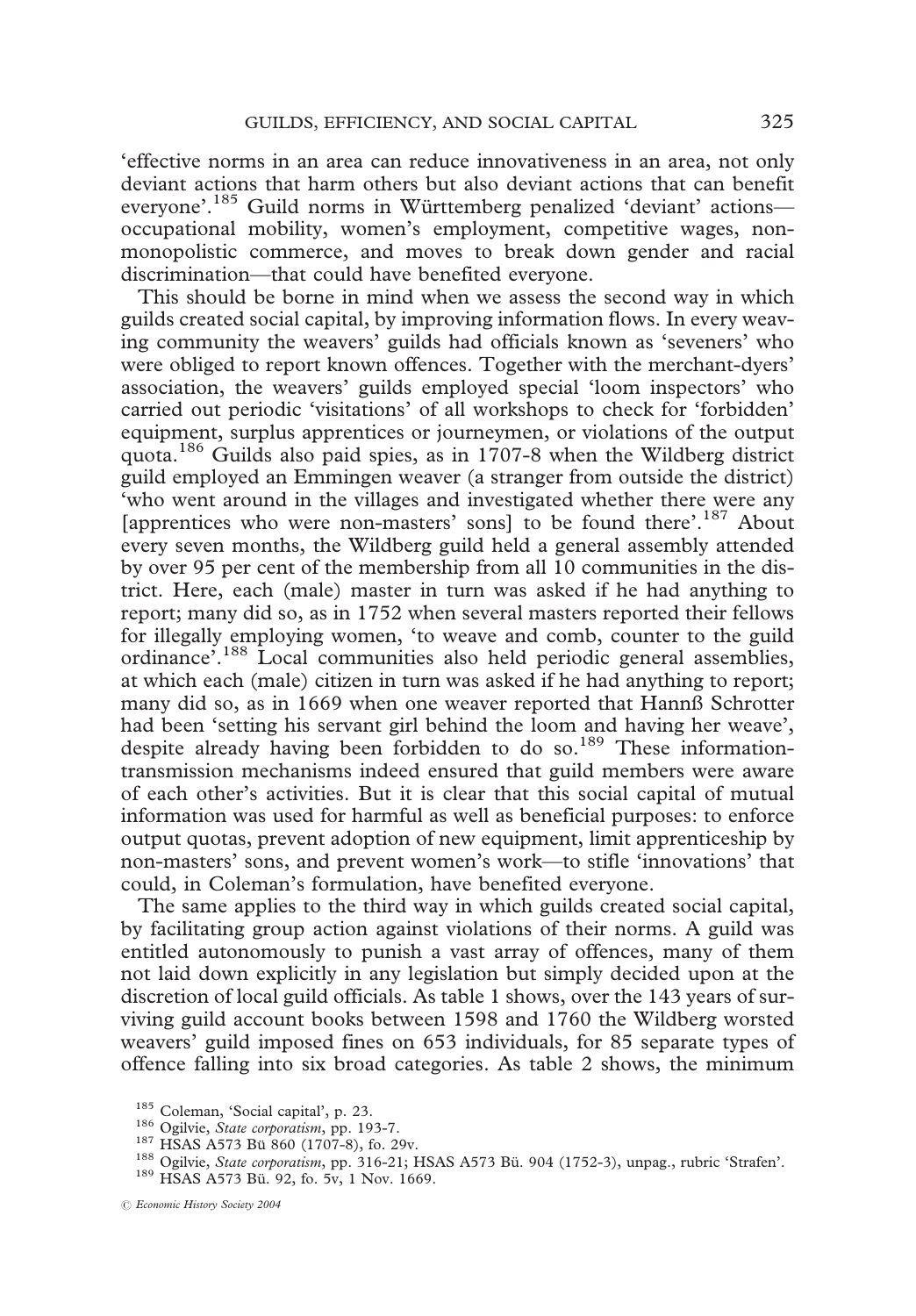fine was two days' average earnings (for example, for quality offences), the maximum nine days' earnings (for instance, for illegally employing women).<sup>190</sup> A special range of fines was invented in the early eighteenth century to penalize 'defiling' contacts with 'untouchable' social groups such as knackers.191 Some offenders, such as the Wildberg master who set his maidservant behind the loom in 1669, were fined by the state as well.<sup>192</sup> Weavers who sold to free-lance traders outside the privileged merchantdyers' association were fined and lost their wares, at a minimum cost of one week's earnings; the proceeds were split between guild and state.<sup>193</sup> Individual weavers perceived guild fines as a deterrent, as in 1623 when Hans Pfeiffer complained that a fellow weaver, by spreading rumours that he had overpaid a female spinner, 'had sought to bring him into punishment before the guild'. 194

But was this social capital of collective sanctions beneficial? It sustained the weavers' monopoly over weaving and the merchant-dyers' monopsony over exporting, it helped masters to collude to pay non-competitive wages to spinners, it enforced the cartelistic output quotas, and it penalized those who failed to discriminate against females and 'defiling' social groups. One must surely question whether this social capital benefited the wider society.

Similar questions arise in evaluating the fourth way in which guilds created social capital, by engaging in collective political action. In the opinion of the Black Forest worsted weavers, a major reason for the existence of their guild was to monitor—indeed, lobby—the government to ensure that 'appropriate' political decisions were taken. As table 6 shows, over the 143 years of surviving accounts between 1598 and 1760, the Wildberg district guild spent more than a quarter of its revenues on lobbying, a sum equivalent to 115 days' average earnings for a master weaver for every year of the guild's existence. In particularly troubled periods, such as between 1666 and 1690, this guild alone was spending 40 Gulden annually on lobbying, nearly a year's average income for a master weaver in normal times.<sup>195</sup> Entries in the Wildberg guild account books show that the weavers' guilds of neighbouring districts were also investing heavily in lobbying.196 Individual guild members also invested time in lobbying, most notably in 1689 when one-sixth of the entire Wildberg district guild membership, alongside equivalent deputations from the guilds of neighbouring districts, marched to Stuttgart in a body to perform a 'Fueß Fall' (literally a 'foot fall') in front of the prince.197 These expenditures alone suggest that the guild created

<sup>&</sup>lt;sup>190</sup> For quantitative analyses of guild fines, see Ogilvie, *State corporatism*, pp. 321-39.<br><sup>191</sup> Ibid., pp. 333-9.<br><sup>192</sup> HSAS A573 Bü. 92, fo. 5v, 1 Nov. 1669.<br><sup>193</sup> HSAS A573 Bü 829 (1673-4), fo. 33-4; HSAS A573 Bü 83

<sup>&</sup>lt;sup>194</sup> HSAS A573 Bü. 15, fo. 618r, 20 Feb. 1623.<br><sup>195</sup> See the analysis in Ogilvie, *State corporatism*, pp. 366-78, esp. tab. 10.1.<br><sup>196</sup> See, for instance, HSAS A573 Bü. 892, fos. 22-3, 27-8, Rapiatbuch (June-Sept. 1740) pp. 376-7.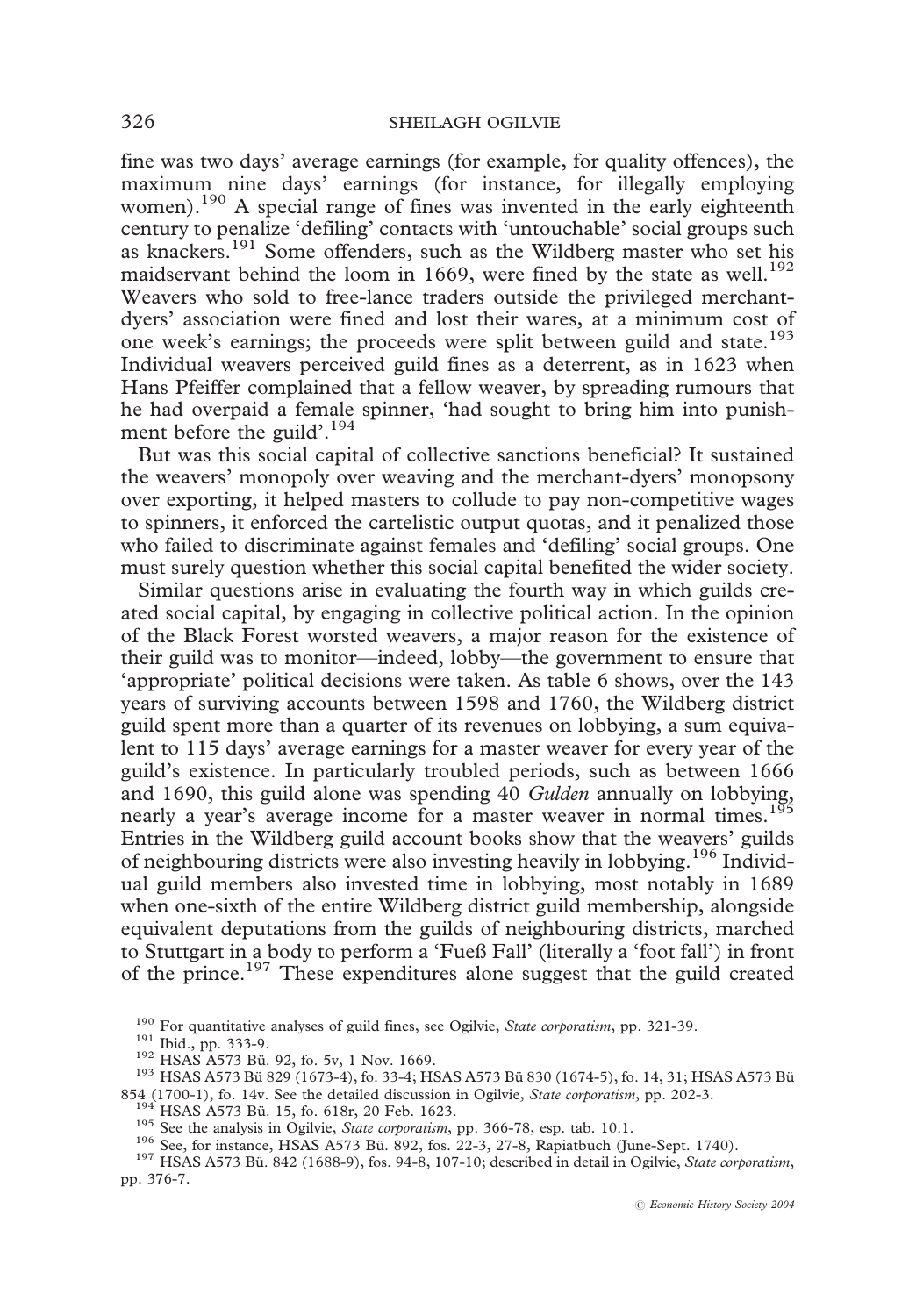|           |                                                           |         | Annual lobbying expenditures |
|-----------|-----------------------------------------------------------|---------|------------------------------|
| Date      | Lobbying expenditures as $\%$ of total guild expenditures | nominal | inflation-indexed            |
| 1598-1609 | 50.1                                                      | 20.1    | 19.3                         |
| 1610-19   | 47.6                                                      | 12.3    | 10.1                         |
| 1620-9    | 32.9                                                      | 14.7    | 7.4                          |
| 1630-9    | 22.9                                                      | 4.4     | 2.1                          |
| 1640-7    | 48.8                                                      | 8.8     | 6.7                          |
| 1666-9    | 66.7                                                      | 47.9    | 49.3                         |
| 1670-9    | 23.3                                                      | 34.8    | 37.0                         |
| 1680-9    | 37.2                                                      | 40.8    | 36.6                         |
| 1690-9    | 32.7                                                      | 26.2    | 20.1                         |
| 1700-9    | 17.6                                                      | 19.7    | 14.9                         |
| 1710-19   | 22.7                                                      | 11.8    | 8.9                          |
| 1720-9    | 19.9                                                      | 14.3    | 11.5                         |
| 1730-9    | 18.3                                                      | 15.2    | 11.2                         |
| 1740-9    | 25.4                                                      | 13.6    | 8.3                          |
| 1750-60   | 12.4                                                      | 10.3    | 6.0                          |
| 1598-1647 | 40.9                                                      | 12.5    | 9.7                          |
| 1666-99   | 32.2                                                      | 35.1    | 32.8                         |
| 1700-60   | 18.6                                                      | 14.2    | 10.2                         |
| 1598-1760 | 27.1                                                      | 18.5    | 15.3                         |

| Table 6. Lobbying expenditures of the worsted-weavers' guild, district of |  |
|---------------------------------------------------------------------------|--|
| Wildberg, 1598-1647 and 1666-1760                                         |  |

*Notes:* nominal  $=$  expressed in *Gulden* of the accounting period

inflation-indexed = expressed in Gulden of  $1599$ 

There are no values for 1648-65 because of a gap in the surviving guild account-books

Source: HSAS A573 Bü. 777-911

economic rents for its members—people do not spend time and money defending valueless privileges.<sup>198</sup>

The guild's unremitting series of campaigns to monitor the government ranged from relatively trivial affairs such as a campaign to outlaw part-time weaving by village schoolmasters, through serious conflicts such as putting down a journeymen's strike or confiscating black-market yarn from village spinners, to enormous struggles which absorbed the time and finances of the guild for years on end, as with the campaigns to obtain more favourable legislation against the merchant-dyers' association in the 1680s and the 1740s. In the course of these campaigns, guilds paid bribes to individual bureaucrats, demonstrated visibly in the streets of the capital, and issued careful instructions to their parliamentary deputies, who were selected from among the guild masters dominating local community councils and were in a position to obstruct the grant of taxation to the prince unless their demands were met. The guild-like merchant-dyers' association behaved likewise, astutely securing government support through intermarriage with

<sup>&</sup>lt;sup>198</sup> For similar arguments with regard to the Thuringian worsted proto-industry, see Finkenwirth, Urkundliche Geschichte, pp. 73-4.

 $C$  Economic History Society 2004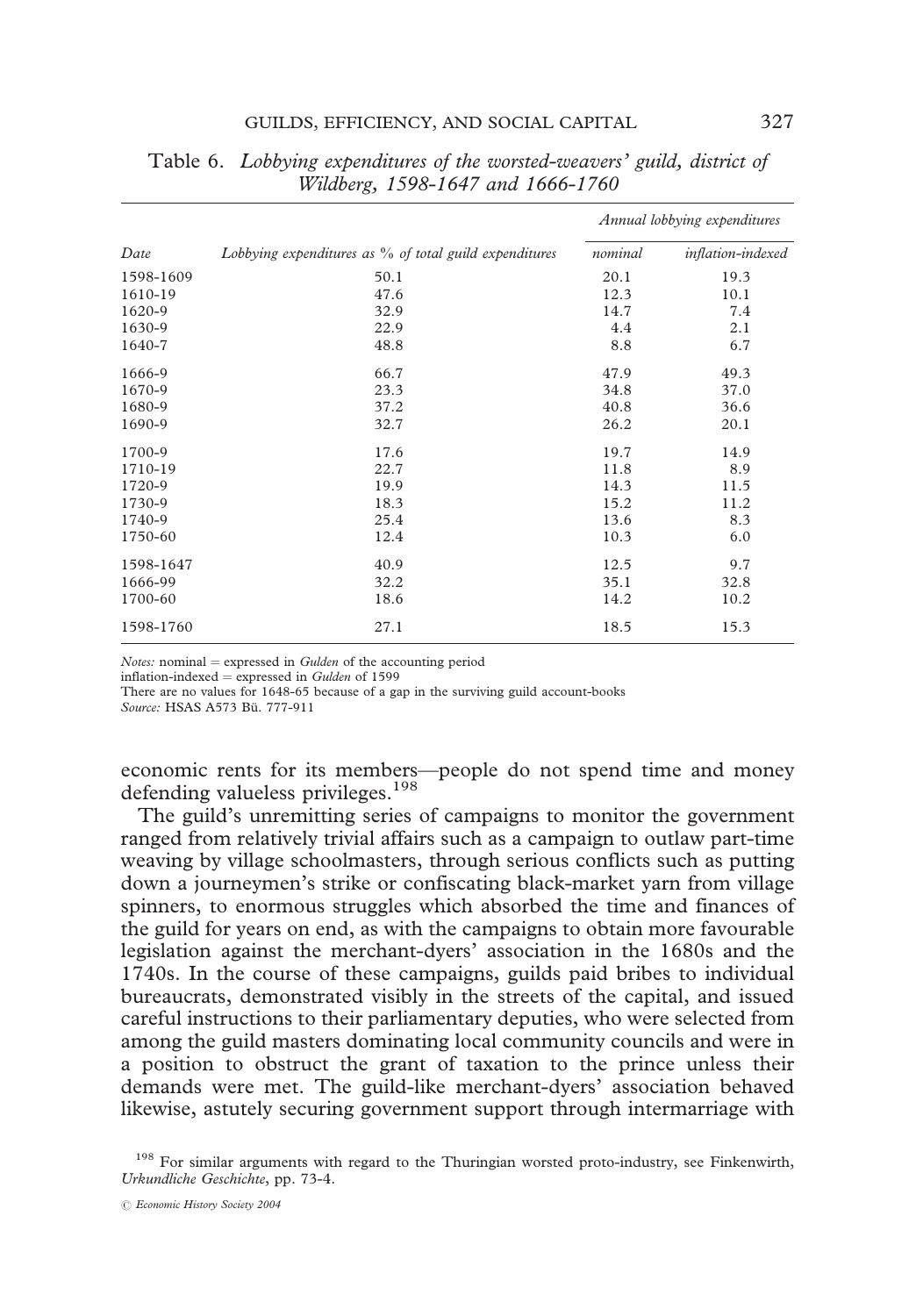local officials, bribes to bureaucrats, and massive state loans.<sup>199</sup> These investments paid off, as in 1736 when the state greatly extended the privileges of the Calwer merchant-dyers' association, explicitly justifying this on the grounds that the association 'was a substantial national treasure, as shown especially with the moneys that had to be raised during the recent French invasion threat, and hence no just opportunity should be lost to extend it a helping hand in all matters'.<sup>200</sup>

This evidence of constant and costly guild lobbying illuminates a major reason for the widespread existence and long survival of guilds which has nothing to do with their being efficient institutional solutions to market failures. Rather, guilds were sustained by the political economy of early modern European societies and the incentives it created for both rulers and ruled. Well organized corporate groups such as guilds were in a position to offer—or deny—political cooperation and fiscal support to rulers in exchange for the grant of favourable economic legislation and economic privileges. Such legislative favours often seemed harmless or even—if guild rhetoric was to be credited—positively beneficial for the wider society, and had the inestimable benefit of being costless to the ruler, at least in the short term. Intertemporal calculations that by limiting trade now in return for a lump-sum payment from a producer interest group, one was denying oneself the benefits of higher tax revenues in future through economic growth, are difficult for all rulers, even in modern economies.<sup>201</sup>

It was where the political authorities were incapable of offering enforcement of corporate privileges, or gained greater economic and political benefit from permitting them to be evaded, that guilds weakened, metamorphosed, or disappeared. Thus, for instance, one reason why unguilded worsted production spread and prospered in sixteenth- and seventeenthcentury French Flanders was that many villages 'enjoyed the protection of powerful seigneurs' who themselves benefited from peasant weaving and hence sheltered it from hindrance by the powerful guilds of Lille and Tournai, which in turn were forced to relax their entry restrictions to remain competitive.202 Likewise, in the famous Thuringian worsted region, the worsted weavers' guilds failed either to prohibit rural weavers or to subject them to guild regulation, so long as their *Junker* (who benefited from the dues they paid him) protected them politically.<sup>203</sup> In the Thuringian town of Gera itself, Flemish immigrants from Tournai were permitted to establish an unguilded worsted industry in 1595 despite opposition from the local woollen weavers' guild, solely because the territorial

<sup>&</sup>lt;sup>199</sup> As discussed in Troeltsch, *Zeughandlungskompagnie*, pp. 84-5.<br><sup>200</sup> Quoted in Ibid., p. 84, n. 2.<br><sup>201</sup> For an expanded exposition of this political economy argument in the Württemberg context see Ogilvie, State corporatism, pp. 79-84; eadem, 'German state', pp. 182-99. On Germany more widely, eadem, 'Germany', pp. 431-4. On the relationship between merchant guilds and rulers, Dessí and Ogilvie, 'Social capital'.

 $\frac{202}{202}$  DuPlessis, 'One theory', esp. pp. 139, 141.  $\frac{203}{202}$  Finkenwirth, Urkundliche Geschichte, pp. 10, 42.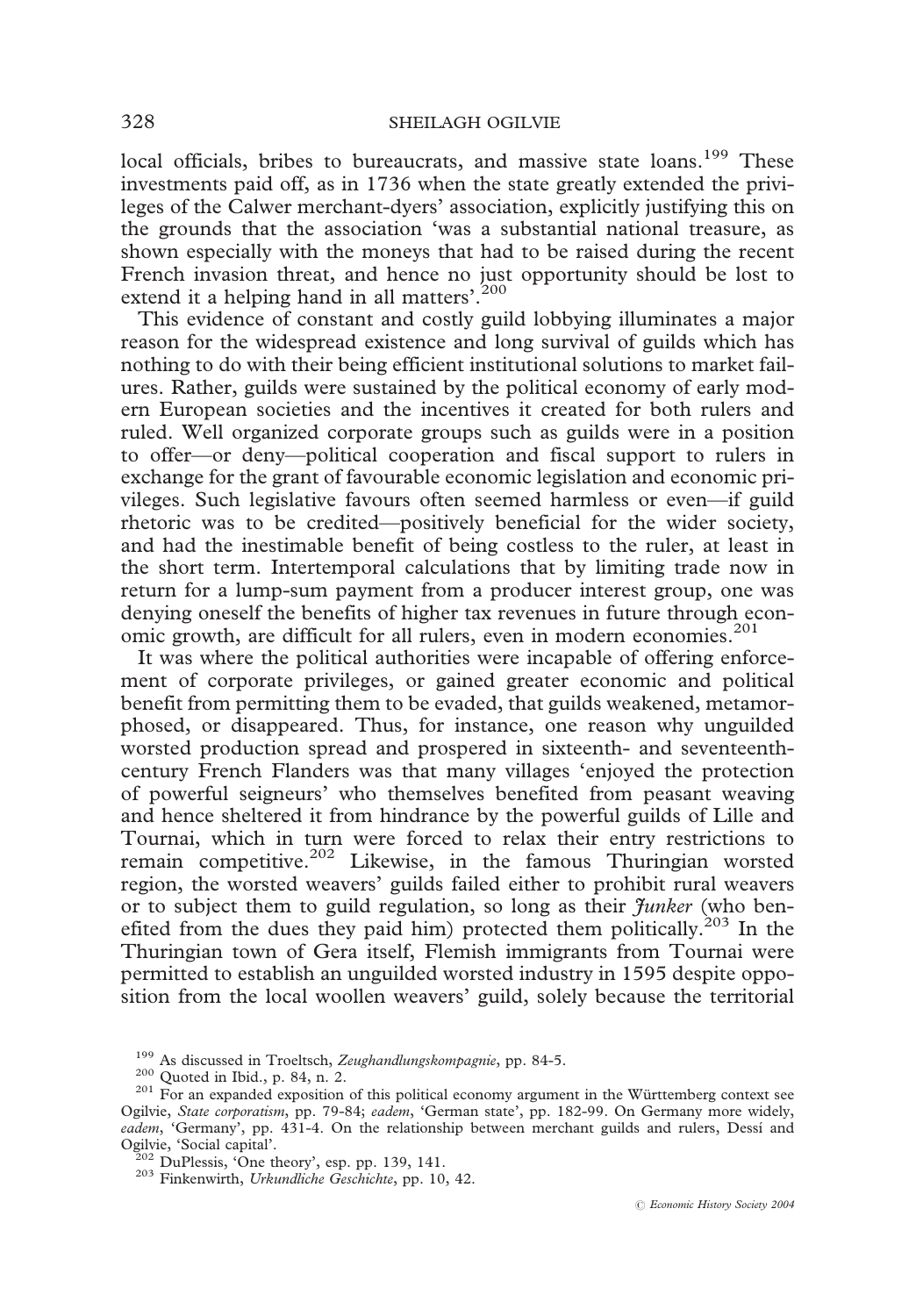prince perceived 'the best interest of the country'—and his own fiscal advantage—to reside in encouraging rural industry and 'adding the Netherlandish "woollen wares" to the others that are made in the land'.<sup>204</sup> The Gera industry sought guild status in 1613 solely in self-defence against unfair taxes imposed by a town council dominated by other guilds, and the prince granted the guild charter in exchange for the promise of onethird of all guild sealing fees in perpetuity: the impetus for the formation of the guild thus had nothing to do with correcting market failures and everything to do with the political economy of taxation in the territory.<sup>205</sup> Local politics also explains why the clothiers of the Catalan town of Igualada were able to circumvent and weaken the entry barriers and restrictive practices of the local weavers' guild: clothiers dominated the local town council, which in 1723 forced an 'agreement' on the unwilling guild; a similar attempt in Barcelona at the same date failed because clothiers there were unable to dominate the city council.<sup>206</sup> In each case, guilds achieved or lost power not as a function of whether their social capital offered efficient institutional solutions to market failures, but as a function of whether it endowed them with a powerful bargaining position within the local institutional and political framework. 'Social capital' certainly enabled many guilds to monitor and influence the political process. But it is not clear that by doing so they benefited the economy as a whole.

#### VI

Using economic theory to understand pre-industrial European guilds opens exciting new perspectives, as we shall see shortly. But it is important that economic models stand up to thorough empirical tests. This article has sought to confront recent theoretical attempts to rehabilitate guilds with an empirical investigation relying on a wide array of non-legislative sources, exploring the whole range of guild activities, and setting guilds in their wider socio-political context.

The evidence presented here suggests grounds for scepticism about hypotheses that guilds arose and survived because they corrected market imperfections. Information asymmetries between producers and purchasers certainly existed, but many important and long-lived guilds—such as those in the Württemberg worsted industry—did not make any contribution to solving them. Imperfections in training markets may also have existed in pre-industrial economies, but the empirical evidence examined in this article provides reasons for doubting that guilds were an efficient institution for correcting them. Imperfections in markets for innovative techniques exist in all economies, and no perfect institution for addressing them has yet been

<sup>&</sup>lt;sup>204</sup> Ibid., pp. 21-7, 132; quotation from p. 21.<br><sup>205</sup> Ibid., pp. 36-7, 132.<br><sup>206</sup> Torras, 'Old and new', pp. 105-8; *idem*, 'Craft to class', pp. 175-7; *idem*, 'Corporations', pp. 750-1.

 $\oslash$  Economic History Society 2004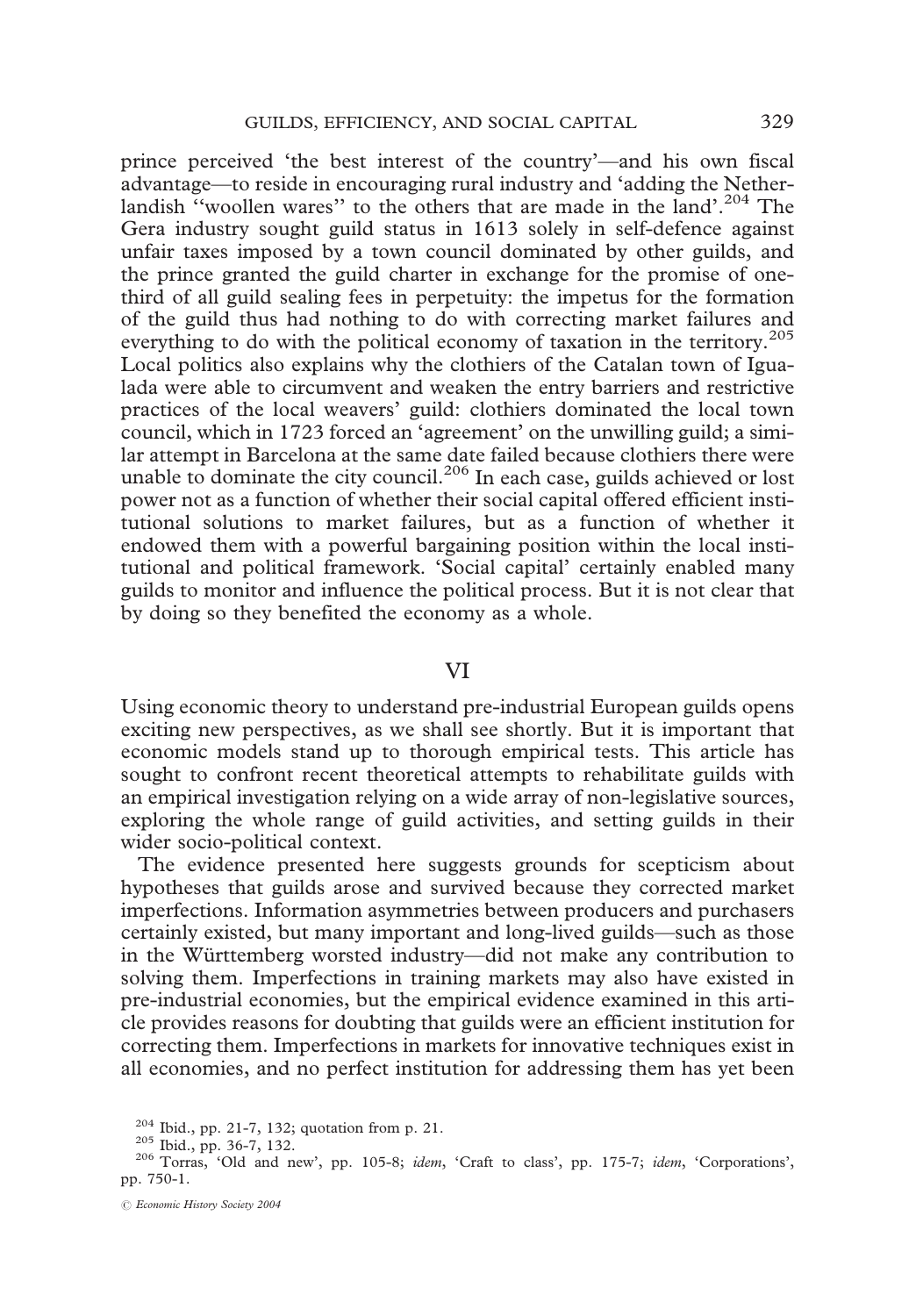devised. But sober empirical investigation suggests little reason to believe that guilds were this institution.

Social networks generating a social capital of shared norms, common information, mutual sanctions, and collective political action may—in some forms—overcome problems posed by lack of trust, reputation, monitoring, and cooperation in developing economies. But the evidence presented in this article provides greater support for the possibility already acknowledged by Coleman—that social capital might reduce innovativeness and economic well-being by penalizing 'deviant' actions that could have benefited the economy at large.<sup>207</sup> Despite widespread advocacy of social capital as a cure to all the ills of today's developing economies, almost no theoretical attention has been devoted to analysing what institutional mechanisms, if any, could be put in place to ensure that social capital is used for beneficial rather than harmful ends. The evidence on pre-industrial social capital presented in this article suggests that such attention is badly needed. Most existing studies of social capital simply assume that its benefits outweigh its costs; this article suggests that we must question this assumption—and test it empirically. In the meantime, we must regard social capital with caution.

So how can we use economic theory to help us move forward in this difficult and tangled area? In the debate about guilds economic theory has hitherto mainly been deployed to support the claim that any institution which exists widely and survives for centuries must be an efficient solution to market failures. But economic theory does not inevitably lead to this conclusion. On the contrary, economic tools can help us to understand why guilds existed so widely and survived for so long without being efficient institutions. Suppose there exists an institution which is not efficient, in the sense that the benefits of abolishing it exceed the costs. Will it automatically break down? No. To see why not, one need only look at the process by which institutions such as guilds change. Typically, these are institutions where the total benefits of abolition are large, but are spread over a large number of people—potential entrants to the industry, employees, consumers. Consequently, for each individual beneficiary, the benefits of abolishing the institution are small and hence that individual has little incentive to incur the costs of political action to change the institution.<sup>208</sup> The total costs of abolition, by contrast, may be relatively small, but are concentrated on a small group—guild masters, princely officials—so among them, the per caput costs of abolition are high. Thus any one individual loser from abolition has a large incentive to incur the costs of political action to maintain the institution. This 'logic of collective action', in Olson's phrase, means that an institution can survive even if the social benefits of abolition exceed the costs.<sup>209</sup>

<sup>&</sup>lt;sup>207</sup> Coleman, 'Social capital', p. 23.<br><sup>208</sup> The institution itself may also ensure that it includes among its benefits most well-off individuals, excluding only those who would not in any case have resources to invest in trying to abolish it. <sup>209</sup> Olson, *Logic*.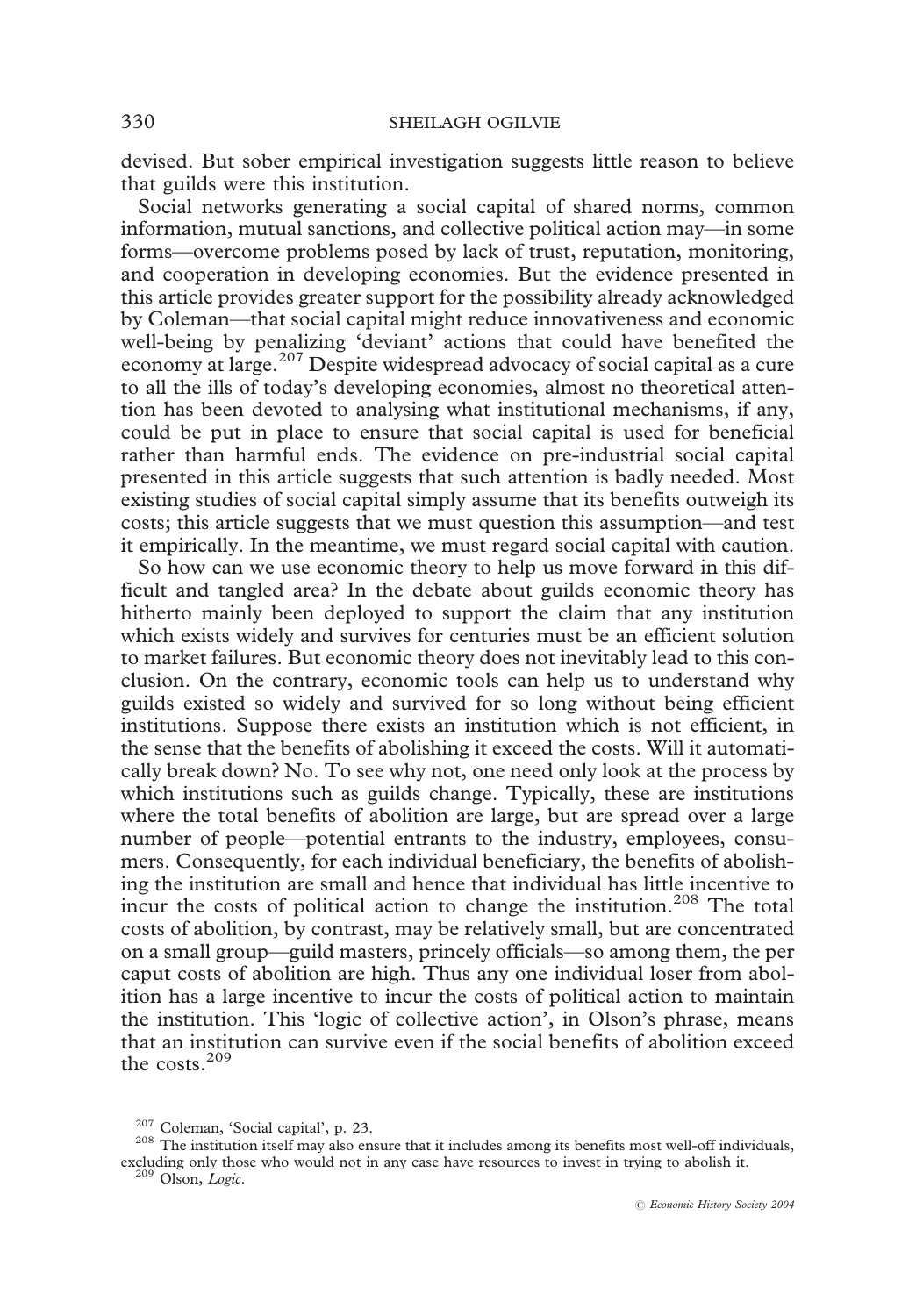Economic theory also provides tools for analysing imperfect and interlinked markets, which can help us to understand the complex way in which different institutions interact and sustain one another.<sup>210</sup> In pre-industrial Württemberg, for instance, a whole array of powerful interest groupsguilds, merchant associations, local communities, and the princely state brought about an equilibrium in which transactions in different factor and product markets were interlinked. These interest groups derived significant benefits from one another's continued existence and for centuries perpetuated a corporative approach to responding to economic change.<sup>211</sup>

Economic approaches thus do not require that we assume that observed institutions are necessarily efficient. Indeed, as this article has tried to show, relaxing this simplistic assumption opens up exciting new perspectives for analysing the complex interactions between individuals, guilds, and political authorities in pre-industrial economies. We cannot, of course, generalize from Württemberg to all other economies with guilds. But, as shown at the beginning of this article, Württemberg with its active guilds and stagnant economy was closer to the norm than more dynamic pre-industrial European economies such as the Low Countries or England, and its low-skilled rural worsted manufactures were typical of many European proto-industries.<sup>212</sup> The findings for this economy, where guilds were strong and long-lived, show that guilds could create greater incentives to seek monopoly rents for members than to correct market failures. As shown by the difficult and often painful process of development even in the richest, most innovative, and fastest-growing economies of early modern Europe the Low Countries and England—the pre-industrial economy had plenty of market failures, and these could be very hard to correct. But the even more painful development of economies such as Württemberg suggests that powerful guilds were not the answer to correcting them.

### University of Cambridge

| First submitted           | 10 October 2003 |
|---------------------------|-----------------|
| Revised version submitted | 19 March 2004   |
| Accepted                  | 30 March 2004   |

<sup>210</sup> For examples of how such tools can be used to understand the institutions of developing economies, see Basu, *Analytical development economics*, esp. pp. 281-329.

 $^{211}$  For a more detailed discussion of the nature and operation of Württemberg corporatism, and comparisons with Prussia and England, see Ogilvie, 'German state', esp. 182-202; on German 'com-

 $^{212}$  Ogilvie, State corporatism, 398-475; Pfister, 'Craft guilds', 21.

#### Footnote references

Akerlof, G. A., 'The market for "lemons": quality uncertainty and the market mechanism', Qu.  $\gamma$ . Econ., 84 (1970), pp. 488-500.

Arrow, K., 'Economic welfare and the allocation of resources for invention', in R. Nelson, ed., The rate and direction of innovative activity (Princeton, 1962), pp. 609-25.

Basu, K., Analytical development economics: the less developed economy revisited (Cambridge, Mass., 1997).

 $C$  Economic History Society 2004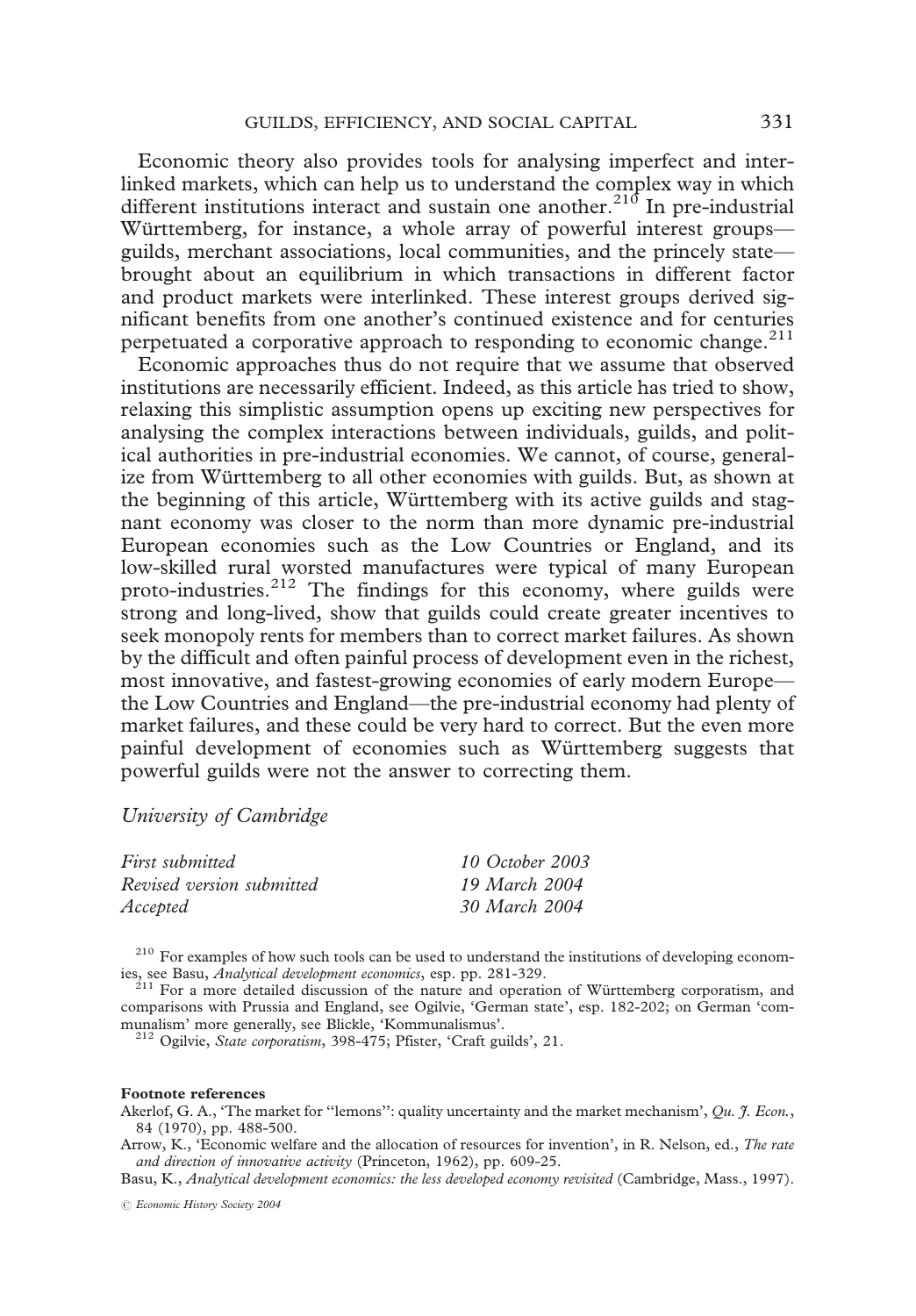#### 332 SHEILAGH OGILVIE

- Blickle, P., 'Kommunalismus: Begriffsbildung in heuristischer Absicht', in idem, ed., Landgemeinde und Stadtgemeinde in Mitteleuropa (Munich, 1991), pp. 5-38.
- Bräuer, H., 'Entwicklungstendenzen und Perspektiven der Erforschung sächsischer Zunfthandwerksgeschichte', Jahrbuch für Regionalgeschichte und Landeskunde, 19 (1993/4), pp. 35-65.
- Coleman, J., 'Social capital in the creation of human capital', in Dasgupta and Serageldin, eds., Social capital, Washington, DC, (2000) pp. 13-39.
- Craeybeckx, J., 'Les industries d'exportation dans les villes flamandes au XVIIe siècle au début du XVIIIe siècle', in M. Spallanzani, ed., Produzione, commercio, e consumo dei panni di lana nei secoli XII-XVIII (Florence, 1976), pp. 475-510.
- Dasgupta, P. and David, P., 'Priority, secrecy, patents and the socio-economics of science and technology' (Working paper series: High technology impact program, Stanford University, March 1988).
- Dasgupta, P. and Serageldin, I., eds., Social capital: a multifaceted perspective (Washington, DC, 2000). Dessí, R. and Ogilvie, S. 'Social capital and collusion: the case of merchant guilds', CESifo working
- papers, 1037 (University of Munich, Germany, 2003). DuPlessis, R. S., 'One theory, two draperies, three provinces, and a multitude of fabrics: the New Drapery of
- French Flanders, Hainaut, and the Tournaisis, c. 1500-c. 1800', in Harte, ed., New Draperies, (Oxford, 1997) pp. 129-72.
- Ehmer, J., 'Traditionelles Denken und neue Fragestellungen zur Geschichte von Handwerk und Zunft', in F. Lenger, ed., Handwerk, Hausindustrie und die Historische Schule der Nationalokonomie. Wissenschafts- und gewerbegeschichtliche Perspektiven (Bielefeld, 1998), pp. 19-77.
- Epstein, S. R., 'Craft guilds, apprenticeship, and technological change in pre-industrial Europe',  $\tilde{J}$ . Econ. Hist., 58 (1998), pp. 684-713.
- Epstein, S. R., Haupt, H. G., Poni, C. and Soly, H., eds., Guilds, economy and society (Sevilla, 1998).
- Etro, F., 'Innovation by leaders', *Econ.* 7., 114 (2004), pp. 281-303.

Finkenwirth, K., Urkundliche Geschichte der Gera-Greizer Wollwarenindustrie von 1572 bis zur Neuzeit (Weida, 1910).

- Fujita, M. and Thisse, J-F., 'Economics of agglomeration',  $\hat{\tau}$ .  $\hat{\tau}$   $\hat{\tau}$   $\hat{\tau}$ ,  $\hat{\tau}$ ,  $Econ$ , 10 (1996), pp. 339-78.
- Greif, A., Milgrom, P. and Weingast, B. R., 'Coordination, commitment, and enforcement: the case of the merchant guild', *J. Pol. Econ.*, 102 (1994), pp. 745-76.
- Gustafsson, B., 'The rise and economic behaviour of medieval craft guilds', Scand. Econ. Hist. Rev., 35 (1987), pp. 1-40.
- Hafter, D. M., 'Women in the underground business of eighteenth-century Lyon', Enterprise & Soc., 2 (2001), pp. 11-40.
- Harte, N. B., ed., The New Draperies in the Low Countries and England (Oxford, 1997).
- Haupt, H-G., ed., Das Ende der Zünfte. Ein europäischer Vergleich (Göttingen, 2002).
- Heaton, H., The Yorkshire woollen and worsted industries from the earliest times up to the industrial revolution (Oxford, 1965).
- Hickson, C. R. and Thompson, E. A., 'A new theory of guilds and European economic development', Exp. Econ. His., 28 (1991), pp. 127-68.
- Howell, M. C., 'Achieving the guild effect without guilds: crafts and craftsmen in late medieval Douai', in P. Lambrechts and J.-P. Sosson, eds., Les métiers au Moyen Âge (Louvain-la-Neuve, 1994), pp. 109-28.
- Howell, M. C., 'Women's work in the new and light draperies of the Low Countries', in Harte, ed., New Draperies, (Oxford, 1997) pp. 197-216.
- Hudson, P., The genesis of industrial capital: a study of the West Riding wool textile industry c. 1750-1850 (Cambridge, 1986).
- Hudson, P., 'Capital and credit in the West Riding wool textile industry, c. 1750-1850', in eadem, ed., Regions and industries: a perspective on the industrial revolution in Britain (Cambridge, 1989), pp. 69-102. Lipson, E., The history of the woollen and worsted industries (1965; 1st edn. 1921).
- Lourens, P. and Lucassen, J., 'Gilden und Wanderung: die Niederlände', in K. Schulz and E. Müller-Luckner,

eds., Handwerk in Europa vom Spätmittelalter bis zur Frühen Neuzeit (Müncher, 1999), pp. 65-79.

- Marshall, Alfred, Principles of economics, 8th edn. (1920; orig. publ. 1890).
- Medick, H., Weben und Überleben in Laichingen, 1650-1900 (Göttingen, 1996).
- Mokyr, J., 'The industrial revolution and the Netherlands: why did it not happen?', paper presented to the 150th anniversary conference organized by the Royal Dutch Economic Association, 10-11 Dec. 1999.
- Munro, J. H., 'The origin of the English ''New Draperies': the resurrection of an old Flemish industry, 1270-1570', in Harte, New Draperies, (Oxford, 1997) pp. 35-128.
- Noordegraaf, L., 'The New Draperies in the northern Netherlands', in Harte, ed., New Draperies, (Oxford, 1997) pp. 173-96.
- Nyberg, K., 'Commercial competence and industrialisation: the transition of the woollen industry in nineteenth-century Sweden: English summary', in idem, Kommersiell kompetens och industrialiserung. Norrköpöings ylleindustriella tillväxt på Stockholms bekostnad (Uppsala, 1999), pp. 2-31.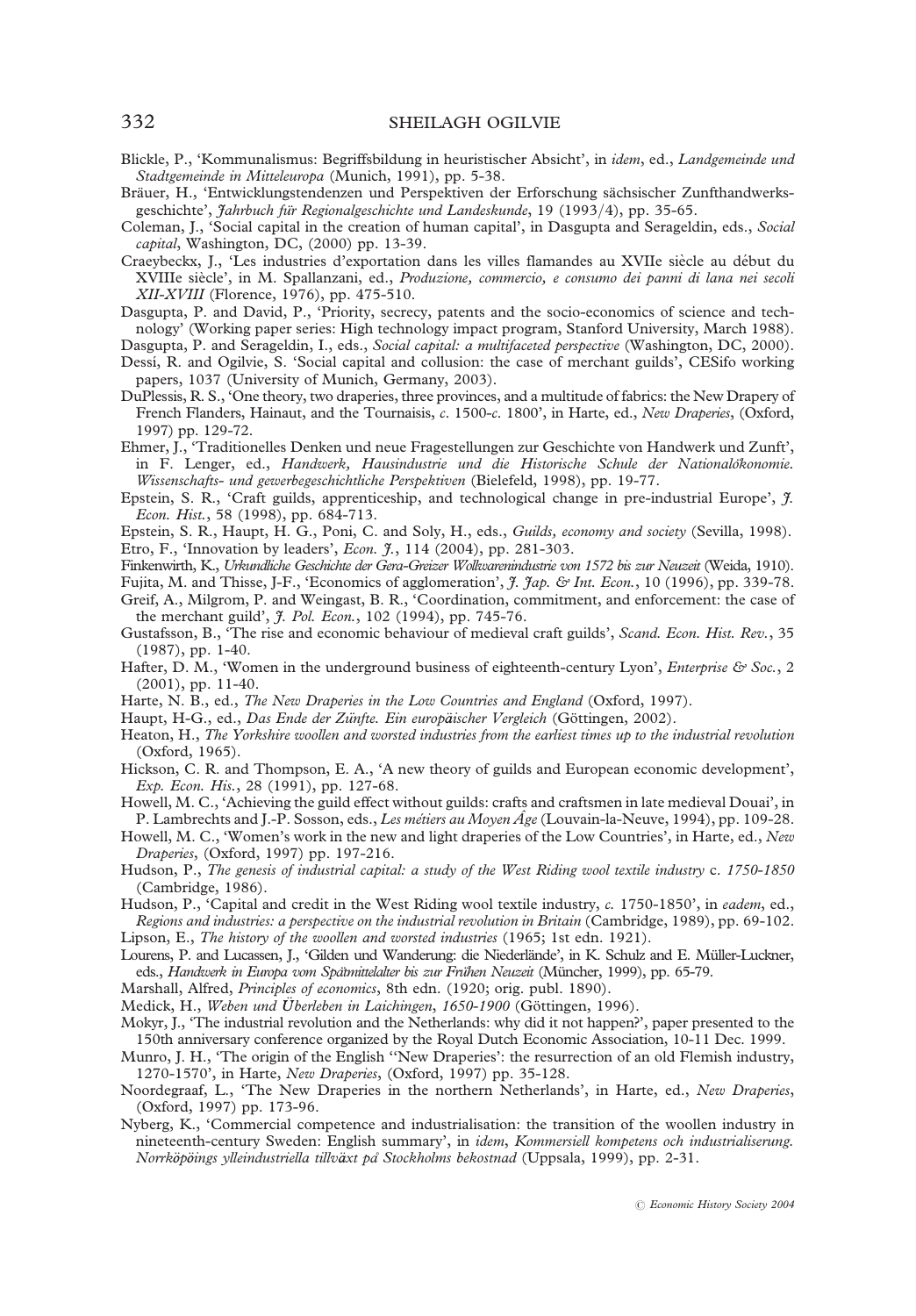- Ogilvie, S., 'Women and proto-industrialisation in a corporate society: Wu¨rttemberg textile manufacture, 1590-1790', in W. R. Lee and P. Hudson, eds., Women's work, family income and the structure of the family in historical perspective (Manchester, 1990), pp. 76-103.
- Ogilvie, S., 'Germany and the seventeenth-century crisis', Hist. J., 35 (1992), pp. 417-41.
- Ogilvie, S., 'Social institutions and proto-industrialization', in S. Ogilvie and M. Cerman, eds., *European* proto-industrialization (Cambridge, 1996), pp. 23-37.
- Ogilvie, S., State corporatism and proto-industry: the Württemberg Black Forest, 1580-1797 (Cambridge, 1997).
- Ogilvie, S., 'The German state: a non-Prussian view', in E. Hellmuth and J. Brewer, eds., Rethinking Leviathan: the eighteenth-century state in Britain and Germany (Oxford, 1999), pp. 167-202.
- Ogilvie, S., A bitter living: women, markets, and social capital in early modern Germany (Oxford, 2003).
- Ogilvie, S., 'How does social capital affect women? Guilds and communities in early modern Germany', Amer. Hist. Rev., 109 (2004), pp. 325-59.
- Ogilvie, S., 'Women and labour markets in early modern Germany', *Jahrbuch fur Wirtschaftsgeschichte*, 2004:2 (2004) pp. 53-58.
- Olson, M., The logic of collective action (Cambridge, Mass., 1971).
- Pfister, U., 'Craft guilds and proto-industrialization in Europe, 16th to 18th centuries', in Epstein et al., eds., Guilds, (Sevilla, 1998) pp. 11-24.
- Priestley, U., 'Norwich stuffs, 1600-1700', in Harte, ed., New Draperies, (Oxford, 1997) pp. 275-88.
- Putnam, R. D., with R. Leonardi and R. Y. Nanetti, Making democracy work: civic traditions in modern Italy (Princeton, NI, 1993).
- Raiser, M., 'Informal institutions, social capital and economic transition', in G. A. Cornia and V. Popov, eds., Transition and institutions: the experience of gradual and late reformers (Oxford, 2001), pp. 218-39. Ray, D., Development economics (Princeton, NJ, 1998).
- Reininghaus, W., Gewerbe in der frühen Neuzeit (Munich, 1990).
- Reith, R., 'Technische Innovation im Handwerk der frühen Neuzeit? Traditionen, Probleme und Perspektiven der Forschung', in K. H. Kaufhold and W. Reininghaus, eds., Stadt und Handwerk in Mittelalter und Früher Neuzeit (Köln, 2000), pp. 21-60.
- Reyscher, A. L., Vollständige, historisch und kritisch bearbeitete Sammlung der württembergische Gesetze, 19 vols. (Stuttgart and Tübingen, 1828/51).
- Roper, L., The holy household: women and morals in Reformation Augsburg (Oxford, 1989).
- Rule, J., 'The property of skill in the period of manufacture', in P. Joyce, ed., The historical meanings of work (Cambridge, 1987), pp. 99-118.
- Scherer, F. M. and Ross, D., Industrial market structure and economic performance (3rd edn, Boston, 1990).

Schumpter, J., Capitalism, socialism, and democracy (New York, 1942).

- Simon-Muscheid, K. and Jacobsen, G., 'Resümee', in K. Simon-Muscheid, ed., 'Was nutzt die Schusterin dem Schmied?' Frauen und Handwerk vor der Industrialisierung (Frankfurt and New York, 1998), pp. 159-65.
- Simonton, D., 'Apprenticeship: training and gender in eighteenth-century England', in M. Berg, ed., Markets and manufacture in early industrial Europe (1991), pp. 227-58.
- Sonenscher, M., The hatters of eighteenth-century France (Berkeley, 1987).
- Stiglitz, J., and D. Ellerman, 'New bridges across the chasm: macro- and micro-strategies for Russia and other transitional economies', Zagreb International Review of Economics and Business, 3 (2000), pp. 41-72.
- Stuart, K., Defiled trades and social outcasts: honor and ritual pollution in early modern Germany (Cambridge, 2000).
- Thomson, J. K. J., 'Proto-industrialization in Spain', in S. Ogilvie and M. Cerman, eds., European proto-industrialization (Cambridge, 1996), pp. 85-101.
- Todaro, M. P., Economic development in the Third World (Harlow, 1989).
- Torras, J., 'The old and the new: marketing networks and textile growth in eighteenth-century Spain', in M. Berg, ed., Markets and manufacture in early industrial Europe (1991), pp. 93-113.
- Torras, J., 'From craft to class: the changing organisation of cloth manufacturing in a Catalan town', in T. Safley and L. Rosenband, eds., The workplace before the factory: artisans and proletarians, 1500-1800 (Ithaca, N.Y., 1993), pp. 165-79.
- Torras, J., 'Corporations et liberté de fabrication en Espagne au XVIIIème siècle', Revue du Nord, 76 (1994), pp. 745-53.
- Troeltsch, W., Die Calwer Zeughandlungskompagnie und ihre Arbeiter (Jena, 1897).
- Weisser, J. F. C., Das Recht der Handwerker nach allgemeinen Grundsätzen und insbesondere nach dem herzoglichen Wirtembergischen Gesezen entworfen (Stuttgart, 1780).
- Wilson, R. G., 'The supremacy of the Yorkshire cloth industry in the eighteenth century', in N. B. Harte and K. G. Ponting eds., Textile history and economic history; essays in honour of Miss Julia de Lacy Mann (Manchester, 1973), pp. 225-46.